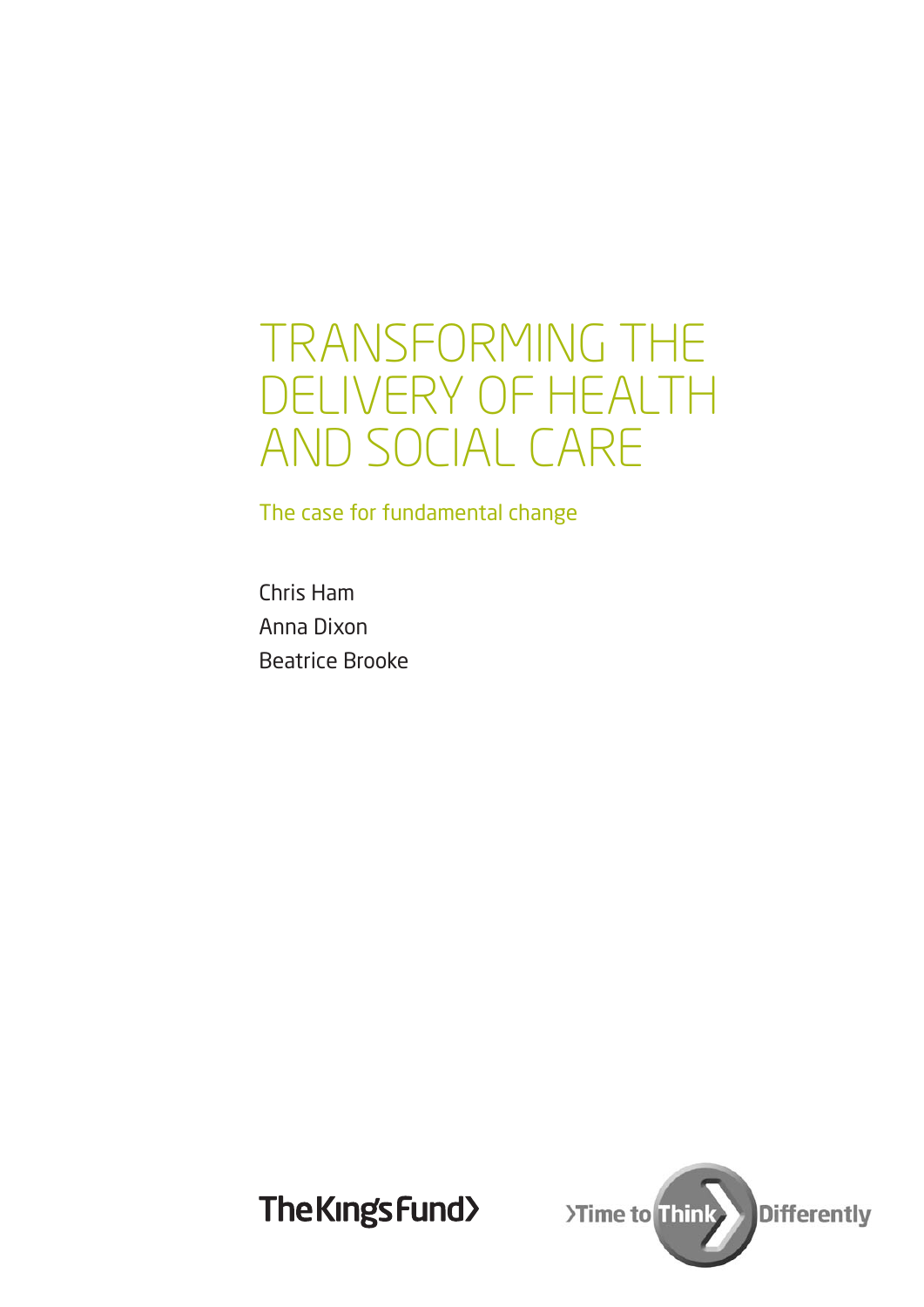The King's Fund seeks to understand how the health system in England can be improved. Using that insight, we help to shape policy, transform services and bring about behaviour change. Our work includes research, analysis, leadership development and service improvement. We also offer a wide range of resources to help everyone working in health to share knowledge, learning and ideas.

Published by The King's Fund 11–13 Cavendish Square London W1G 0AN Tel: 020 7307 2591 Fax: 020 7307 2801 www.kingsfund.org.uk

© The King's Fund 2012

First published 2012 by The King's Fund

Charity registration number: 1126980

All rights reserved, including the right of reproduction in whole or in part in any form

ISBN: 978 1 909029 00 2

A catalogue record for this publication is available from the British Library

Available from: The King's Fund 11–13 Cavendish Square London W1G 0AN Tel: 020 7307 2591 Fax: 020 7307 2801 Email: publications@kingsfund.org.uk www.kingsfund.org.uk/publications

Edited by Giovanna Ceroni

Typeset by Grasshopper Design Company

Printed in the UK by The King's Fund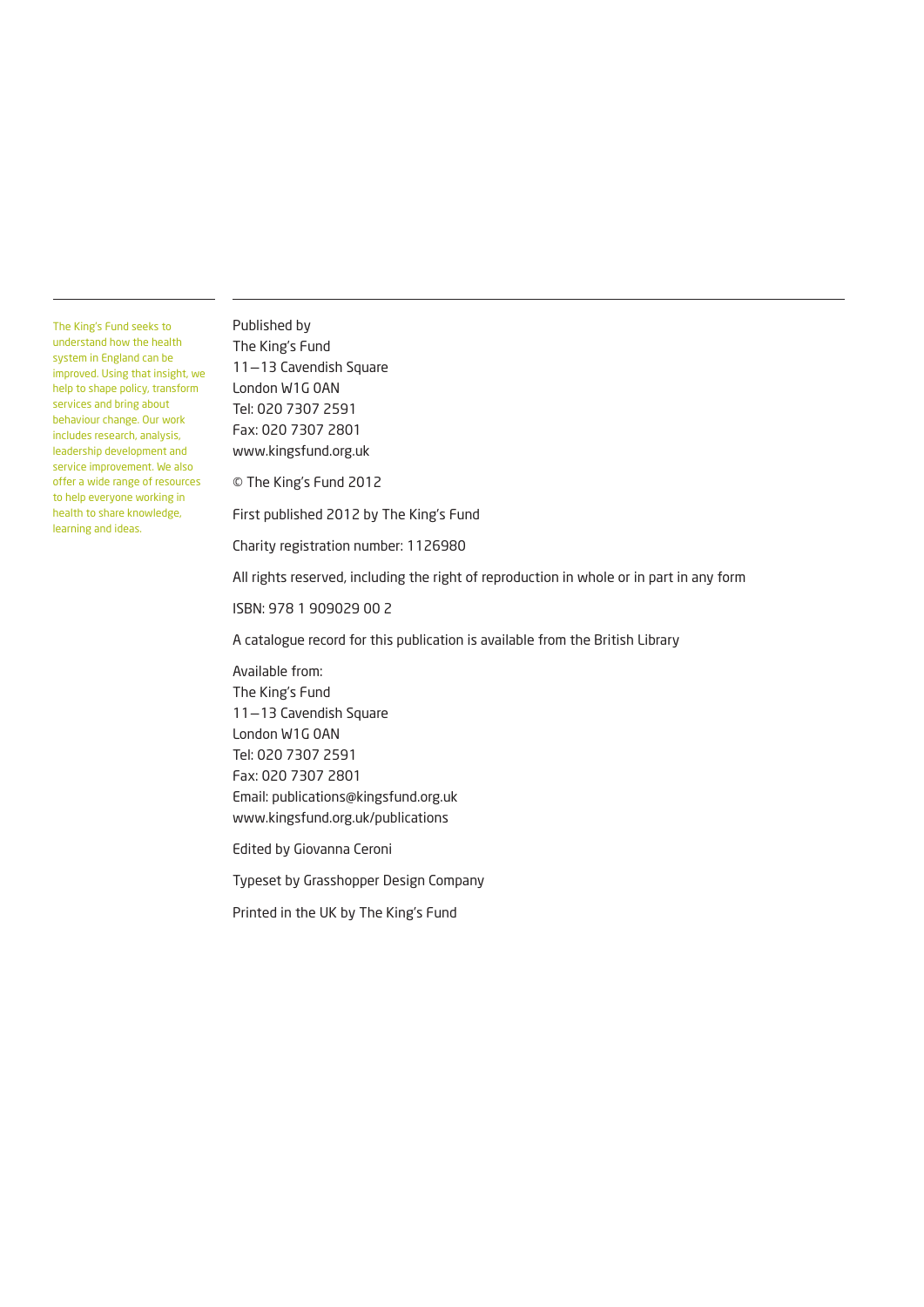# **Contents**

| Summary                                                        | vii<br>1 |
|----------------------------------------------------------------|----------|
|                                                                |          |
| Introduction                                                   |          |
| 1 The drivers of change                                        | 4        |
| Demographic changes                                            | 4        |
| Health outcomes and life expectancy                            | 6        |
| The burden of disease and disability                           | 8        |
| Risk factors                                                   | 10       |
| Public and patient expectations                                | 11       |
| Medical advances                                               | 12       |
| Financial and human resources                                  | 14       |
| Summary                                                        | 15       |
| 2 How well equipped is the current delivery system to respond  |          |
| to the drivers of change?                                      | 16       |
| Population health and health outcomes                          | 17       |
| Primary care                                                   | 19       |
| Hospital care                                                  | 21       |
| Social care                                                    | 23       |
| Mental health                                                  | 25       |
| Summary                                                        | 26       |
| 3 The health and social care system of the future              | 27       |
|                                                                |          |
| Enhancing the role of patients and users in the care team      | 27<br>29 |
| Changing professional roles<br>Rethinking the location of care | 31       |
| Using new information and communication technologies           | 33       |
| Harnessing the potential of new medical technologies           | 35       |
| Making intelligent use of data and information                 | 36       |
| Summary                                                        | 37       |
| 4 Making it happen                                             | 38       |
| Sources of innovation                                          | 38       |
| The challenge of innovation                                    | 39       |
| The way forward                                                | 41       |
| References                                                     | 43       |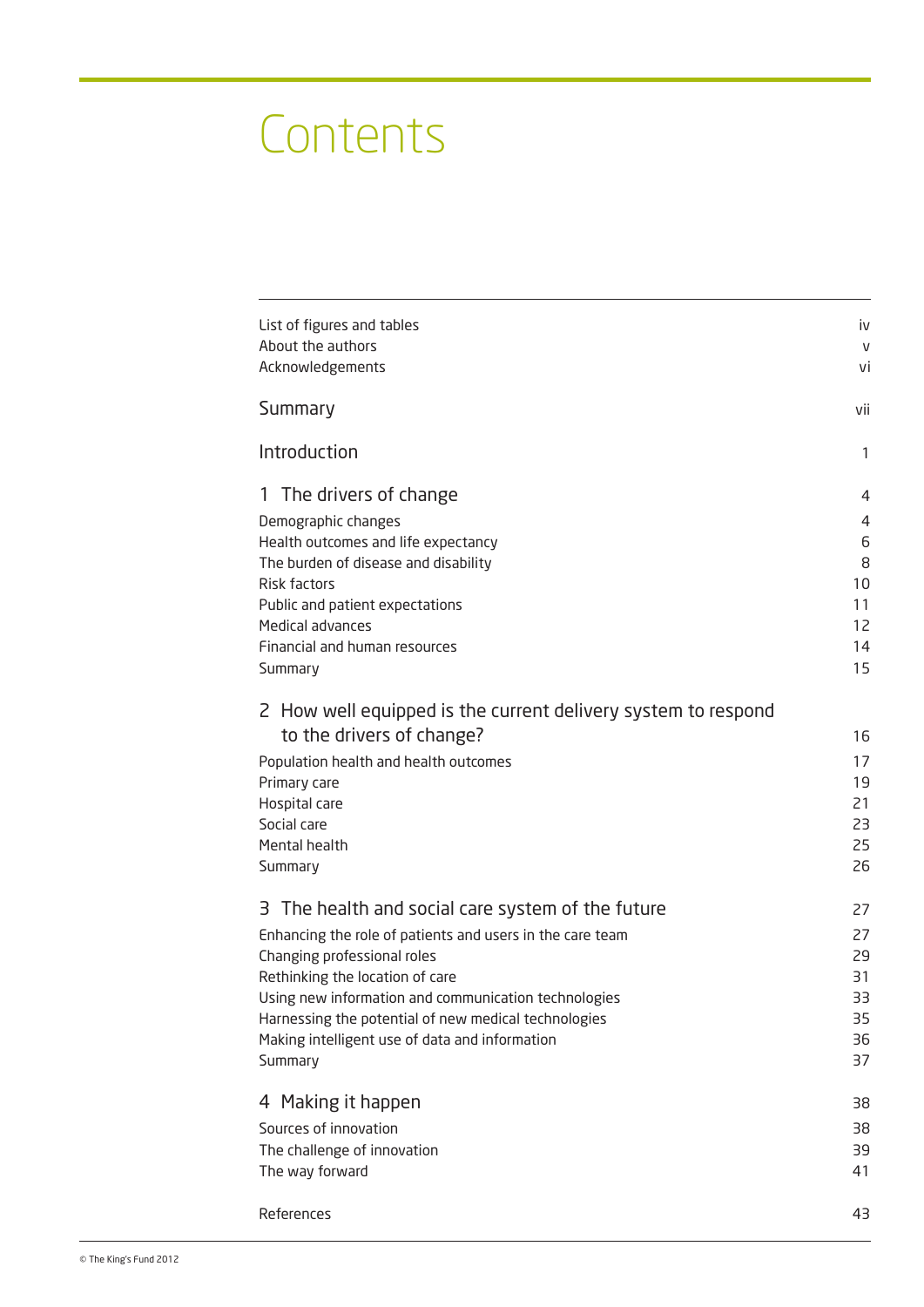# List of figures and tables

| Figure 1  | Age distribution of the population of the United Kingdom, actual (2010)<br>and projected (2035)                                                       | 5              |
|-----------|-------------------------------------------------------------------------------------------------------------------------------------------------------|----------------|
| Figure 2  | Increases in population by age and in elective and non-elective hospital<br>admissions (%), England 1989/90-2009/10                                   | 5              |
| Figure 3  | Annual cost by age and service area for Torbay (population 145,000),<br>2010/11                                                                       | 6              |
| Figure 4  | Leading causes of mortality for major diseases for males and females<br>(age-standardised rates per million population), United Kingdom,<br>1971-2009 | 7              |
| Figure 5  | Life expectancy, self-reported healthy life expectancy and years of ill health<br>in people aged 65, England, $1981 - 2006$                           | $\overline{7}$ |
| Figure 6  | Life expectancy and disability-free life expectancy at age 16, by level of<br>deprivation, men and women, England, 2006-8                             | 8              |
| Figure 7  | Proportion of people with long-term conditions by age, England, 2009                                                                                  | 9              |
| Figure 8  | Prevalence of obesity among people aged 16 and over, England,<br>1993-2010                                                                            | 10             |
| Figure 9  | Number of general and acute hospital beds, England, 1987/8-2009/10                                                                                    | 13             |
| Figure 10 | Deaths amenable to health care interventions in 16 high-income countries,<br>1997/8 and 2006/7                                                        | 17             |
| Figure 11 | Percentage of patients able to see preferred doctor, England, 2009/10                                                                                 | 20             |
| Table 1   | Simple rules for the health care system of the 21st century                                                                                           | 42             |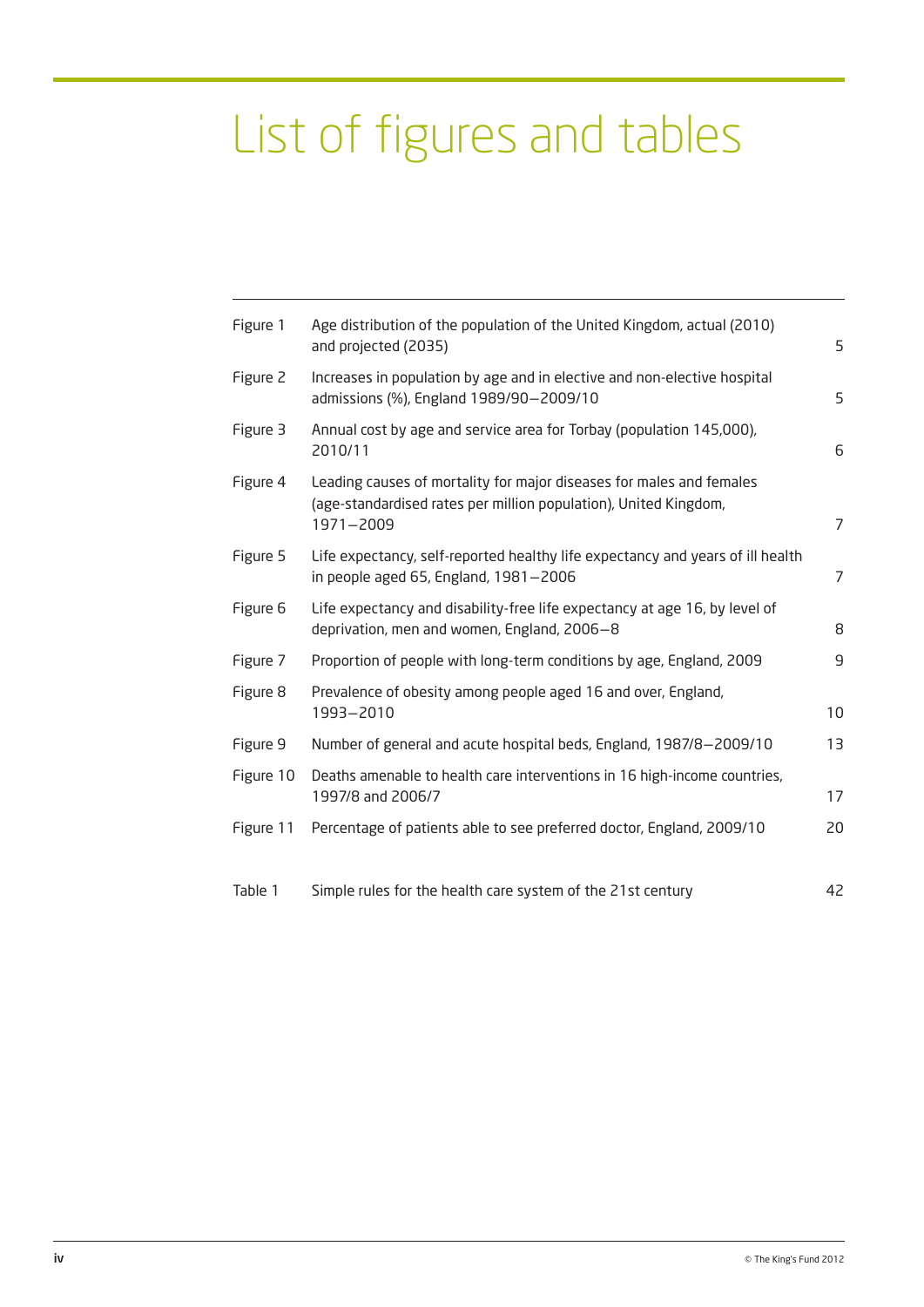## About the authors

**Chris Ham** took up his post as Chief Executive of The King's Fund in April 2010. He has been professor of health policy and management at the University of Birmingham, England, since 1992. From 2000 to 2004 he was seconded to the Department of Health where he was director of the strategy unit, working with ministers on NHS reform. Chris is the author of 20 books and numerous articles about health policy and management.

Chris has advised the World Health Organization and the World Bank and has served as a consultant to governments in a number of countries. He is an honorary fellow of the Royal College of Physicians of London and of the Royal College of General Practitioners, an honorary professor at the London School of Hygiene and Tropical Medicine, a companion of the Institute of Healthcare Management and a visiting professor at the University of Surrey. In 2004 he was awarded a CBE for his services to the NHS.

**Anna Dixon** is Director of Policy at The King's Fund. She has conducted research and published widely on health care funding and policy. She has given lectures on a range of topics including UK health system reform and patient choice. She was previously a lecturer in European Health Policy at the London School of Economics and was awarded the Commonwealth Fund Harkness Fellowship in Health Care Policy in 2005/6. Anna has also worked in the Strategy Unit at the Department of Health, where she focused on a range of issues including choice, global health and public health.

**Beatrice Brooke** joined The King's Fund in January 2012 as Policy and Research Adviser to the Chief Executive. She was previously Policy Manager at the British Heart Foundation, working on a policy portfolio spanning prevention, treatment and care of heart disease. Before this, she worked at the Royal College of Paediatrics and Child Health and at the Department of Health. While on the NHS General Management Graduate Training Scheme, Beatrice worked in both operational and strategic NHS management. Beatrice holds a Masters in Healthcare Leadership and Management from the universities of Birmingham and Manchester**.**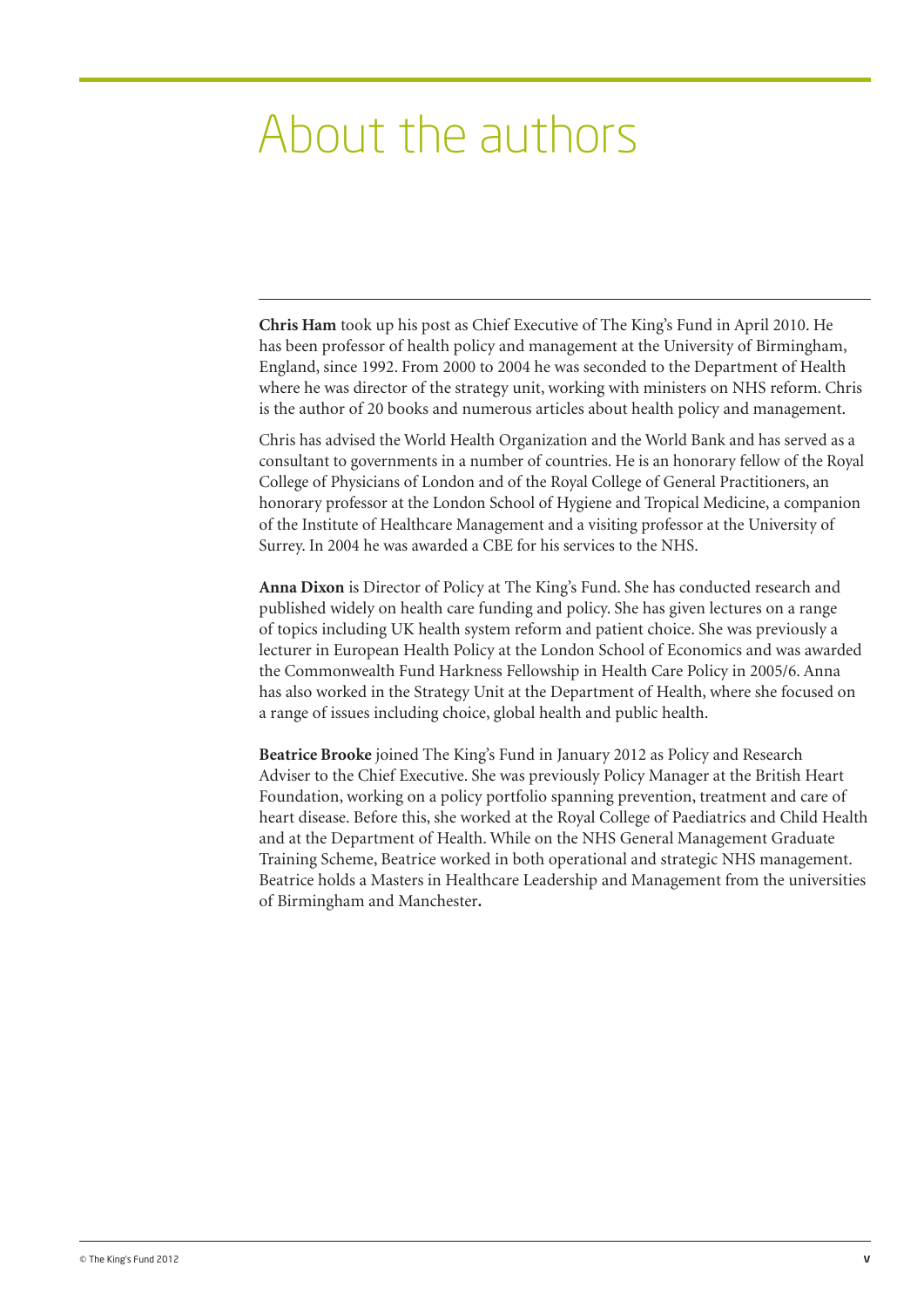# Acknowledgements

The authors are grateful for contributions and comments by a number of colleagues, including Richard Bohmer in relation to innovation, Angela Coulter on the role of patients, Penny Dash and Nigel Edwards for comments on an early draft, Amy Galea and James Thompson for help in tracking down facts and figures, Richard Humphries for comments on social care, Candace Imison for comments on successive drafts and Chris Naylor on mental health. We alone are responsible for the final version of the paper.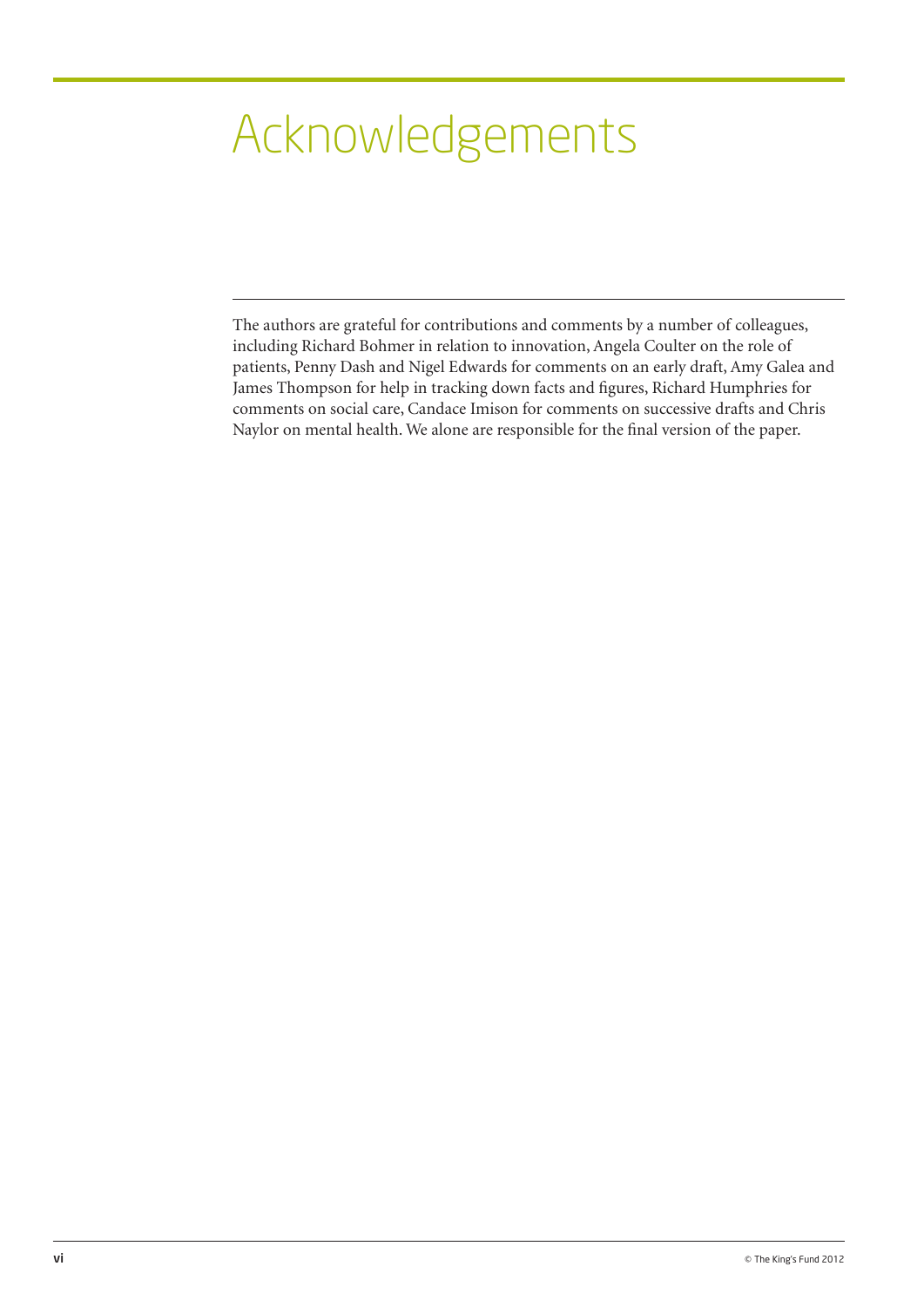# Summary

Major progress has been made in improving the performance of the NHS in the past decade. Notwithstanding this progress, the current health and social care delivery system has failed to keep pace with the needs of an ageing population, the changing burden of disease, and rising patient and public expectations. Fundamental change to the delivery system is needed, with greater emphasis on:

- n preventing illness and tackling risk factors, such as obesity, to help people remain in good health
- **n** supporting people to live in their own homes and offering a wider range of housing options in the community
- n providing high standards of primary care in all practices to enable more services to be delivered in primary care, where appropriate
- n making more effective use of community health services and related social care, and ensuring these services are available 24/7 when needed
- n using acute hospitals and care homes only for those people who cannot be treated or cared for more appropriately in other settings
- n integrating care around the needs of people and populations.

The fact that on some indicators the NHS appears to do better than other systems does not undermine our contention that fundamental change is required. We believe that all systems need to adapt rapidly to changing population needs, regardless of how well they perform.

Evidence that the current health and social care delivery system is broken and requires radical reform includes the following.

- Variations in health outcomes between social groups persist and in some cases are widening (Marmot 2010).
- n The United Kingdom has the second highest rate of mortality amenable to health care among 16 high-income nations, despite recent falls in death rates (Nolte and McKee 2011).
- 10,000 lives would be saved each year if England achieved cancer survival rates at the level of the European best (Department of Health 2011a).
- 24,000 people with diabetes die each year from avoidable causes related to their condition, and £170 million could be saved each year through better understanding and management (National Audit Office 2012).
- n As many as 1,500 children a year might not die if the United Kingdom performed as well as Sweden in relation to illnesses that rely on first-access care, such as asthma and pneumonia (Wolfe *et al* 2011).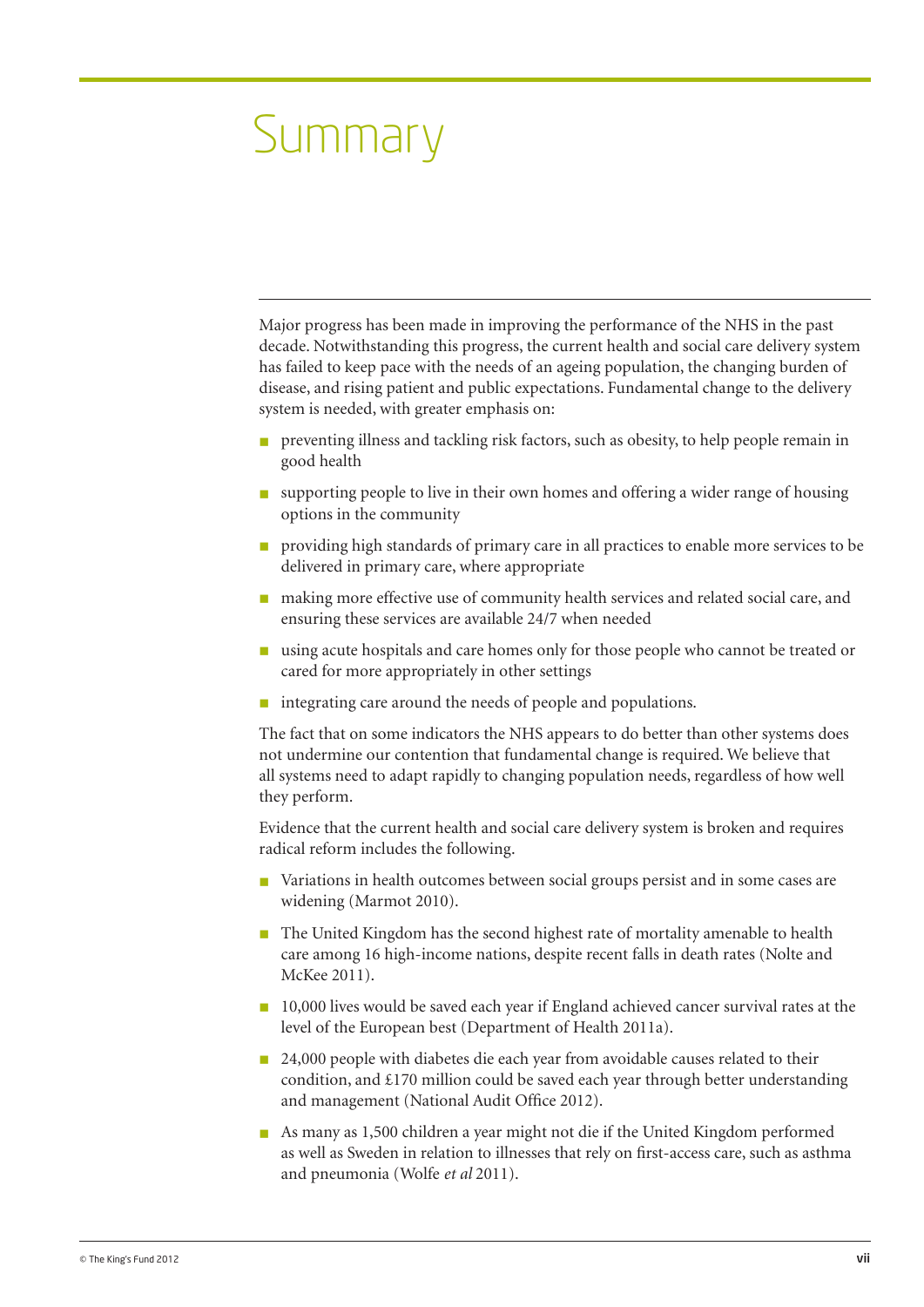- $\blacksquare$  Variations in the quality of general practice show that in the lowest performing practices only around a quarter of patients report being able to see their preferred doctor, and only 11 per cent of patients report that they have been told they have a care plan (The King's Fund 2011).
- Three-quarters of people with depression and anxiety receive no treatment, and the extra physical health care caused by mental illness costs the NHS at least £10 billion each year (London School of Economics and Political Science 2012).
- n Around one in 10 hospital admissions results in some form of harm (House of Commons Health Committee 2009).
- n There is excess mortality in hospitals at weekends (Dr Foster Intelligence 2011), and in London alone there would be a minimum of 500 fewer deaths a year if the weekend mortality rate was the same as the weekday rate (NHS London 2011).
- $\blacksquare$  Lives could be saved and quality of life improved by the concentration of some specialist services such as stroke and vascular surgery in fewer hospitals (Naylor R *et al* 2012). In London an estimated 400 lives will be saved each year through the designation of eight hyper-acute stroke units (Nicholson 2012).
- More than half of 100 acute hospitals inspected by the Care Quality Commission in 2011 were non-compliant with standards of dignity and nutrition for older people, or were found to give cause for concern (Care Quality Commission 2011).
- n More than four-fifths (85 per cent) of local authorities restrict publicly funded care to those with substantial and/or critical needs (Association of Directors of Adult Social Services 2012).
- The stock of specialist housing for older people will need to grow by 40–70 per cent over the next 20 years (Pannell *et al* 2012).

Unprecedented funding pressures affecting health and social care mean that incremental changes to current models of care will not be sufficient to address these and other challenges. A much bolder approach is needed, involving a major shift in where care is delivered and how patients and service users relate to health and social care professionals.

In our view, the future health and social care delivery system needs to:

- $\blacksquare$  see patients and service users as part of the care team
- $\blacksquare$  focus on the development of effective health and social care teams in which staff work flexibly and full use is made of the range of skills available
- n provide care in the right place at the right time by reducing overreliance on hospitals and care homes
- $\blacksquare$  use information and communication technologies to revolutionise patients' and users' experiences
- $\blacksquare$  harness the potential of new medical technologies more effectively
- $\blacksquare$  make intelligent use of data and information to empower patients and support professionals to deliver high-quality care.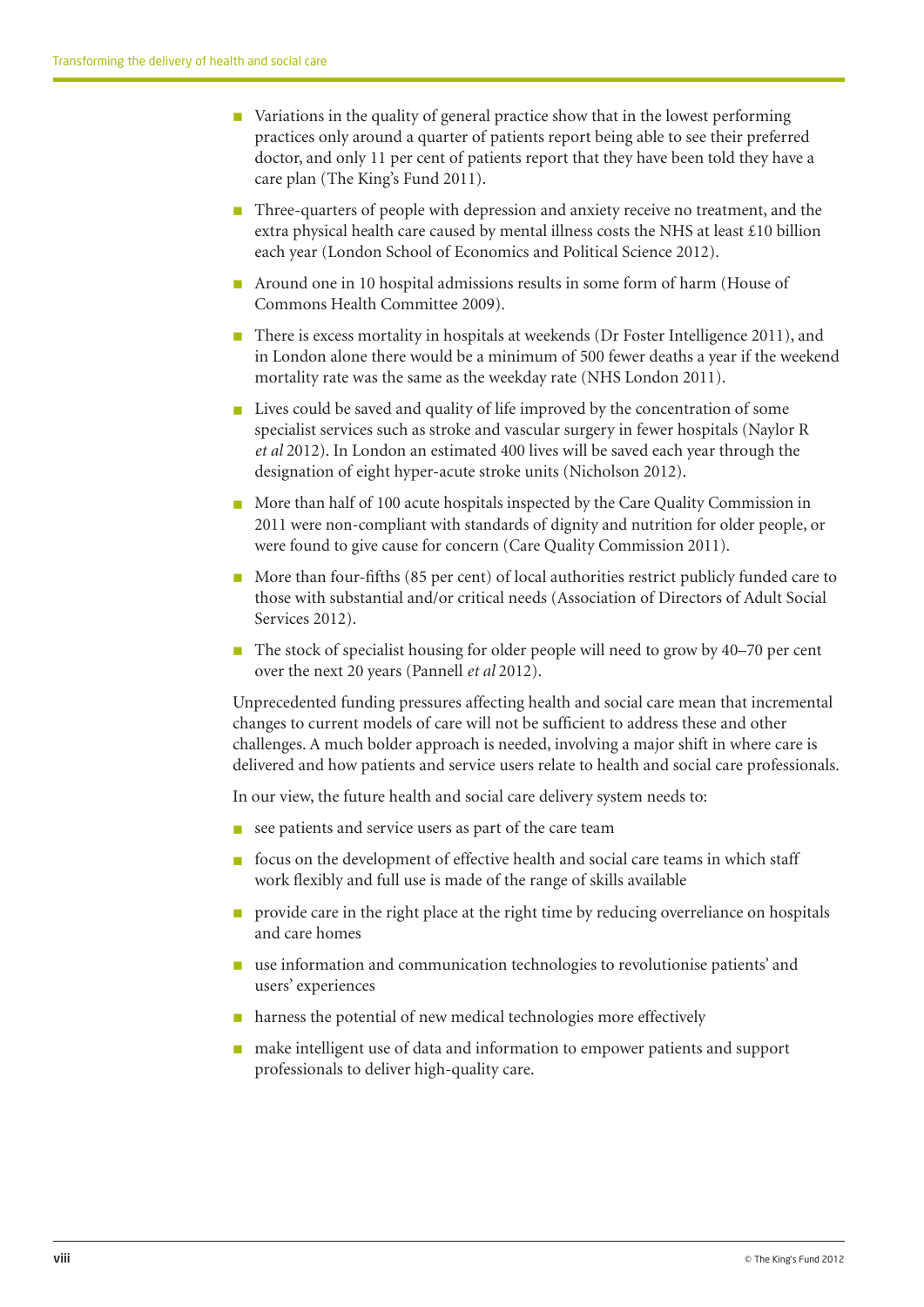These radical changes to the delivery system will become a reality only if the implementation of new models of care is given serious attention. This will involve decommissioning outdated models of care to create resources and space for new ones to emerge; supporting NHS organisations to innovate and adopt established best practices; and making it easier for new providers to enter the market where this is appropriate. Attitudes towards risk-taking need to change to support the transformation of the delivery system and to actively encourage experimentation. Leaders at a local level have a major part to play in translating the ideas discussed in this paper into practice.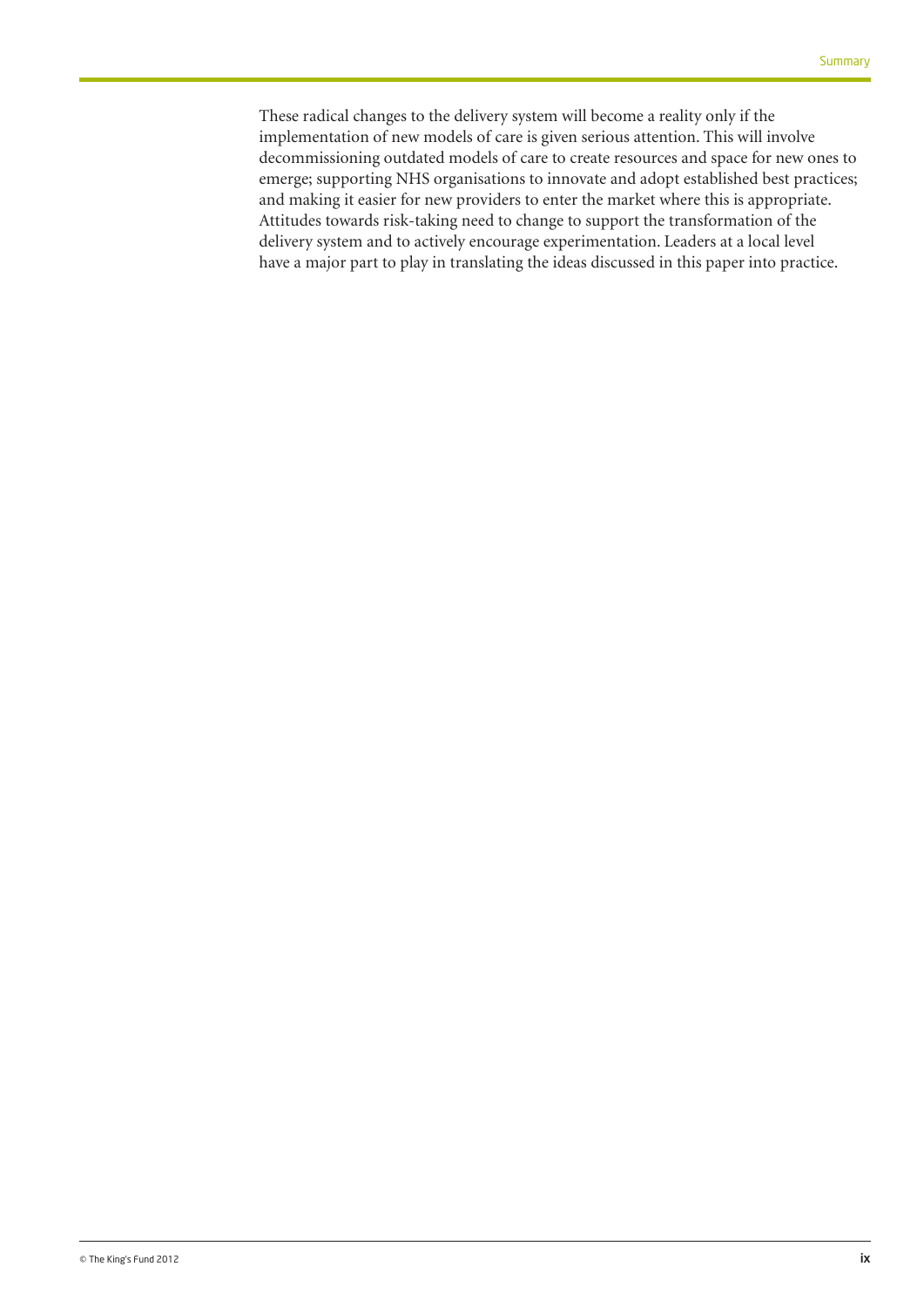# Introduction

*We have to strive to alter our whole mentality about hospitals... Hospital building is not like pyramid building, the erection of memorials to endure to a remote posterity. We have to get the idea into our heads that a hospital is a shell, a framework, however complex, to contain certain processes, and when processes change or are superseded, then the shell must most probably be scrapped and the framework dismantled.* Enoch Powell

As a result of the changes contained in the Health and Social Care Act 2012, the NHS is implementing one of the most radical reorganisations in its history. These changes are dominated by the abolition of old organisations such as primary care trusts and strategic health authorities, and the creation of new structures such as clinical commissioning groups and health and wellbeing boards. The architecture of the NHS at a national level is also being reshaped through the establishment of the NHS Commissioning Board and the 're-invention' of Monitor as a sector regulator.

In our view the reforms embedded in the Health and Social Care Act 2012 fail to address the longer-term underlying trends and pressures affecting health and social care services. This is due to the fact that these reforms are mainly concerned with how the NHS is organised, rather than how care is delivered. Different and more fundamental changes are needed to the provision of health and social care services if they are to be fit for the future. This paper makes the case for fundamental change, drawing on evidence and examples from a wide variety of sources.

Although we acknowledge the many improvements in quality and outcomes that have occurred in recent years, we believe that the ageing population and increased prevalence of long-term conditions require a sea change in thinking and action that goes well beyond arguments about how to improve the performance of the existing system. The current reliance on care in hospitals and residential settings is increasingly and rightly under question, as are traditional relationships between health and social care professionals and service users. Evidence of gaps in quality and safety in the NHS underscore the urgent need to develop new models of care.

Our argument echoes that of the seminal analysis carried out by the Institute of Medicine in the United States in *Crossing the Quality Chasm* (Committee on Quality of Health Care in America, Institute of Medicine 2001) and underlines the point that the health care systems of high-income countries around the world are faced with similar challenges. The health and social care delivery system is too focused on dealing with yesterday's challenges rather than those of tomorrow. New thinking is needed both on the models of care required in the future and on how these are to be put in place.

The proximate cause of the pressures affecting health and social care services is the prospect of many years of financial constraints on public expenditure. In the case of the NHS, these constraints require around £20 billion of efficiency savings to be found by 2015, with a high probability that a similar amount will need to be identified in the following four years (Appleby 2012). Social care is under even greater pressure with local authorities having to make deep cuts in spending. In the absence of additional funding to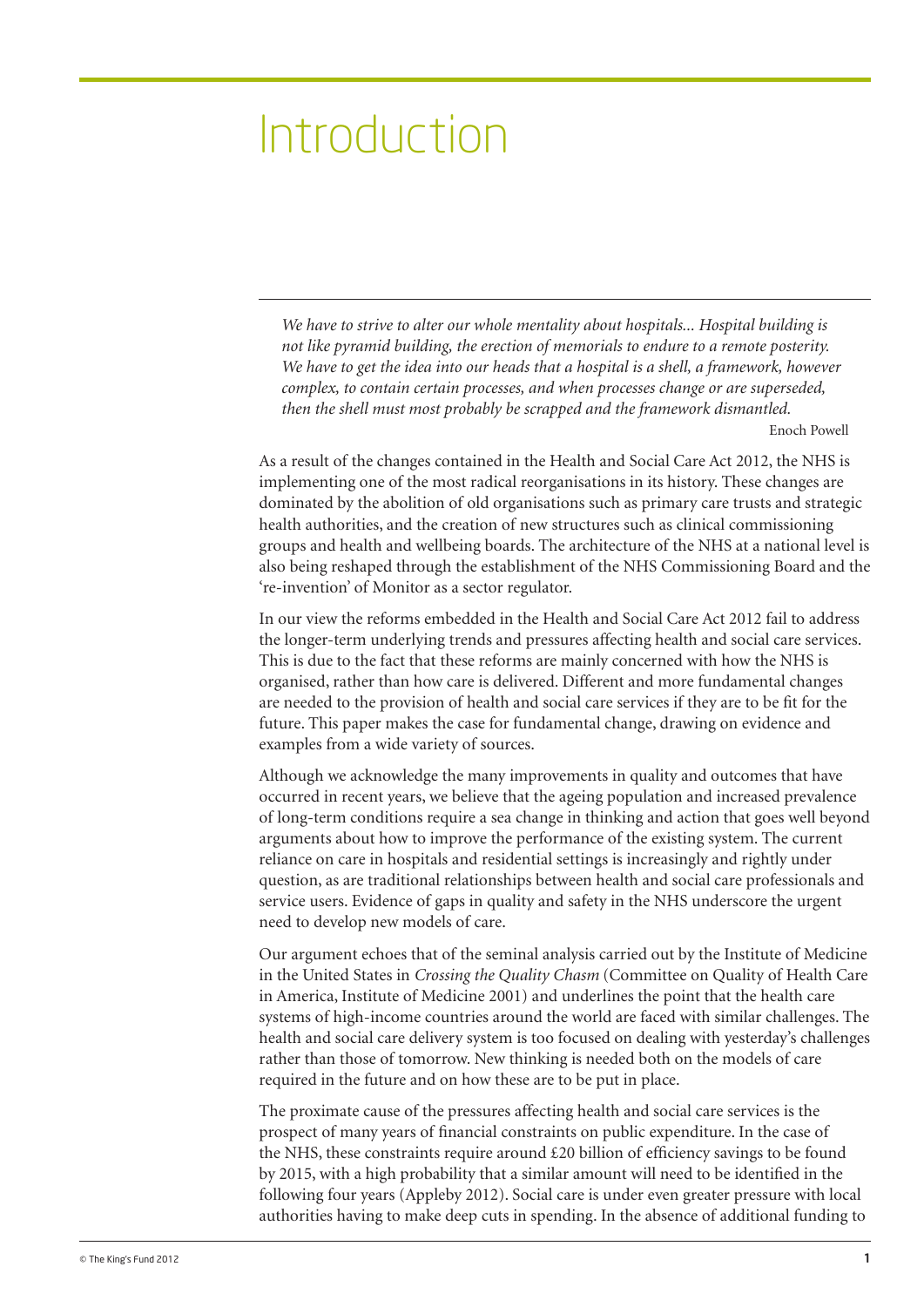develop new services, the challenge facing local authorities and NHS organisations is how to use the resources available now and for the foreseeable future to meet the demands of the populations they serve.

The current delivery model in all providers (hospitals, primary care, community services, social care and mental health) is based on outdated ways of working that result in poor value for money and lack of user responsiveness. If the productivity challenges that lie ahead are to be met, a major transformation in care delivery is required. As we have argued before, 'salami-slicing' of budgets and incremental adjustments to existing services will not be sufficient to deliver the changes that are needed (Appleby *et al* 2010). All of those involved in commissioning and delivering health and social care services must look beyond current models of care to create a delivery system that really is fit for the future.

Radical changes would be needed even if the current funding pressures affecting health and social care did not exist. The ageing population and increased prevalence of longterm conditions and multi-morbidity raise major questions about how health and social care services are organised and delivered. In particular, the separation between general practitioners (GPs) and hospital-based specialists, and between health and social care often inhibit the provision of timely and high-quality integrated care to people who need to access a range of services relevant to their needs. Furthermore, evidence presented in this report of variations in the quality of care and the opportunities that exist to improve outcomes and save money provide a compelling case for change.

Current models of care also appear to be outmoded at a time when society and technologies are evolving rapidly and are changing the way in which we interact with each other and with service providers. While health and social care services have evolved since the establishment of the NHS, change has been much slower than in other industries such as banking and retailing, where the use of technology has transformed the relationship between service providers and their customers. Experience in other countries where health care organisations have already embraced new technologies indicates the shape of things to come and the potential to deliver care more effectively.

This paper therefore stands back from discussions of current policies to assess the major drivers of change and the implications for the future. In our opinion, national and local leaders must take a strategic view rather than focusing on short-term fixes designed to preserve existing services at a time when these are in need of more radical reform. A strategic view must start by understanding changes in need and demand, and how these affect the provision of services.

We begin by focusing on demographic pressures, the shifting burden of disease and disability, trends in health and lifestyle behaviours, and changing public and patient expectations. We also discuss a number of supply-side drivers, including medical advances and the availability of financial and human resources and how these might impact on the future delivery of health and social care services. As part of our programme of work we have conducted a more comprehensive analysis of underlying trends; the results of this analysis will be published later in 2012.

We then move on to review whether current models of delivering care are fit for purpose, drawing on evidence from different sources to make the case for change. We consider the delivery of public health and preventive services, primary care, hospital services, social care and mental health services. Our core argument here is that these services have not kept pace with changing demands. We also argue that they remain fragmented and fail to act together to meet the needs of patients and users. Recent scandals, including the failings of care at Mid Staffordshire NHS Foundation Trust and Winterbourne View, underline the need for change in all parts of the current system.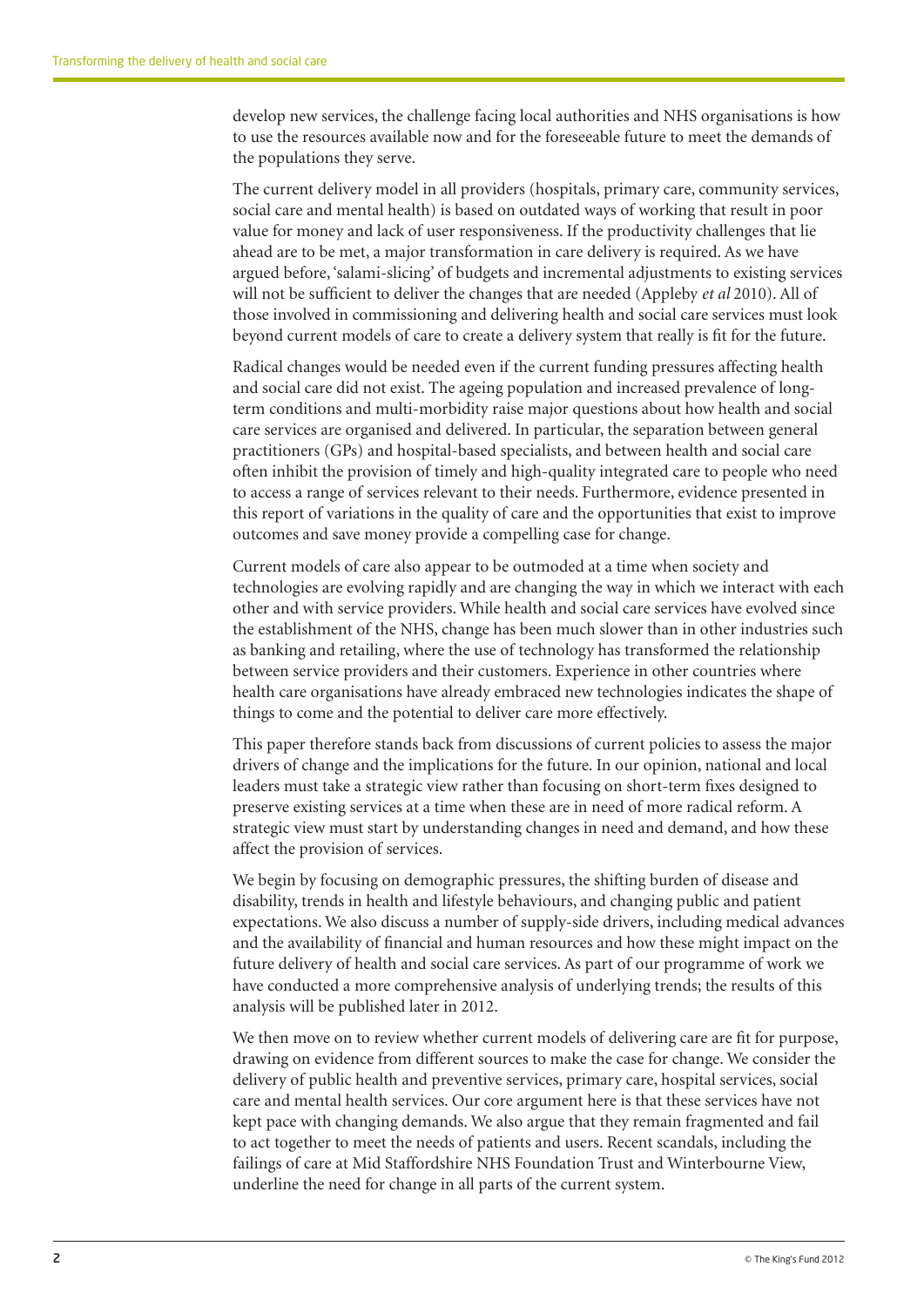Having made the case for change, we go on to consider where the opportunities for innovation might lie. We consider the role of the patients and users in service design and delivery, professional roles and skill-mix, the location of care, the use of information and communication technologies, the opportunities presented by medical advances, the potential of data and information and how this could be harnessed for transformations in care. These issues are discussed at a high level and will be followed through in greater detail in subsequent work.

Many of the ideas in this paper have been outlined by others before us, yet the health and social care system has been slow to change. If the arguments set out here are to make a difference, then transformative leadership will be needed at all levels with greater support for risk-taking and experimentation, and acceptance that failure is sometimes the price to be paid for innovation. It will also be important to find more effective ways of decommissioning existing services that are no longer fit for purpose to create space for new models to emerge. We outline our thinking on these issues in the final part of the paper.

In making the case for changes to the delivery system, it is important to emphasise the many strengths of the NHS and the need to retain and build on these. Specifically, the commitment to universal access to care, the provision of a comprehensive range of services, and the ability to focus on the needs of the whole population are widely acknowledged to be enduring features that must be protected and wherever possible enhanced. The argument for a fundamental review of how care is currently provided is based on our assessment that radical changes in service models are needed if these core strengths are to be sustained.

It is also important to emphasise that the critique outlined here is of the system in which care is delivered, rather than of the staff working in the system. Our belief is that people who choose to work in health and social care are strongly motivated to provide the best possible care to patients and service users but are often frustrated in their ability to do so. Constant restructuring of the health and social care system focused on organisational changes not only misses the point that improvements in services are what matters, but also make it difficult for those working in the system to deliver high-quality care in line with their training and values.

This paper is the first in a series of outputs from a programme of work by The King's Fund during 2012–13 on the future of health and social care. It aims to establish the case for change and to stimulate thinking and debate about how models of care and service delivery need to develop in future. It does not seek to provide comprehensive or detailed answers, but rather sets out some of the current thinking about where future solutions might lie.

Through this programme of work, we aim to challenge assumptions and create an opportunity for policy-makers and leaders of the health and social care system to think differently. We hope our work will stimulate those leading health and social care organisations at all levels to engage in more radical and longer-term thinking. We also hope that they will be inspired to lead change in order to create a delivery system that is sustainable and rises to the challenges of the future.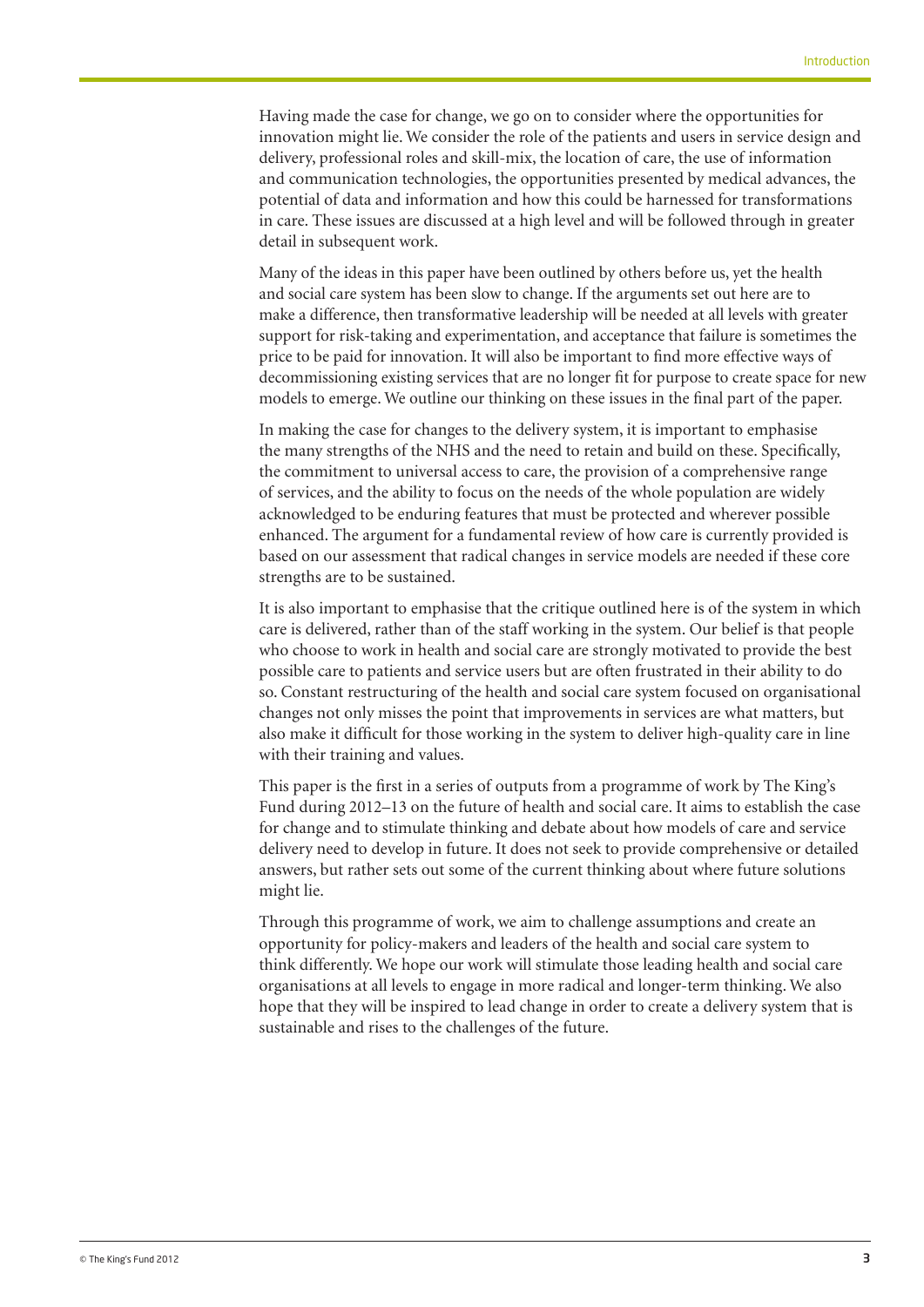# 1 The drivers of change

Today's health and social care services are built on the foundations of the needs of the post-war population they were set up to serve. These services have evolved over the past 60 years and must continue to adapt in response to a number of drivers of change. In this section, we summarise the nature of these drivers and assess their implications for the health and social care system of the future.

## Demographic changes

The population of England has increased from 41 million in 1951 (Hawe *et al* 2011) to 53 million in 2012, and on current projections will reach 61 million by 2032 (Office for National Statistics 2011a). Population increases have been accompanied by a rise in the number of people aged 65 and over, and a change in the balance between people in this age group and those of working age.

The old-age dependency ratio – defined as the number of people of pension age and over for every 1,000 people of working age – demonstrates these changes in the structure of the population. Were there no increases in pension age, the ratio in the United Kingdom would increase from around 300 in 2006 to 375 in 2021 and 492 in 2051. Even taking into account the planned changes in pension age, the ratio will stand at 358 in 2041 and 342 in 2051 (Office for National Statistics 2012).

Increases in the number of 'older old' are particularly important. The number of people aged 85 and over in England rose from 416,000 in 1971 to over 1.1 million in 2009, and is projected to rise to over 2.6 million in 2032 (Office for National Statistics 2011a). The number of people living to 100 years or over is also on the rise from 1,080 in England and Wales in 1970 to 11,610 in 2010, and is estimated to exceed 160,000 across the United Kingdom by 2040 (Office for National Statistics 2011c).

Figure 1, opposite, illustrates the projected change in the age structure of the population in the United Kingdom over the next 20 years.

While increased longevity is a cause for celebration, it has implications for health and social care services. The main users of hospitals and care homes today are older people. As an example, people over 65 account for 62 per cent of total bed days in hospitals in England, and 68 per cent of emergency bed days (Imison *et al* 2012). Average length of stay in hospital is eight days for patients aged 65–74 years; 10 days for patients aged 75–84 years; and 12 days for patients aged 85 years or older (Cornwell *et al* 2012). More than three-quarters of people receiving care in registered residential and nursing accommodation in England funded by councils are aged 65 and over (with 43 per cent aged 85 and over), and 81 per cent of people receiving community-based home-care services are aged 65 or over (NHS Information Centre 2012).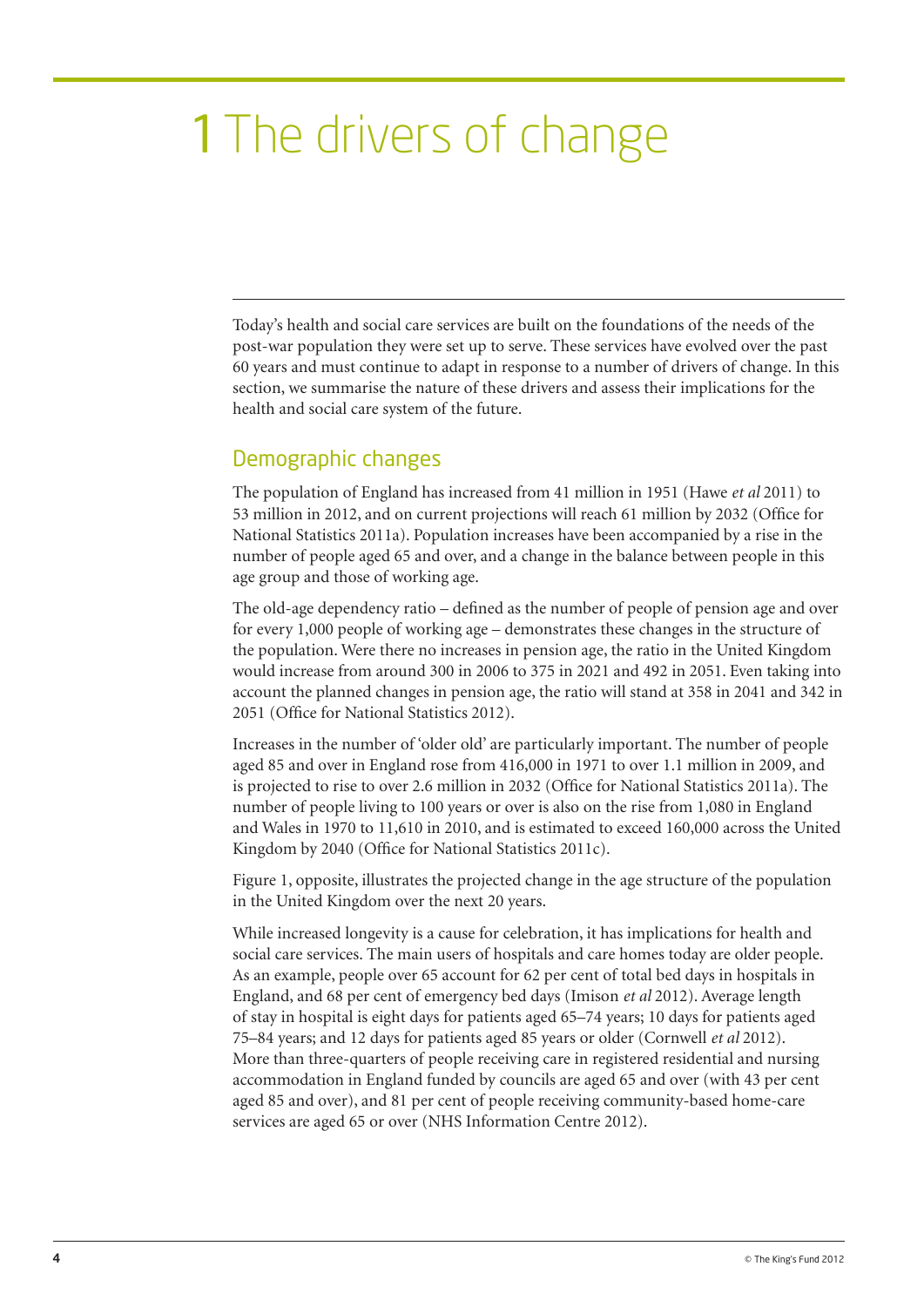

#### **Figure 1** Age distribution of the population of the United Kingdom, actual (2010) and projected (2035)

The ageing population has resulted in rising demand for and use of health services. This is illustrated in Figure 2, below, which shows how the number of elective and non-elective hospital admissions in the past 20 years has increased much more rapidly than the growth in population. In the next section we discuss evidence on the opportunities that exist to provide more care in settings other than hospitals and care homes in future.



#### Figure 2 Increases in population by age and in elective and non-elective hospital admissions (%), England 1989/90–2009/10

Source: The King's Fund analysis of HES data and Office for National Statistics (2011e)

Source: Office for National Statistics (2011a)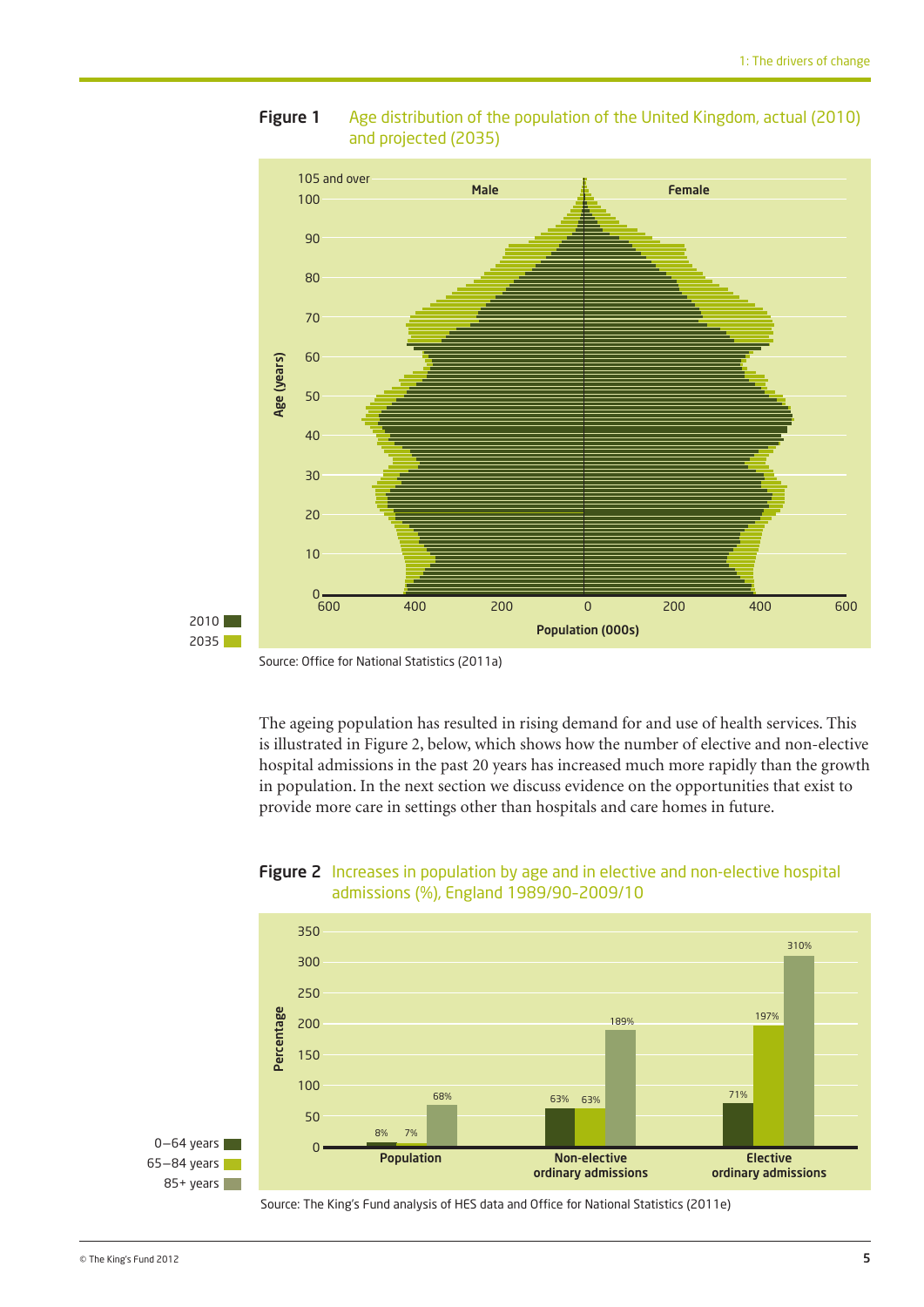

#### Figure 3 Annual cost\* by age and service area for Torbay (population 145,000), 2010/11

\*Costs of primary care and prescribing are not included Source: Torbay Care Trust (reproduced with permission)

Figure 3, above, provides an example of how health and social care spending increases with age and the different elements of this spending. Of particular note is the increase in spending on social care with age, especially among people aged 85 and over.

The proportion of the population who are old or very old is rising and so too are demands on health and social care. The health and social care system has not adapted to meet the needs of the growing number of older people and there is too great a reliance on hospitals and care homes.

## Health outcomes and life expectancy

In England and Wales, a boy born in 1948 could expect to live to the age of 65.9 years and a girl to the age of 70.3 years (Office for National Statistics 2011f). By 2010, the figures for England only were 77.8 years for boys and 82.9 years for girls. By 2032, life expectancy at birth in England is expected to increase to 83.3 years for men and 86.8 years for women (Office for National Statistics 2011b).

Life expectancy has also increased for people in retirement. In England and Wales in 1948, a man aged 65 could expect to live an additional 12.6 years and a woman an additional 15 years (Office for National Statistics 2011f). By 2010 in England the figures were 18.3 years for men and 20.9 years for women. By 2032, life expectancy at 65 is expected to increase to 22.0 years for men and 24.4 years for women (Office for National Statistics 2011b).

Increases in life expectancy have resulted from reductions in premature deaths from major causes such as heart disease, strokes, cancers and respiratory disease, as shown in Figure 4, opposite.

As life expectancy increases, a critical question is whether the years of life gained will be spent in health or illness. Figure 5, opposite, shows an increase in years of ill health among people aged 65 and over in the period 1981–2006, with a clearer trend for men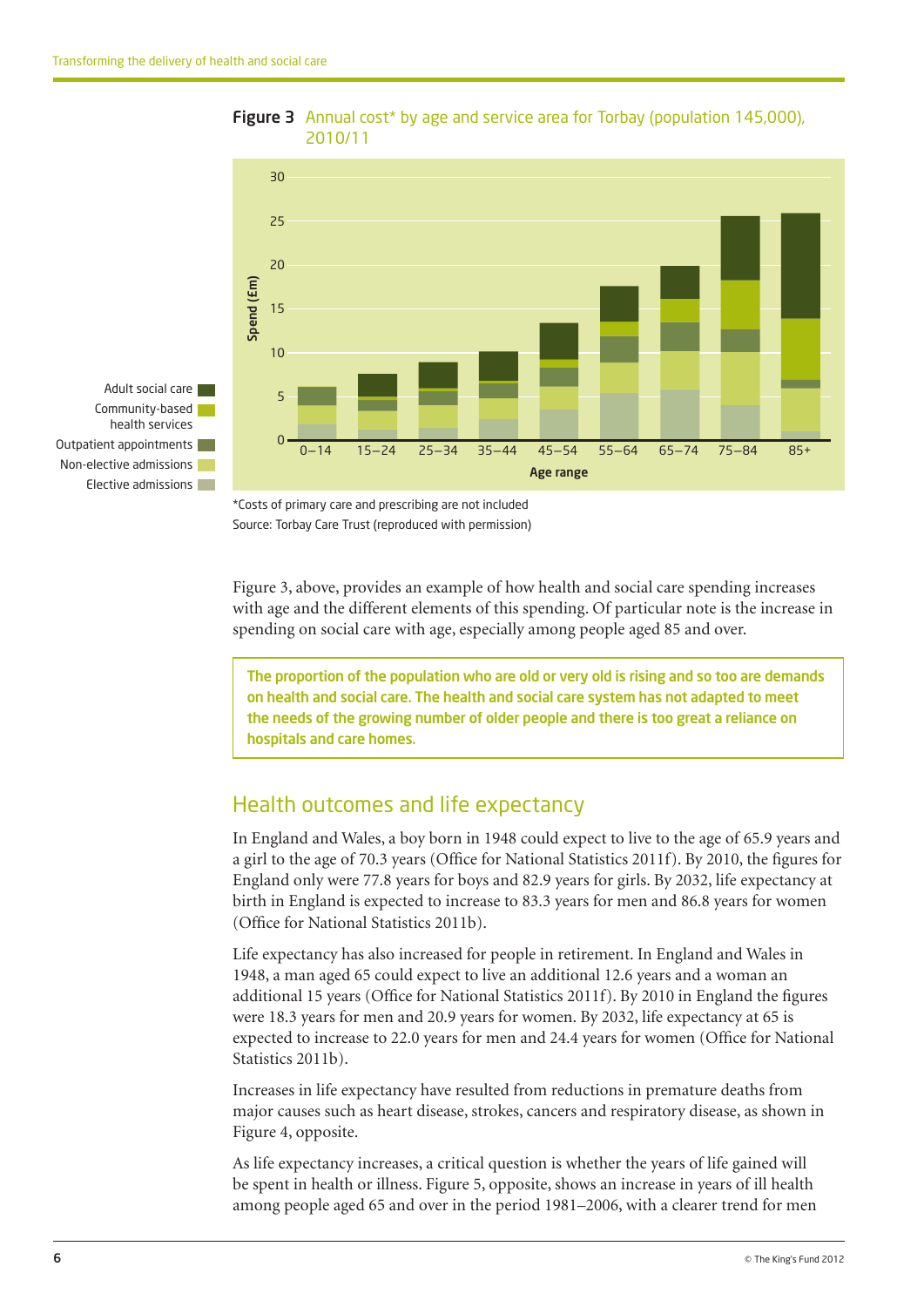

Figure 4 Leading causes of mortality for major diseases for males and females (age-standardised rates per million population), United Kingdom, 1971–2009

Source: Office for National Statistics (2011f)





\* Data unavailable for 1996, 1998, 2000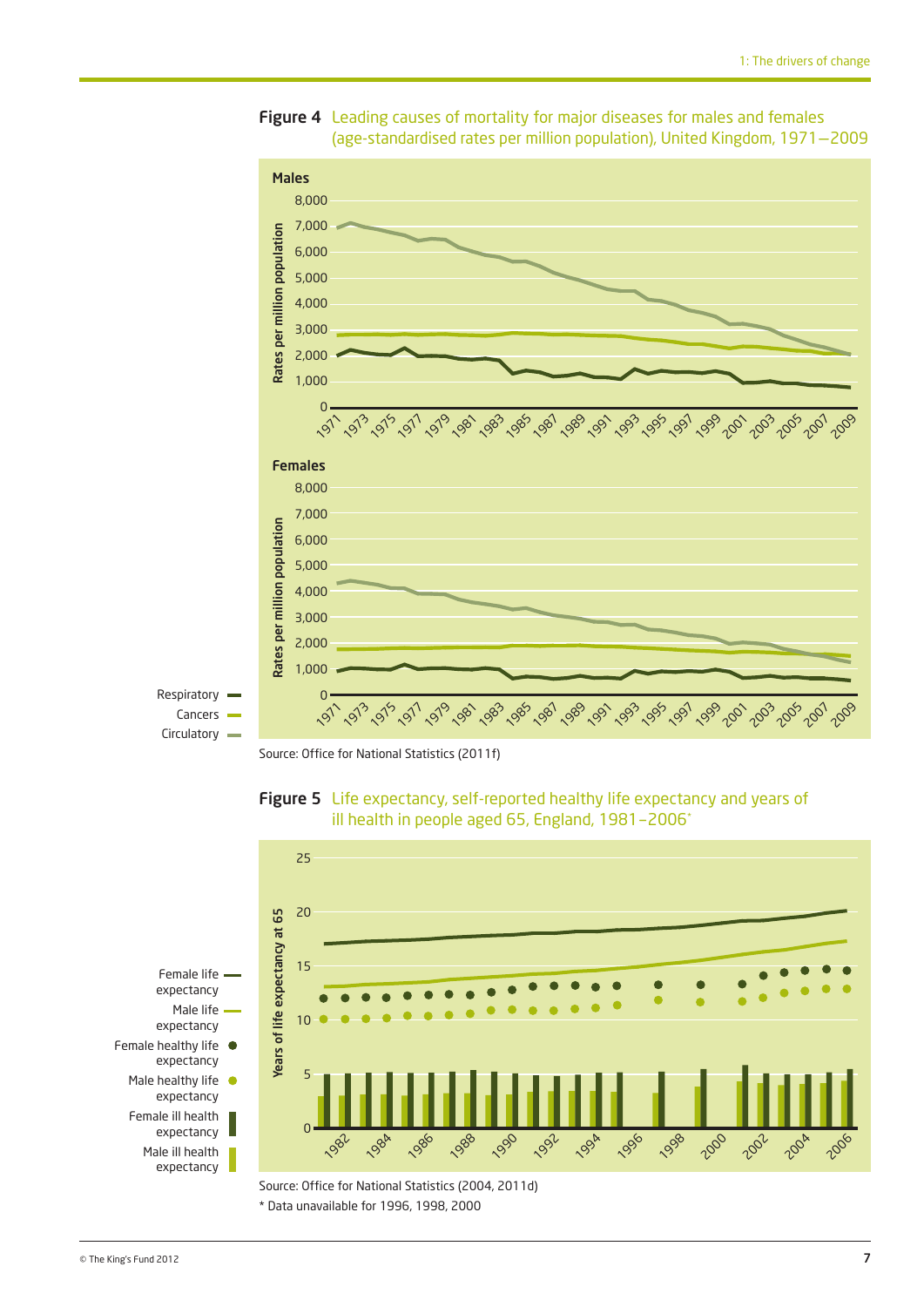than women. This may reflect the increased prevalence of long-term conditions, including dementia and other mental health problems, as discussed further below.

There is no consensus on whether in future there will be an expansion or compression of morbidity (more or fewer years spent in ill health) either for England or internationally, partly because conflicting influences are at work. While medical advances could postpone or limit the impact of ageing, risk factors like obesity may increase the number of years spent in ill health. This uncertainty means that it is also difficult to assess whether increased life expectancy postpones or increases the costs of ageing.

While there have been improvements in health across the social spectrum, there has been no narrowing of the gap between rich and poor despite several attempts over the years to tackle health inequalities, and there is some evidence of the gap widening (Marmot 2010). Inequalities in health apply at all ages and result from deep-seated social, economic and cultural determinants, as well as from behaviour and lifestyle factors. As Figure 6, below, shows, at age 16, living in the most deprived neighbourhoods in England reduces length of life by 7.6 years on average for men and 5.3 years for women, and the time spent living free of disability by around 13 years for men and women (Smith *et al* 2011).

Health outcomes have improved as a result of reductions in premature deaths from leading causes such as heart disease, strokes and cancers. While life expectancy has increased for both men and women, the number of years spent in ill health has also increased. Persistent and in some cases widening inequalities in health pose a major challenge.

## The burden of disease and disability

Medical advances have turned many life-threatening conditions such as some cancers and heart disease into long-term conditions, as more people survive acute episodes of illness and live many years with their conditions. This helps to explain why the additional





\*Excludes residents of communal establishments except NHS housing and students in halls of residence where inclusion takes place at their parents' address Source: Smith *et al* (2011)

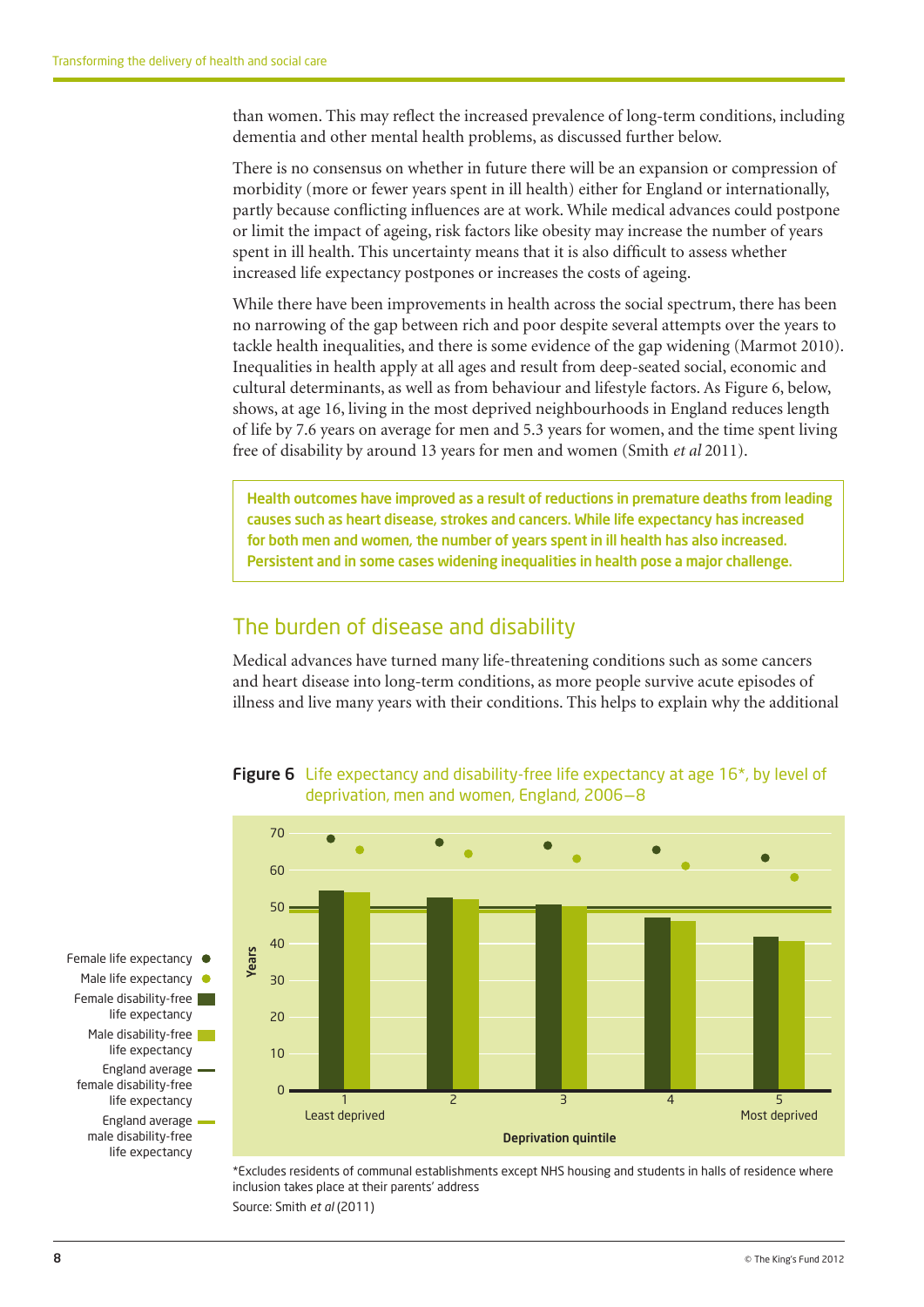

Figure 7 Proportion of people with long-term conditions by age, England, 2009

Source: Department of Health (2012a)

years of life people are living may not always be healthy years. In addition, increases in the prevalence of long-term conditions such as diabetes present many challenges to the health and social care system.

An estimated 15 million people in England have at least one long-term condition with the prevalence of cancers, chronic kidney disease and diabetes rising most quickly (Department of Health 2012a). The prevalence of long-term conditions increases with age, as shown in Figure 7, above. It is predicted that the number of people with long-term conditions will remain relatively stable over the next six years, although the number of people with multiple long-term conditions (known as multi-morbidity) is set to rise from 1.9 million in 2008 to 2.9 million in 2018 (Department of Health 2012a).

People with long-term conditions account for around 50 per cent of GP appointments, 64 per cent of outpatient appointments and 70 per cent of hospital bed days (Department of Health 2012a). Around 70 per cent of total health and care expenditure in England is attributed to people with long-term conditions (Department of Health 2012a).

People diagnosed with a number of long-term conditions are the most intensive users of health and social care services because their needs are usually more complex than those of people with single diseases. Most people aged 65 and over have multi-morbidity although a recent Scottish study found the absolute number of people with multi-morbidity was higher in those aged under 65, indicating its implications for the population as a whole (Barnett *et al* 2012). Multi-morbidity increases with deprivation. The likelihood of having a mental health problem increases as the number of physical morbidities a person has also increases.

According to one projection model, the number of people aged 65 and over in England with care needs, such as difficulty in washing and dressing, will grow from approximately 2.5 million in 2010 to 4.1 million in 2030, an increase of 61 per cent (Wittenberg *et al* 2011). Between 2010 and 2030, it is estimated that the number of younger adults with learning disabilities (aged 18–64) will rise by 32.2 per cent from around 220,000 to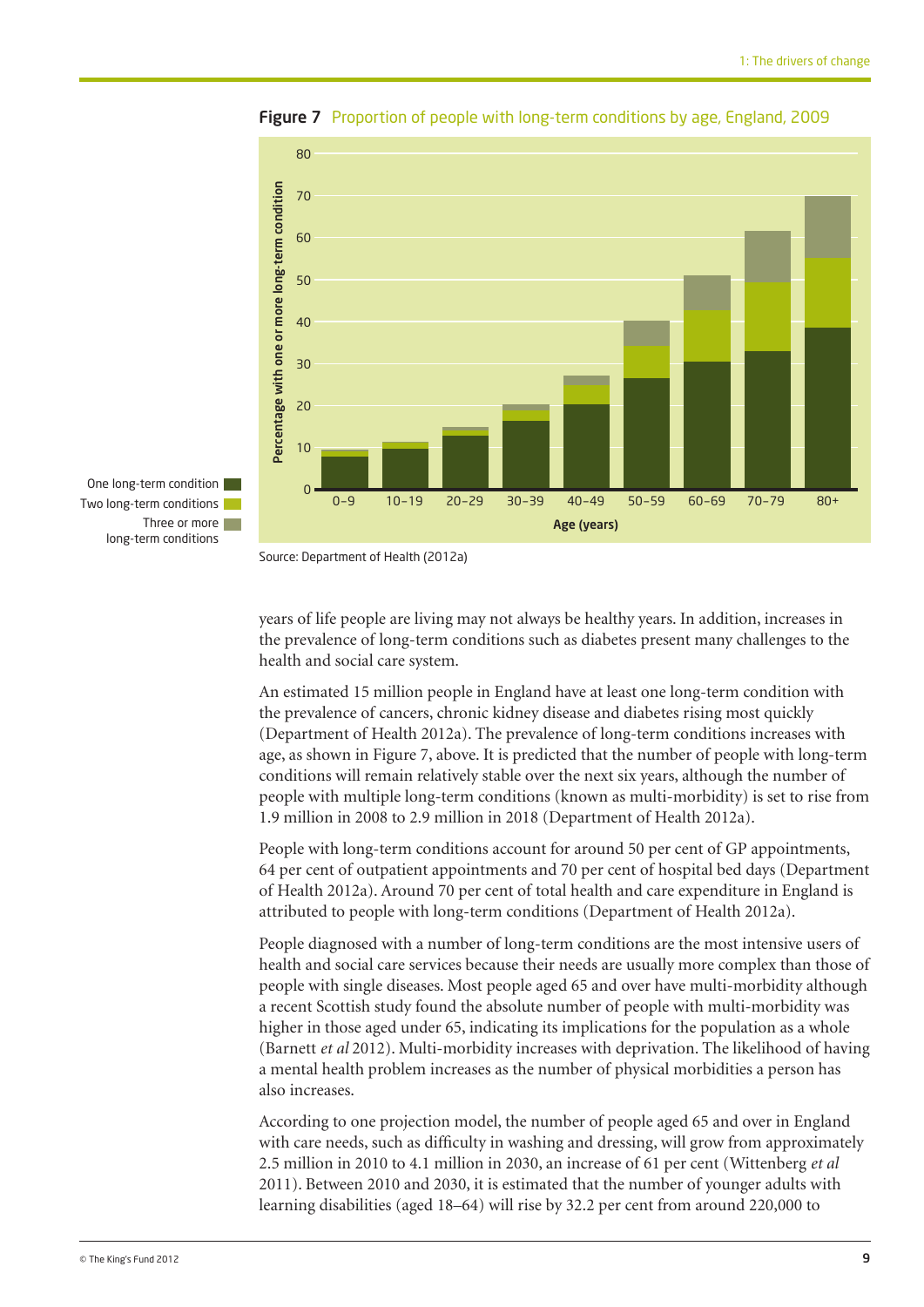around 290,000, and the number of younger adults with physical or sensory impairment by 7.5 per cent from almost 2,900,000 to 3,100,000 (Snell *et al* 2011).

There are 700,000 people living with dementia in the United Kingdom (of whom approximately 570,000 live in England), and this figure is expected to reach 1.4 million over the next 30 years (Department of Health 2009). Among those with late-onset dementia, it has been estimated that 55 per cent have mild dementia, 32 per cent have moderate dementia and 13 per cent have severe dementia. The proportion considered to have severe dementia increases with age, reaching 23 per cent among people aged 95 and over (King's College London and London School of Economics and Political Science 2007). A high proportion of people with dementia need some care, ranging from support with activities of daily living, to full personal care and round-the-clock supervision.

The burden of disease has shifted away from life-threatening conditions to long-term conditions. Morbidity and disability caused by long-term conditions have increased, as have the numbers of older people with dementia. The needs of people with multimorbidity present major challenges for the future.

## Risk factors

Reductions in risk factors like cigarette smoking have contributed to falling rates of premature deaths from heart disease, strokes, cancers and respiratory diseases. At the same time new risk factors have emerged, most notably obesity and overweight, reflecting lifestyle and behavioural changes.

As illustrated in Figure 8, below, the proportion of adults in England with obesity has increased from 13 per cent of men and 16 per cent of women in 1993, to 26 per



Figure 8 Prevalence of obesity among people aged 16 and over, England, 1993–2010

Source: National Obesity Observatory (2011)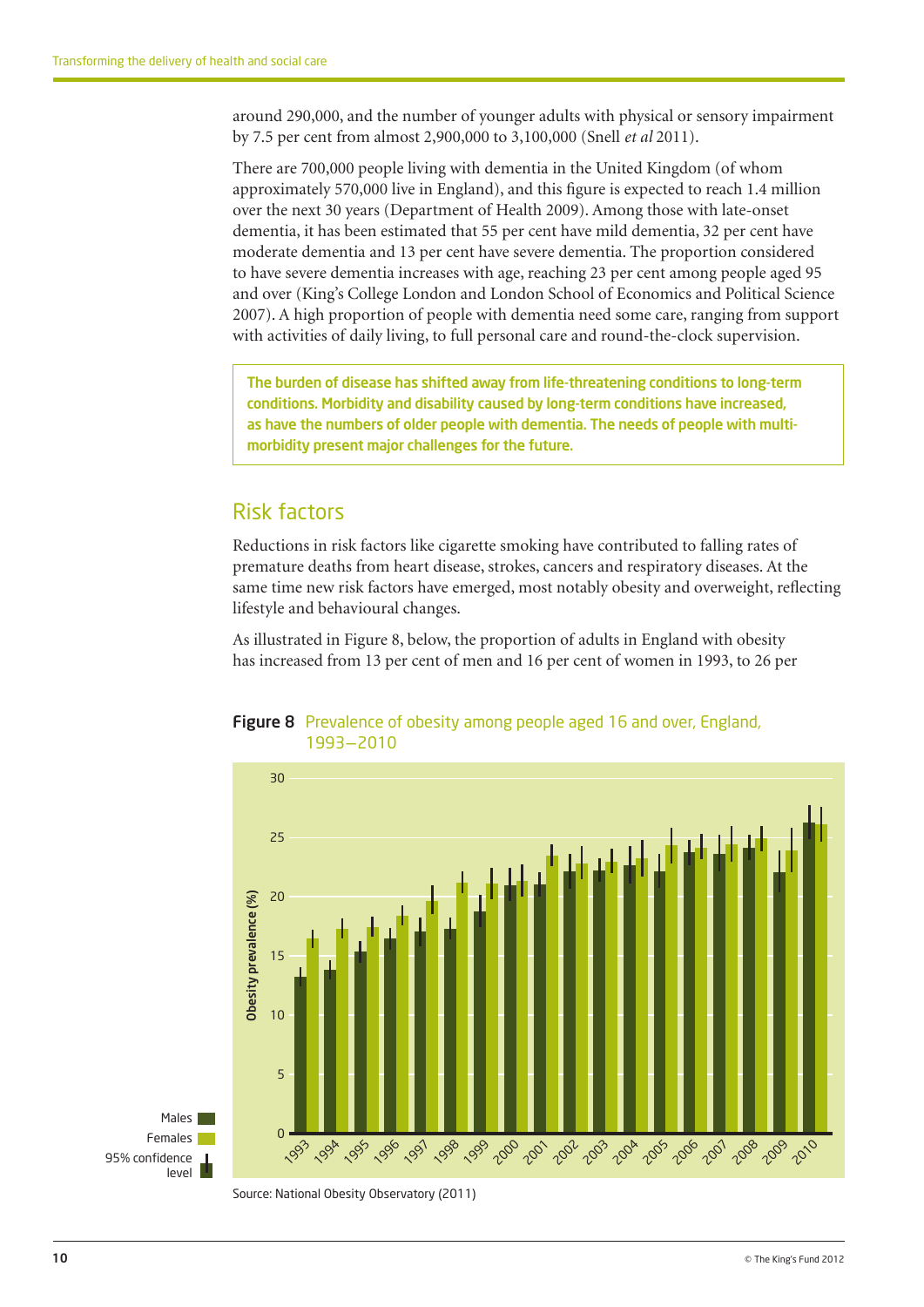cent of both men and women in 2010. The prevalence of obesity among children has also increased and is now 17 per cent among boys, and 15 per cent among girls (NHS Information Centre 2011a). Obesity rates in the United Kingdom are the highest in Europe (Organisation for Economic Co-operation and Development 2012).

It is estimated that by 2030 there will be 11 million more obese adults in the United Kingdom than in 2010, 3.3 million of whom will be aged 60 years or over (Wang *et al* 2011). If these trends are not reversed, there will be substantial increases in the number of people diagnosed with diabetes and other conditions associated with obesity, such as heart disease, cancer and arthritis. Rising obesity rates could also result in an expansion of morbidity in more disadvantaged communities and some minority ethnic groups.

Another important trend is the increasing number of alcohol-related deaths from liver disease, although this affects a much smaller proportion of the population. Alcoholic liver disease accounts for over a third (37 per cent) of liver disease deaths, and the number of deaths from liver disease in England rose from 9,231 in 2001 to 11,575 in 2009 (National End of Life Care Programme 2012). Average alcohol consumption has gradually fallen in many Organisation for Economic Co-operation and Development (OECD) countries over the past three decades, but has increased in the United Kingdom over the same period (Organisation for Economic Co-operation and Development 2011).

Risk factors such as obesity and alcohol misuse are not evenly distributed in the population. For example, there are three times as many deaths from alcoholic liver disease in the most deprived areas in England as in the least deprived (National End of Life Care Programme 2012). Deprivation also remains closely linked to obesity, with prevalence almost twice as high among children from the 10 per cent of most deprived local authority areas in England, compared to the least deprived 10 per cent (National Obesity Observatory 2011).

Smoking rates have fallen substantially but new risk factors have emerged. Alcohol consumption has risen and is responsible for increasing levels of alcohol-related morbidity and mortality. Obesity levels have also risen, and the consequences in terms of increased prevalence of diabetes and other conditions will be significant unless current trends are reversed.

#### Public and patient expectations

The long period of post-war economic growth benefited the baby boomers born in the 1940s; as a consequence, this generation has reached retirement with greater wealth and more generous pensions than at any time in history. It is of course from within this group that the most intensive users of health and social care services will be found in future. Some will also have sufficient resources to pay for health care in the private sector if they perceive that public services may not offer the quality of care they expect, or for social care if they do not qualify for support from the state.

The expectations of younger generations are often much higher and quite different from those of the post-war population that the NHS was originally set up to serve. These expectations reflect the transformation in standards of service in industries such as banking and retailing, and the revolution brought about through the use of technology and social media to engage with their customers. The NHS has been slow to keep up with these developments.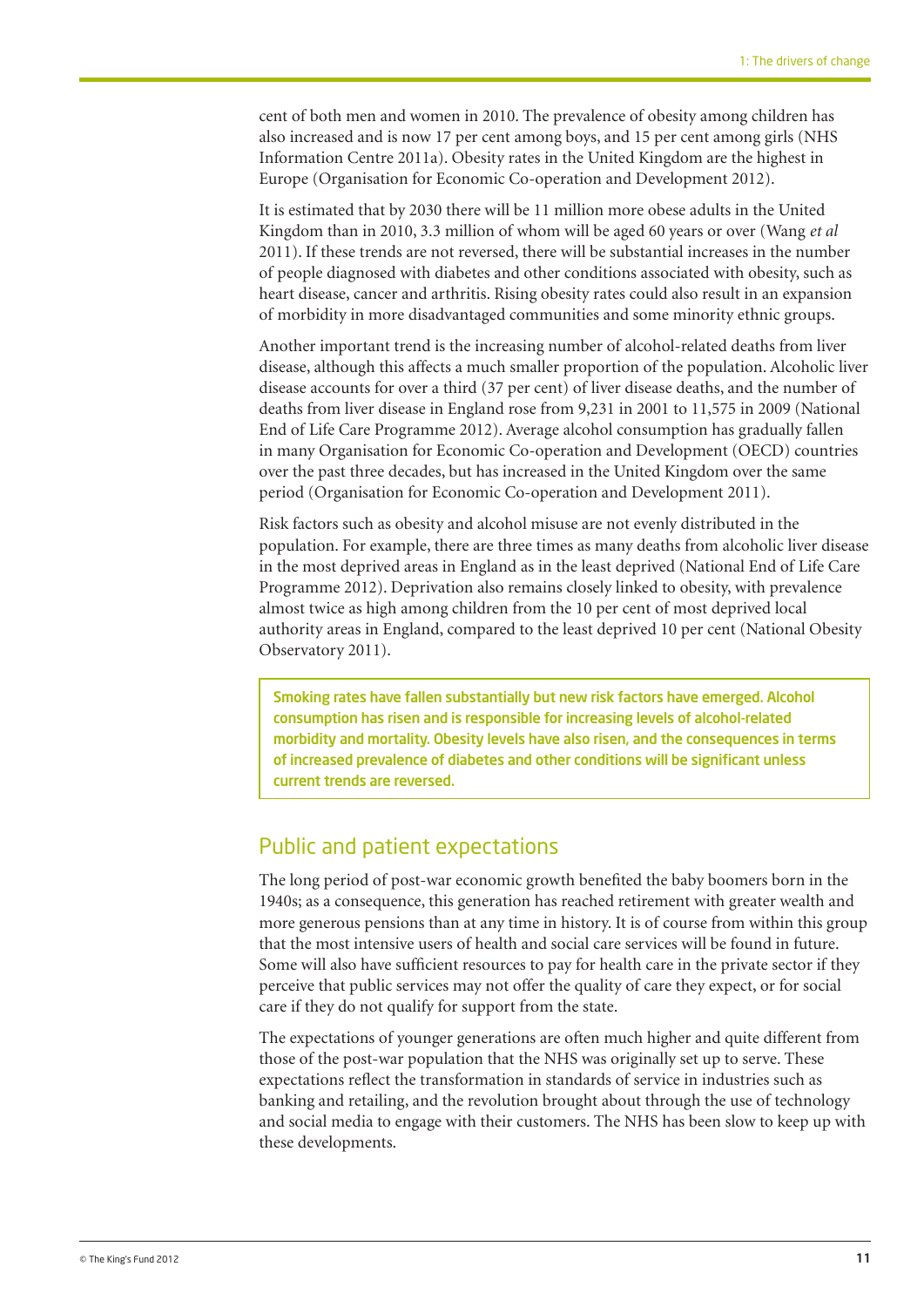Choose and Book has given patients more control over hospital appointments, and the NHS Choices website now provides not only access to a wide range of information about health and health care, but also an opportunity for patients to comment on the services they receive. In addition, websites such as Patient Opinion and IWantGreatCare offer the public opportunities to learn about the experiences of others when making choices about which provider to use. Dr Foster has pioneered the development and use of information about the performance of services to support patient choice.

Although the Department of Health's information strategy for the NHS (Department of Health 2012b) sets out an ambitious vision for much greater online access by patients, including access to GP records from 2015, this is still very much the exception rather than the rule. Even simple changes in practice, such as email and telephone consultations with GPs and nurses, are not yet routine. With the exception of hospitals, most forms of health care are not easy to access outside of traditional working hours, meaning that the NHS is increasingly falling behind the standards set and experienced in other sectors.

Despite the majority of patients expressing a desire for shared decision-making, in 2006 nearly half of hospital patients in England said they were not sufficiently involved in decisions about their care (Coulter and Richards 2007). In social care, less than a third of users reported having as much control over their daily life as they wanted (NHS Information Centre 2011b). As well as involvement in decisions about the care they receive, patients have a key role to play in looking after their health and managing their health conditions, and yet health professionals do little to encourage patients in this role.

Patient and public expectations are rising. Increasingly, patients and service users expect health and social care services to be like other service industries and are willing to do more for themselves and interact with services via technology. They expect to be offered choice and variety and to experience services that are convenient, personalised and provided in modern buildings and healing environments.

## Medical advances

Innovations in medical care, including new drugs, surgical procedures and diagnostic techniques, have contributed to improvements in both population health and the outcomes of care.

Conditions that were previously impossible to treat or that could be treated only with difficulty are now amenable to medical intervention. This means that lives can be saved (for example, in transplant surgery and neonatal care) and that quality of life can be improved (for example, through cataract surgery and hip replacements). Screening to detect diseases in their early stages is a good example of how medical advances support the prevention and not just the treatment of illness.

Medical advances have also enabled care to be delivered in different settings. In the case of mental health, advances in drug treatment and other interventions have revolutionised treatment, leading to a major shift away from the former psychiatric hospitals to much care now being provided in the community. Most of the care of people with learning disabilities has also moved out of hospitals into supported care in the community.

Advances in treatment have led to more care in acute hospitals being provided on an outpatient or day-case basis and to lengths of stay for inpatients being cut. The care of people who have had heart attacks is an example with a shift from several days of bed rest in hospital being superseded by the stabilisation and treatment of patients and their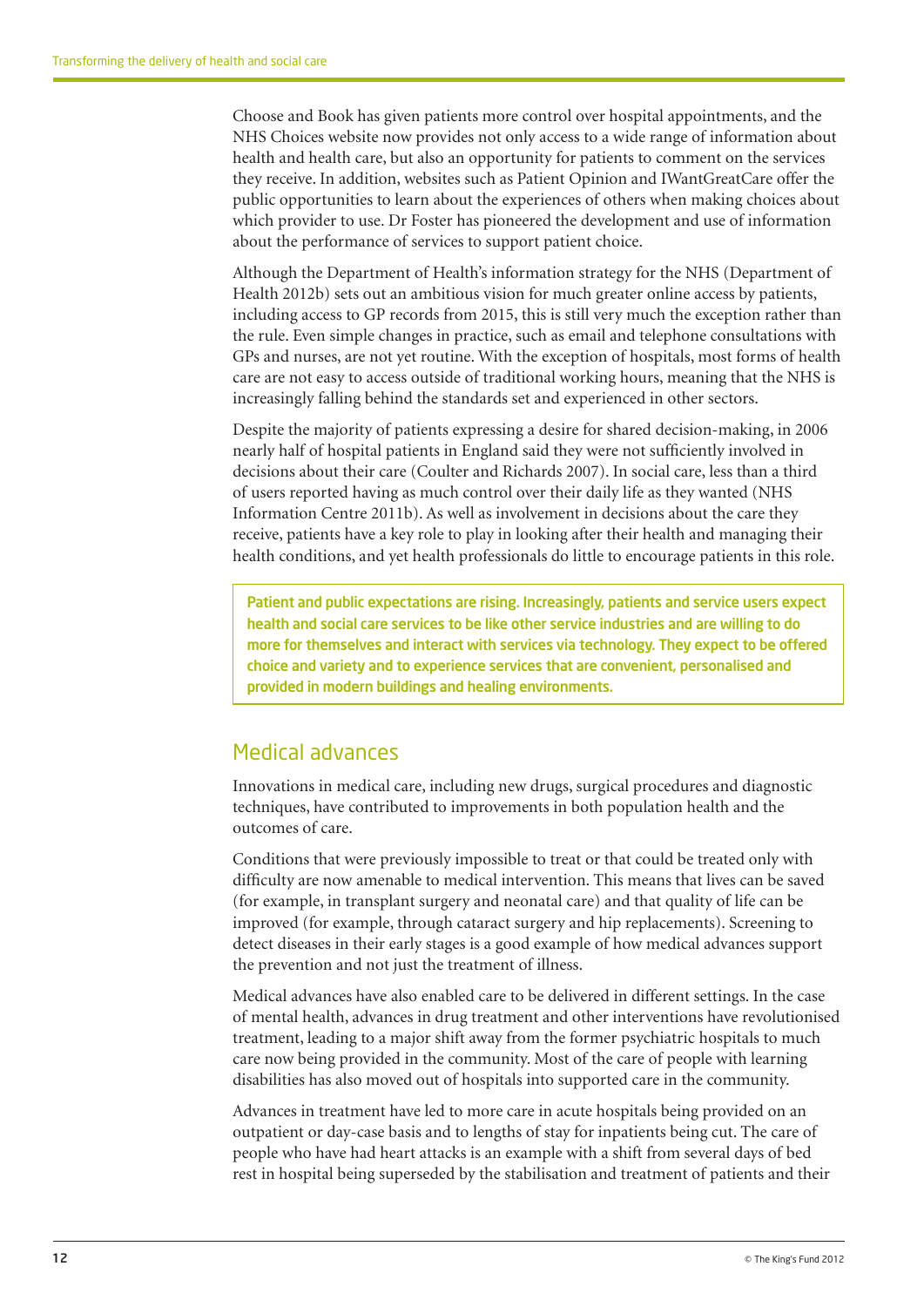

Figure 9 Number of general and acute hospital beds, England, 1987/8-2009/10

Source: Department of Health (2010)

early discharge. These changes have enabled the number of beds in acute hospitals to be reduced substantially, from 180,889 general and acute beds in 1987/88 to 121,756 in 2009/10, as shown in Figure 9, above.

Much routine management of people with long-term conditions is now done in GP surgeries instead of hospital outpatient departments, with nurses working alongside doctors to deliver care. Some practices are also offering a wider range of services through GPs with a special interest and by undertaking more diagnostic tests and minor surgery on their premises. Despite these developments, the essential features of general practice as a service provided by individual practices operating on a relatively small scale remain intact.

Likewise, the services provided by nurses, allied health professionals and social care staff in the community have changed at the margins and only recently have the opportunities to strengthen care out of hospital received serious attention. The under-development of community services may explain why policies to promote more care 'closer to home' have been slow to gain traction. We discuss below the important contribution of community health and social care services in developing new models of care.

Medical advances have resulted in an explosion of knowledge. This has created a challenge for health professionals in keeping up to date with evidence on how to treat patients with different conditions. In addition, patients now have much easier access to information through the internet, and this has started to change the relationship between patients and professionals.

Medical advances mean that those conditions that were previously impossible to treat are now amenable to medical intervention and that some diseases can be detected at an earlier stage. Technological advances have also enabled care to be provided in different settings, with more care being delivered on an outpatient or day-case basis and in general practice.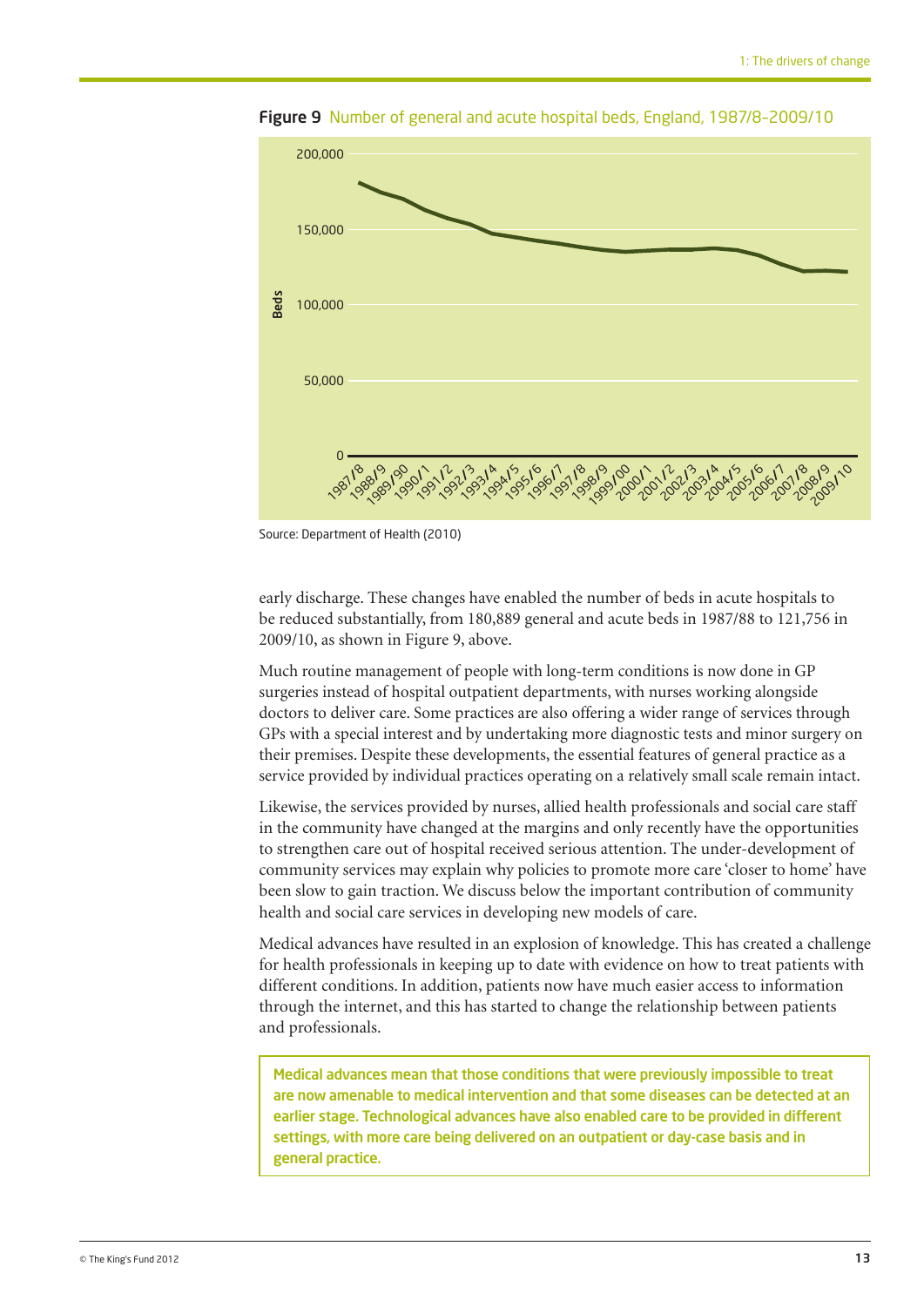## Financial and human resources

Public services in the United Kingdom face an unprecedented period of financial constraint as a consequence of the banking crisis that began in 2008 and its impact on the economy and public finances. The effects have been felt most strongly by local authorities, including social care, with the NHS relatively protected. The long-term macroeconomic outlook suggests that public spending will remain constrained for the foreseeable future.

Spending constraints on social care have led local authorities to tighten eligibility criteria, and this has resulted in an increase in unmet need. The proposals for reforming the funding of long-term care put forward by the Dilnot Commission were designed to establish a new settlement between the state and individuals. However, the cost of these proposals at a time of pressures on public spending has led the government to be cautious in its response (HM Government 2012). In the short term, additional funds are being transferred through the NHS to local authorities to help tackle the shortfall in social care spending, but it remains doubtful whether these funds will be sufficient.

In this context, national and local leaders will have to focus on ways of reducing waste and inefficiency. With acute hospitals having benefited most from recent increases in spending and the focus on investing in high-priority treatment services such as cancer and cardiovascular disease, improvements in care in the community are likely to depend on releasing resources from hospitals to invest in new services closer to home. This will present a major challenge at a time when many hospitals find themselves under pressure dealing with the demands being placed on them.

A high proportion of health and social care spending goes on human resources, with the number of staff working in the NHS increasing rapidly in recent years and pay also rising as result of new contracts agreed under the previous government. The age profile of the health care workforce means that a significant proportion will be retiring over the next 10–15 years, particularly health visitors and midwives. This could well lead to absolute shortages in the number of trained staff, but more likely, to a shortage of experienced senior staff to take on leadership and supervisory roles. In social care, while the workforce is older in comparison with the total working population of England, there is no evidence that it is getting older and, if anything, the range of ages is widening (Skills for Care 2010).

International migration of health professionals from the United Kingdom to the United States, New Zealand and Australia in particular has further increased the pressures on recruiting and retaining staff. If the relative pay gap internationally were to widen, there is a risk that the pull factors for trained health professionals to work overseas would increase. The question is whether this can be matched by inward migration.

A major challenge is aligning the skills of the workforce with the needs of patients. There is growing awareness that the current workforce is not well matched to patient needs, and the training pipeline, particularly of doctors, may exacerbate these problems. The Centre for Workforce Intelligence predicts that, by 2020, as the workforce ages, the NHS is likely to have an oversupply of hospital doctors but a shortfall in the number of GPs (Centre for Workforce Intelligence 2012).

A number of reports have emphasised the importance of using specialists and senior staff to deliver care for acutely ill patients, rather than relying so much on doctors in training (Thompson 2011; National Confidential Enquiry into Patient Outcome and Death 2007). The growing burden of chronic disease and multi-morbidity also demands a growth in generalist skills among doctors. Generalist skills are as important in hospitals as in primary care particularly in acute medicine where studies have shown the benefits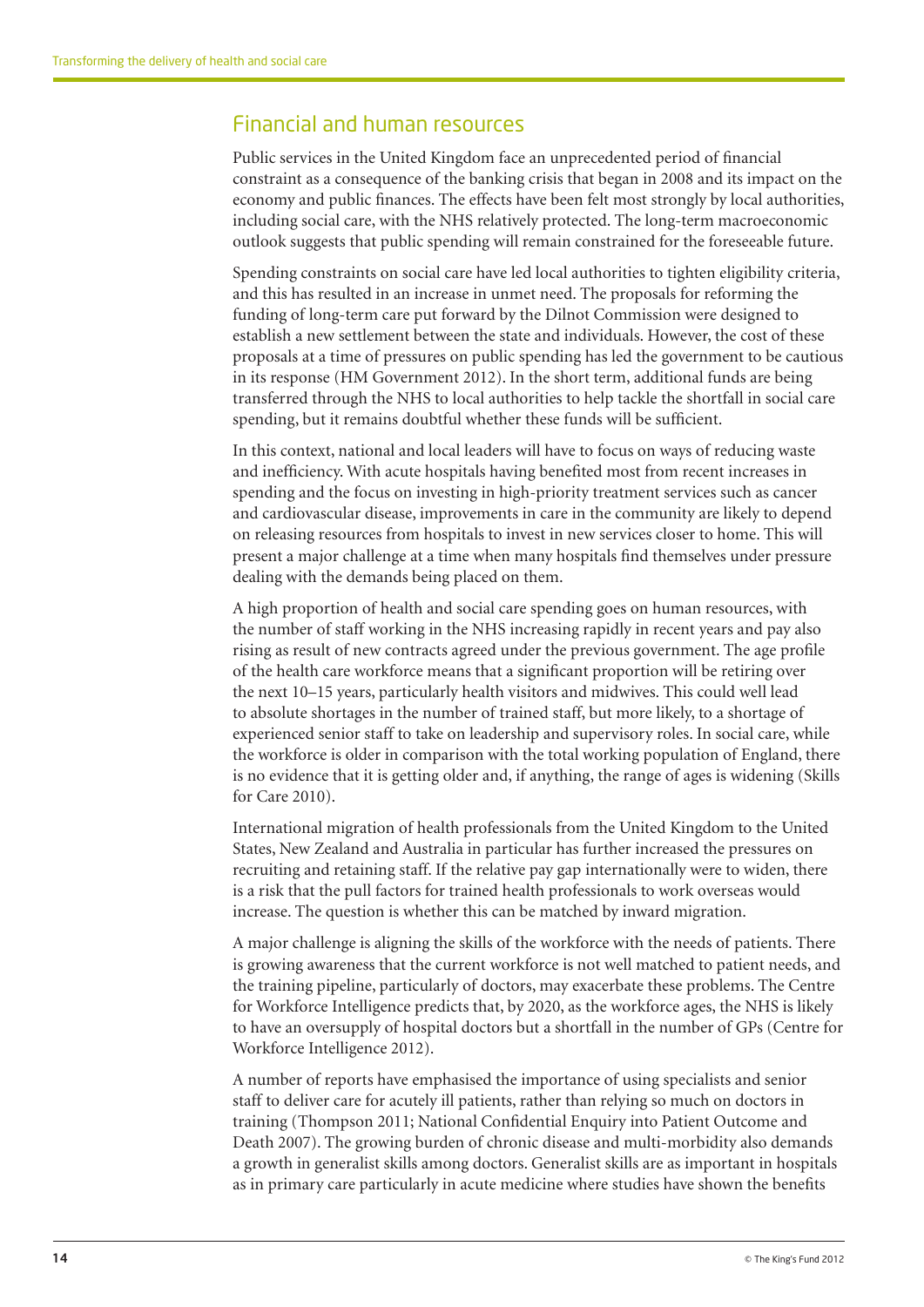of care provided in acute medical units staffed by generalists (Watcher and Bell 2012), as discussed later in the paper.

Public spending constraints mean that improvements in care will have to be funded out of existing budgets, and more intensive use made of existing assets. There is a need to use the workforce differently and to plan for how to deal with projected shortages and surpluses in key groups of staff. Despite an expansion in the medical workforce, there may be a shortage of GPs in future, while in hospitals there are opportunities to achieve a better balance between specialists and generalists.

#### **Summary**

Major progress has been made in tackling the principal causes of premature death in the post-war period and addressing risk factors like cigarette smoking. At the same time new challenges have emerged that pose a threat to population health in the future, most notably obesity and overweight. Health and social care services have played an important part in improving population health and providing access to care, and have evolved in response to changing needs.

Despite this, these services have struggled to keep pace with demographic changes, the shifting burden of disease and rising patient and public expectations. Too much care is still provided in hospitals and care homes, and treatment services continue to receive higher priority than prevention. Care is often fragmented, and the needs of an ageing population, among whom long-term conditions and multi-morbidity represent the greatest challenge, are not always well met.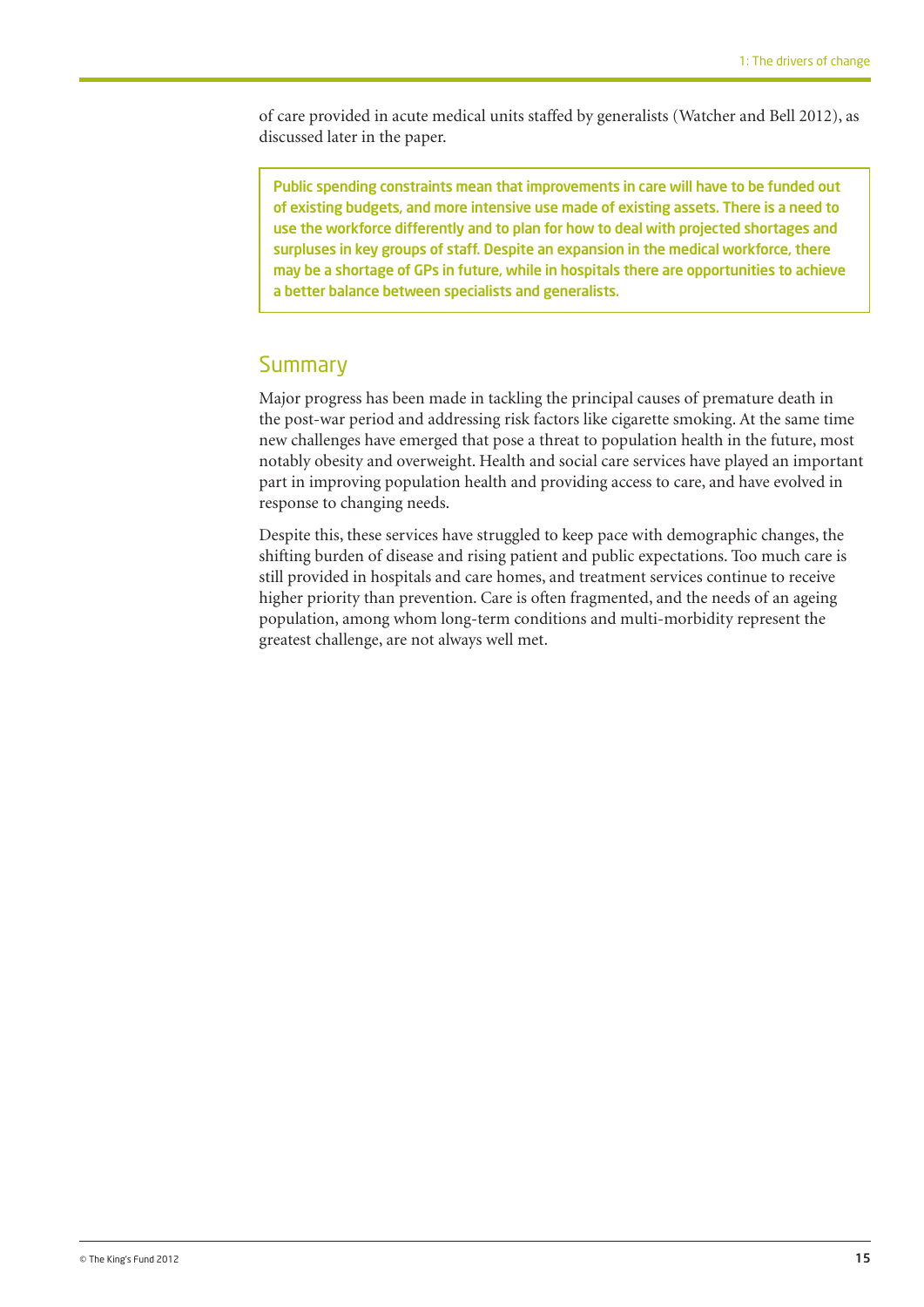## 2 How well equipped is the current delivery system to respond to the drivers of change?

The King's Fund's review of how far the NHS had come towards becoming a 'highperforming health system' following increased investments since 2001 and the reforms of the previous government concluded that major progress had been made in improving the performance of the NHS (Thorlby and Maybin 2010).

Notwithstanding this progress, there are no grounds for complacency. As we have shown, risk factors like obesity present challenges for the future; rates of cigarette smoking are still higher in England than in some other countries; health inequalities persist; and although survival rates for most cancers have improved, they remain lower than in many other countries. A particular area of concern is patient experience, where international comparisons show the United Kingdom not doing as well as many other countries (Davis *et al* 2010).

There is also room for improvement in social care where standards of provision are too variable and there are continuing concerns about the quality of care provided in people's homes and in residential settings. Recent reports into the care of older people have highlighted the challenge of providing health and social care with dignity and respect to vulnerable people. This includes ensuring effective co-ordination of care and integration between the many organisations and services concerned with the needs of older people who are today the main users of hospitals and care homes (Cornwell *et al* 2012).

If the health and social care delivery system is to rise to the growing challenges presented by long-term conditions and multi-morbidity, a fundamental and rapid reorientation is needed, with greater emphasis on integrated care and care delivered in settings other than hospitals and care homes.

We now go on to substantiate these arguments by analysing the shortcomings of the current models of care. This section of the paper is organised around a number of key themes:

- n population health and health outcomes
- primary care
- hospital care
- social care
- mental health.

The aim is to summarise relevant facts and figures to demonstrate why fundamental change is overdue.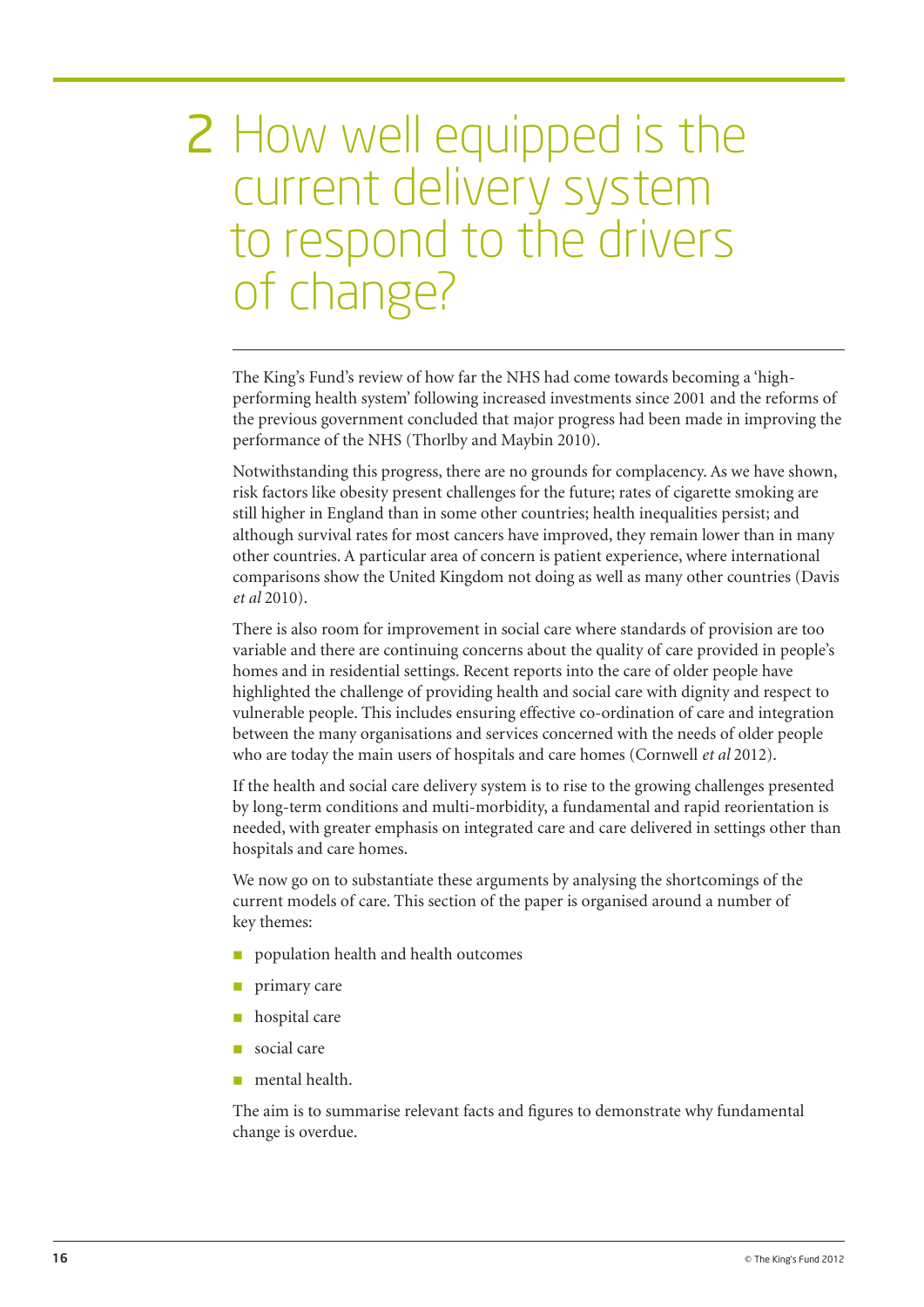## Population health and health outcomes

Analysis of health data from the Organisation for Economic Co-operation and Development (OECD), based on performance in 2009, show that the United Kingdom is in the 'middle of the pack' in terms of established indicators of health outcomes of the population. For example, the United Kingdom is slightly above the OECD average for potential years of life lost (PYLL) for women (2,479 PYLL per 100,000 compared with an average of 2,419) and slightly below for men (3,988 PYLL per 100,000 compared with an average of 4,689) (OECD 2011). Similarly, life expectancy rates for men and women in the United Kingdom are close to the OECD average (OECD 2011).

Comparing the United Kingdom with the best-performing OECD countries, there is clear scope for improvement in cancer survival rates and reducing deaths amenable to health care intervention. For example, survival rates in England for many cancers are improving, but not at the same rate as other countries. If England achieved survival rates at the European best, an additional 10,000 lives would be saved every year (Department of Health 2011a).

As shown in Figure 10, below, deaths amenable to health care interventions (such as selected childhood infections, treatable cancers, and complications of common surgical procedures) are relatively high in the United Kingdom (83 deaths per 100,000 in 2006/07, compared to 55 in France), notwithstanding progress in recent years.

Improving population health and health outcomes requires action to tackle the social and economic determinants of ill health and to bring about changes in lifestyle and behaviour. It also demands a much greater focus on prevention to enable smoking rates



#### Figure 10 Deaths amenable to health care interventions in 16 high-income countries, 1997/8 and 2006/7

\*Note: Countries' age-standardised death rates before age 75; including ischaemic heart disease, diabetes, stroke and bacterial infections. Analysis of World Health Organization mortality files and CDC mortality data for the United States. Source: Adapted from Nolte and McKee (2011)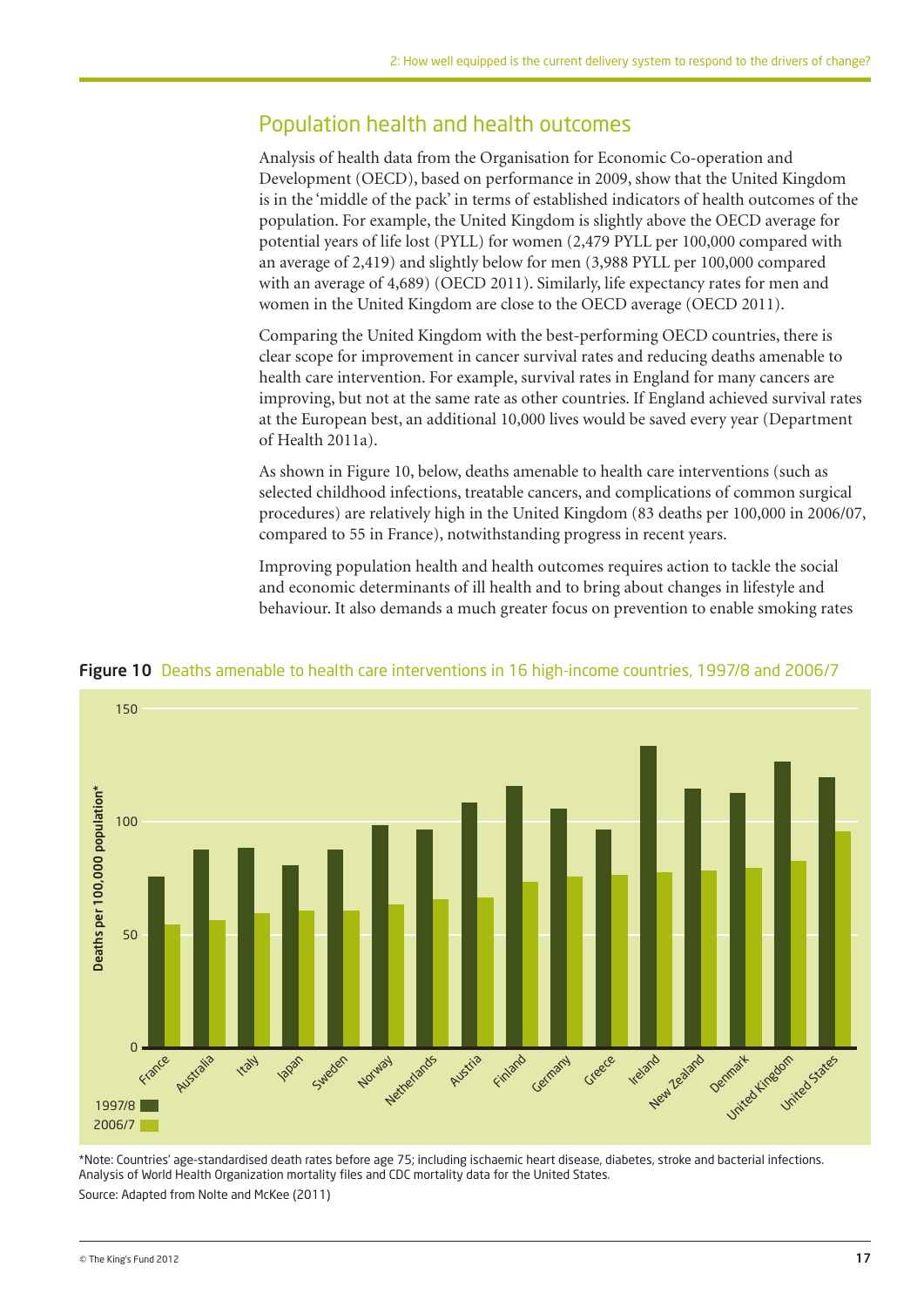to be reduced to the levels found in the best-performing countries and to deal with other risk factors such as obesity and overweight. The NHS is still largely concerned with the treatment of illness rather than the promotion of health, and prevention remains the poor relation. For example, secondary prevention in primary care has received greater attention through the Quality and Outcomes Framework, but primary prevention is relatively neglected. There is the potential to do much more in primary care to support people to improve their health and to equip staff with the skills needed, for example, through staff training in motivational interviewing techniques. The 'Every Contact Counts' campaign recently announced by the government is another step in this direction.

The ageing population and changing disease burden mean that prevention is important at all ages, including among people aged 65 and over to ensure that further increases in life expectancy translate, as far as possible, into healthy years. Third-sector and community organisations are already playing a part in this, but their work is often poorly resourced and small scale. If the 'Big Society' is to be more than a slogan or sound bite, then public funding of third-sector organisations needs to be increased to support their work on a larger scale and on a sustainable basis.

Local government may be able to make a bigger contribution in future with the transfer of public health responsibilities from the NHS and the opportunity to work through transport, leisure, planning and education departments to improve population health. Health and wellbeing boards are well placed to provide leadership at a local level, and to develop strategies for health improvement that move beyond traditional silos to focus on communities and populations. Action across central government is also needed, for example, in relation to food-labelling and minimum pricing of alcohol.

Social care plays an important role in helping older people to remain independent, and yet the cuts in local government budgets have resulted in resources being increasingly focused on people whose needs are substantial or critical. This has made it more difficult to act early with relatively simple and inexpensive interventions that help people in their own homes. A recent study by the British Red Cross drew attention to the risk that a higher number of people will be admitted to hospitals and care homes as a result of the neglect of prevention in social care (British Red Cross 2012).

Health promotion initiatives need to recognise the limits of information-giving and harness insights from behavioural economics and other disciplines to understand how to change the behaviour of individuals and communities. This includes supporting people to make healthy choices, such as through the design of neighbourhoods that facilitate exercise, and using social networking and peer pressure in innovative ways, for example, to lose weight, stop smoking and take exercise. Change4Life is an example of a current programme that seeks to do this, but the emphasis needs to be on tackling multiple behaviours and risk factors rather than focusing on them separately.

The Marmot Review argued that action is needed across all the economic and social determinants of health, and should include giving every child the best start in life and strengthening the role and impact of ill health prevention (Marmot 2010). At present, services for families and children remain fragmented despite the creation of children's centres. There has been little concerted action to tackle the wider determinants of health at either national or local level, notwithstanding the use of health impact assessments and other public policy interventions.

In focusing on population health and prevention, there is a need to be mindful of the impact on health inequalities. Policies and actions that work for populations as a whole may inadvertently exacerbate health inequalities, unless they are tailored to the needs of different groups and address underlying causes.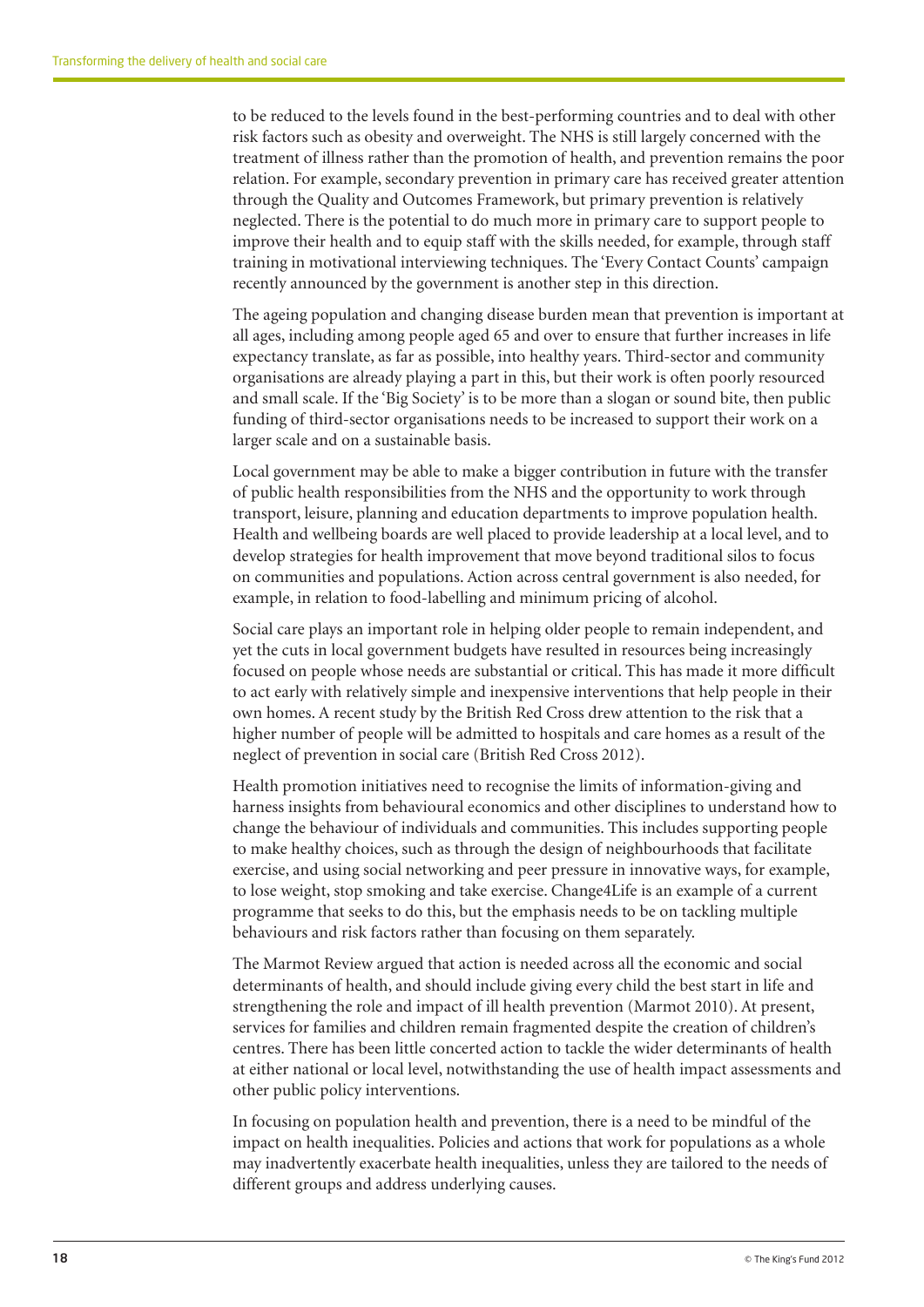Much greater priority needs to be given to public health and prevention in health and social care. While progress has been made in secondary prevention and improving life expectancy, health inequalities persist, and effective approaches to primary prevention and tackling the determinants of health are lacking. Services are still too heavily focused on treating ill health and dealing with acute need and those in crisis.

#### Primary care

Comparative studies have shown the United Kingdom in a positive light in the role of primary care and its contribution to improving population health and delivering value for money (Starfield 1998; Schoen *et al* 2009). A recent review of evidence from different sources concluded that the majority of care provided by general practice is of a good standard (The King's Fund 2011). Nevertheless, there is evidence of wide variations in the quality of care delivered, including the quality of diagnosis, and prescribing, referral and admission rates among patients with conditions that could be treated outside hospital (The King's Fund 2011).

There is also evidence that some practices vary in their ability to deliver care to patients with long-term conditions as recommended in guidance from the National Institute for Health and Clinical Excellence (NICE) (NHS RightCare 2011). A recent report from the National Audit Office (NAO) drew attention to the consequences of failing to provide care for people with diabetes in line with NICE standards (NAO 2012). According to the NAO, up to 24,000 people die each year from avoidable causes related to their diabetes, and the NHS could save an estimated £170 million through better understanding and management of people with this condition. While some of these savings would result from improving the quality of specialist care, some would also be made by reducing variations in the care delivered by primary care teams.

A specific concern has been late diagnosis and referral of patients with suspected cancer, which is related to the United Kingdom having lower survival rates than some other countries (Richards 2009). The more general point here is that 'There is significant scope for primary and community care providers to undertake more preventative activities that can lead to earlier diagnosis and treatment' (The King's Fund 2011). This observation is particularly important in view of the increased prevalence of long-term conditions and the opportunity to prevent some of these conditions through primary care.

There are wide variations too in admissions from a range of ambulatory care-sensitive conditions such as asthma, and evidence suggests that a proportion of these admissions could be avoided through more effective management in primary care (Purdy 2010; Dixon *et al* 2012). Evidence brought together in the NHS Atlas of Variation series documents the many opportunities to improve outcomes and release resources by reducing variations and providing care in line with evidence of best practice, including in primary care (NHS RightCare 2010, 2011).

This is illustrated in an analysis of children's services showing that death rates from illnesses that rely on first-access care, such as pneumonia and asthma, are higher in the United Kingdom than in Sweden, France, Italy, the Netherlands and Germany. The analysis found that if the United Kingdom performed to the same level as Sweden, then as many as 1,500 children a year might not die (Wolfe *et al* 2011). Lack of experience in paediatrics on the part of GPs and poor co-ordination of care with specialist teams in hospitals were identified as factors that helped to explain these differences.

Primary care also has scope to provide care that better meets the expectations of patients. Figure 11, overleaf, shows that in the lowest performing practices, only around a quarter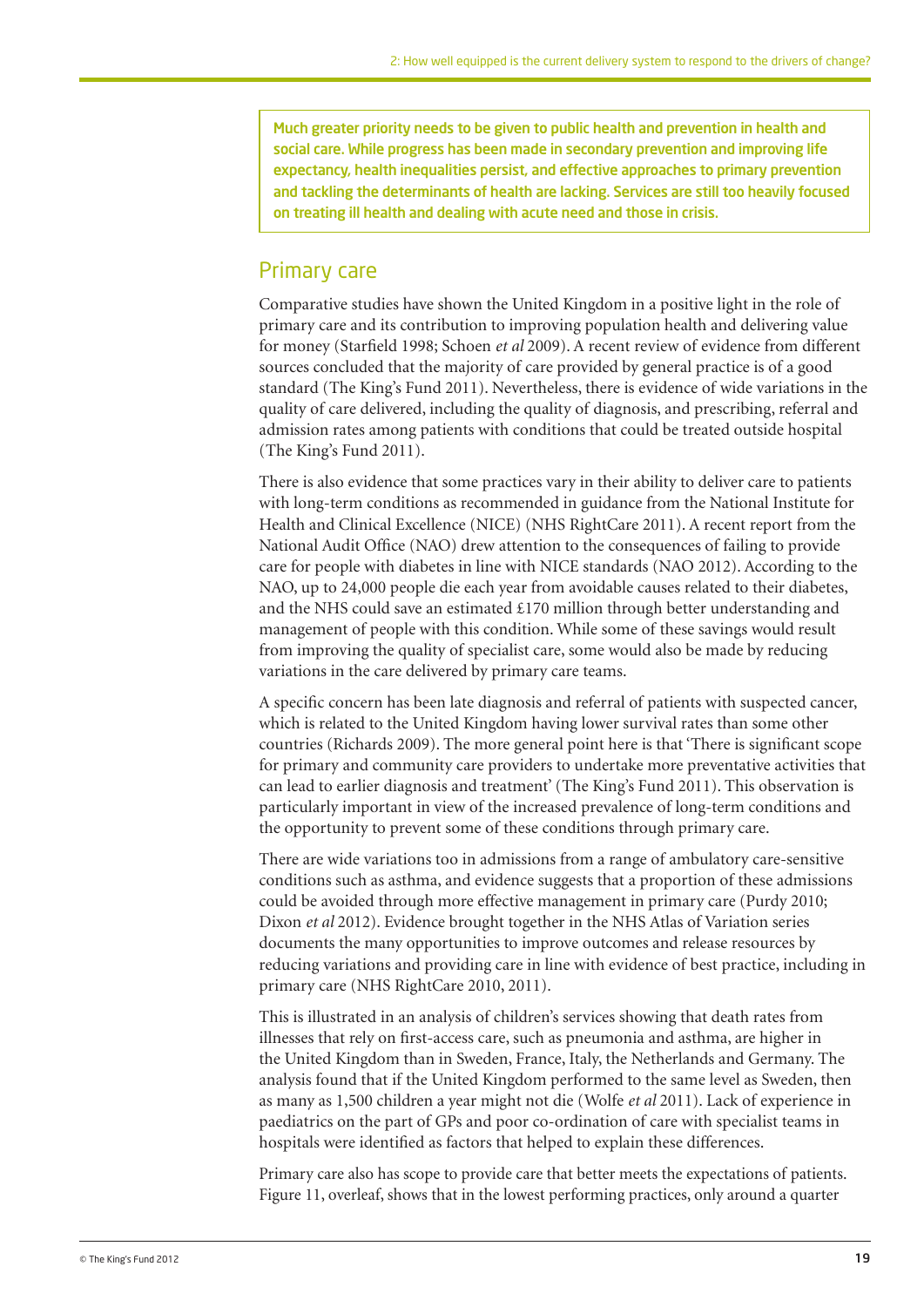



English average

of patients report being able to see their preferred doctor. For patients with busy working lives it can be difficult to make an appointment at a convenient time, and there are concerns too about the quality of out-of-hours care. Also many practices have been slow to exploit opportunities to make greater use of the telephone and emails, in addition to face-to-face consultations.

Agreeing a care plan is important to empower patients with long-term conditions to make informed choices about their care, and yet evidence showed that in 2009/10 only 11 per cent of patients reported that they had been told that they had a care plan (The King's Fund 2011). There is also scope for practices to support patients to manage their conditions, for example, through monitoring their own blood pressure. Patient satisfaction with involvement in decisions about their care ranged from 53 per cent in the worst-performing practices to 84 per cent in the best-performing 10 per cent (The King's Fund 2011).

Poor-quality general practice is often concentrated in areas of greatest need, as Tudor-Hart observed when he coined the 'inverse care law' (Tudor-Hart 1971). Inequities in the distribution of GPs continue to exist, notwithstanding efforts to ensure that family doctors are available in relation to population need. For example, in 2009/10 there were almost two-fold variations in the ratio of GPs to the population served in England (The King's Fund 2011).

In many parts of the NHS, general practice still resembles a cottage industry in which family doctors as independent contractors run small businesses that are isolated from each other and constrained in the range of services they are able to provide. Alongside the lack of adequate premises and infrastructure, this means that it is difficult for practices to extend the scope of the services they deliver and the hours at which these services can be accessed. The current model of primary care also means that the work of practices is not well co-ordinated with that of specialist teams in hospitals and other expertise in the community, as in the example of children's services cited above.

In recognition of these challenges, the Royal College of General Practitioners (RCGP) – which has played a major part in raising standards in general practice – has argued

Source: GPPS (2009/10)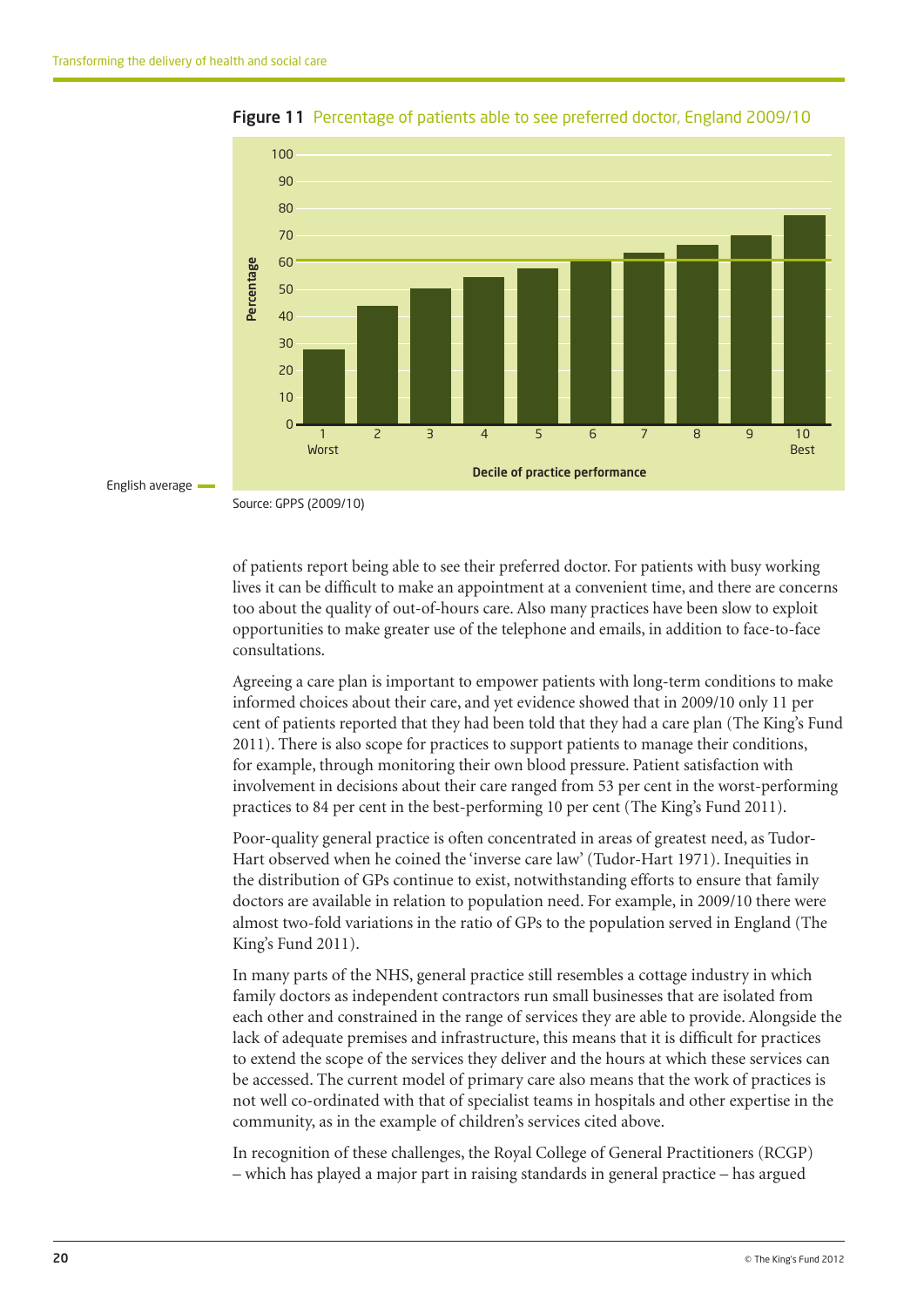that practices should work together in federations. In parallel, GPs in some parts of the country have taken the initiative to form larger practices in order to offer services such as specialist consultations, access to some diagnostic facilities and minor surgery, and minor-injury clinics. These developments have been supported by an investment in new buildings and equipment, through both the NHS and private sources.

Innovative practices are showing the way by delegating more tasks to nurses and other staff, enabling GPs to focus on diagnosis and urgent needs, and to lead the work of the primary care team. Larger practices are also able to make use of the specialist expertise of some GPs, thereby reducing the use of hospital services where clinically appropriate. The approach developed in Torbay and some other areas where a number of practices working in the same locality are aligned with an integrated health and social care team illustrates how community and primary care services can be co-ordinated more effectively around the needs of populations.

This approach is also important in indicating the scope for improving the performance of community services, which have been relatively neglected despite evidence of wide variations in practice and performance. If the inappropriate use of hospitals is to be reduced and care closer to home is to be enhanced, then much more attention needs to be given to the work of nurses and allied health professionals working in the community. It is crucial to develop strategies so that their work can be effectively integrated with that of primary care teams, and the services they provide can be made available 24/7 where appropriate. Social care needs to be part of these arrangements in view of the major role it plays in responding to the needs of older people and those with long-term conditions.

Although evidence on the cost-effectiveness of shifting services from hospitals to the community is inconclusive (Imison *et al* 2008; Munton *et al* 2011), there is increasing interest in finding ways of making better use of the skills of primary care teams and those of health and social care staff working in the community. This will require further investment in the buildings and infrastructure needed to make it happen, and the more rapid adoption of new ways of working (including communication and information technologies) already established in innovative practices. It will also require barriers between different services and professionals to be broken down to make a reality of integrated care.

Primary care in the United Kingdom is more firmly established than in many other countries and provides a wider range of care than at any time in the evolution of the NHS. Despite this, there is evidence of wide variations in the quality of care and inequities in the distribution of GPs. If the aim is to tackle these variations and to deliver more care out of hospital, the current cottage industry model of general practice is not fit for purpose.

## Hospital care

Since the Hospital Plan of 1962, acute hospital care has been planned on the basis that every community should have access to the services of a district general hospital providing most forms of care other than highly specialised treatments. Advances in medicine and changes in the workforce mean that this is no longer possible. For example, there is increasing recognition that services such as emergency surgery may be unsafe out of hours, and the provision of these services needs to be concentrated in fewer centres that are better able to provide senior medical cover. Evidence from the NHS in London suggests that if the weekend mortality rate in London was the same as the weekday rate, there would be a minimum of 500 fewer deaths each year (NHS London 2011).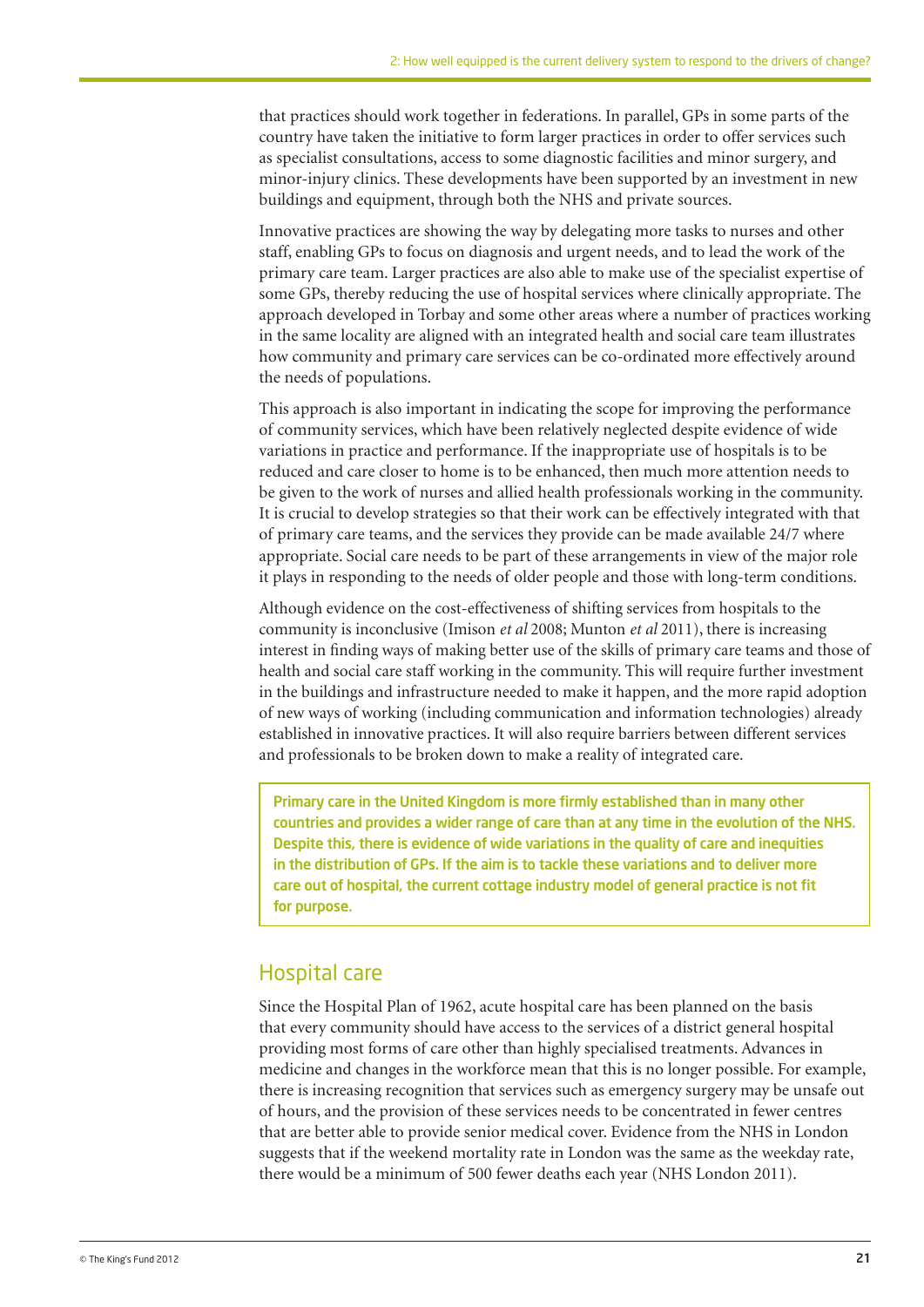Changes in the location of care reflect evidence on the relationship between volumes of care and outcomes in some specialist services. Examples include vascular surgery, where the mortality rate is lower in high-volume hospitals than low-volume hospitals (Naylor R *et al* 2012), and paediatric heart surgery, where there are plans to cut the number of hospitals undertaking surgery to improve outcomes. There are also benefits from concentrating specialist stroke services in fewer hospitals, as has been shown in London, where an estimated 400 lives will be saved each year following the development of eight hyper-acute stroke units (Nicholson 2012).

Improving the quality of care often entails making available senior medical cover in some services on a 24/7 basis. This in turn means reducing the number of hospitals providing these services to enable consultant medical staff to operate effective rotas in the evenings and at weekends. Awareness of variations in outcomes is already forcing the pace of change in some areas, and further reconfigurations are certain to follow as district general hospitals limit their range of services and in some cases work as part of hospital networks.

The most contentious issues concern changes in the provision of accident and emergency and maternity services because of the importance attached to these services by patients and the public. Many of the changes being made derive from workforce shortages, for example, among consultants and midwives, making the current model of care unsustainable. This is leading to increasing differentiation in how these services are provided (eg, some hospitals providing midwife-led maternity care, and others no longer providing accident and emergency services at night).

Alongside these changes, there is a need to shift the location of care for older people who do not require specialist care in a hospital setting. As we have noted, older people make up the majority of patients in hospital beds, and yet many could be cared for elsewhere if appropriate facilities were available. The poor quality of care provided to older people in some hospitals is in part a reflection of the lack of adequate training for staff, as well as hospitals not being designed to meet older people's needs, and underlines the case for moving more care to alternative settings.

End-of-life care illustrates the inappropriate use of hospitals. Notwithstanding recent increases in the proportion of people dying at home, many still die in hospital, although they would prefer to be cared for in a hospice or their own homes. One of the challenges here is to make community services available 24/7 to stop hospitals becoming the default setting for lack of other options (Hughes-Hallett *et al* 2011).

Given the weight of evidence from different sources, there is an urgent need to improve the performance of services outside hospital and to bring about closer integration between hospitals and services provided in other settings. Investment in intermediatecare services that provide a rapid response to enable people to be cared for in their own homes, thereby avoiding admission to hospitals and care homes, is a key part of this. This applies particularly to the growing numbers of frail older people who often have complex mental as well as physical health needs and who account for a high proportion of bed use, as well as longer lengths of stay (Poteliakhoff and Thompson 2011; Cornwell *et al* 2012).

Fundamental changes in how acute hospitals work are essential. The quality of care provided in hospitals must be improved through further concentration of specialist services where this is supported by evidence, reduced duplication of local hospital services and more effective use of senior medical staff, including in the evenings and at weekends. There is an urgent need to care for frail older people and people at the end of life in alternative settings where appropriate.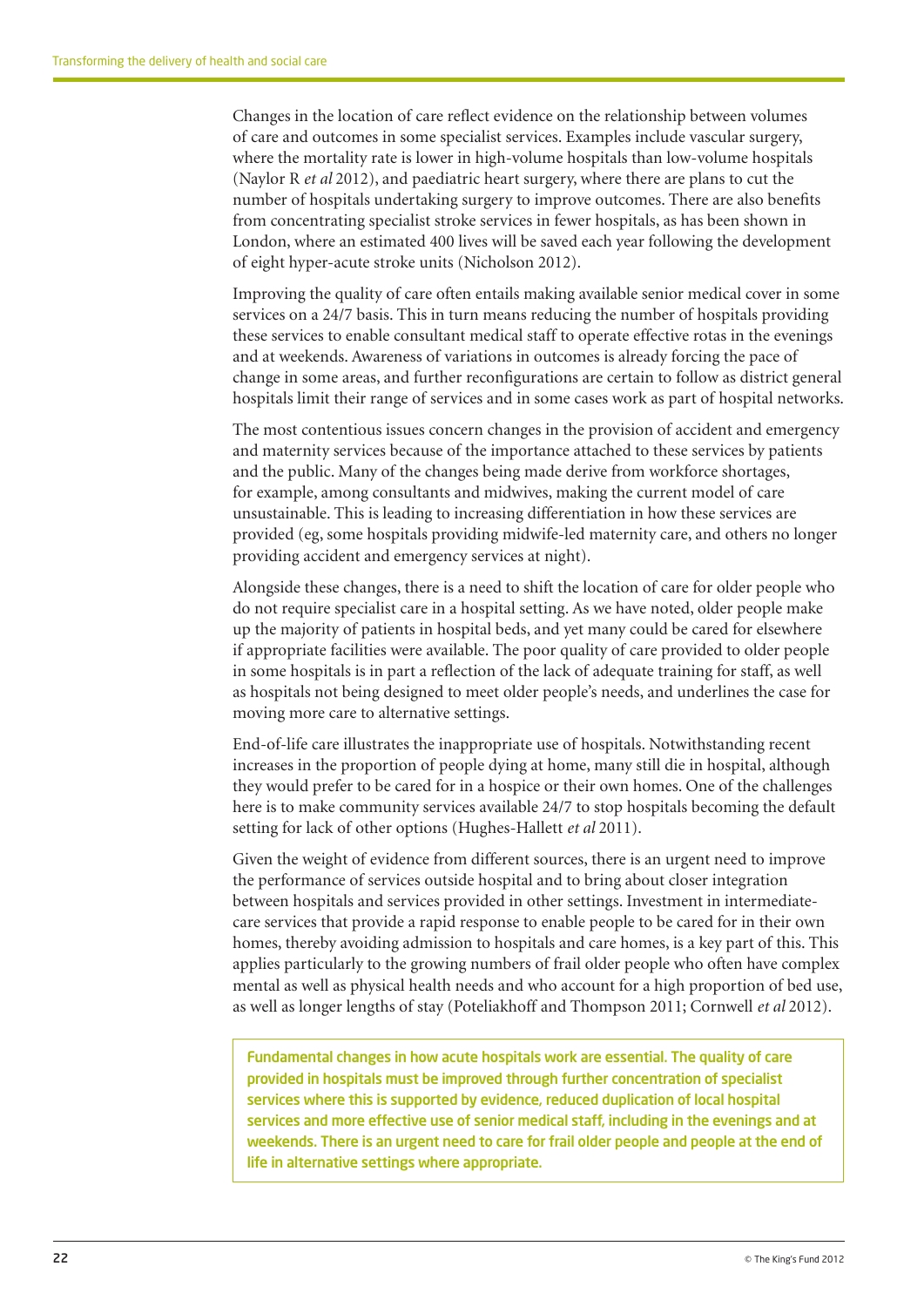Evidence from various sources has highlighted the following challenges in the current model of acute hospital care.

- n Variations in performance between hospitals on indicators such as day surgery rates (National Audit Office 2010b; Appleby *et al* 2011) and lengths of stay for common causes of admission (Audit Commission 2003; Appleby *et al* 2010) illustrate the opportunity to reduce acute bed capacity.
- **n** Opportunities exist to reduce emergency admissions to hospitals and emergency bed day use through early intervention in the community and more effective management in primary care of people with ambulatory care-sensitive conditions (Dixon *et al* 2012; Purdy 2010).
- n A significant proportion of patients occupying beds do not need to be in hospital on clinical grounds (Goddard *et al* 2000; Audit Commission 2003), leading to problems in freeing up beds for patients who do need to be admitted.
- n Many services provided in outpatient departments could be provided in other settings or may not need to be provided at all (eg, repeat outpatient appointments without clinical necessity) (Department of Health 2007; Imison *et al* 2008).
- $\blacksquare$  The quality of care for some hospital patients is poor, especially older patients with complex needs for whom continuity of care in hospital is often lacking (Care Quality Commission 2011; Cornwell *et al* 2012; Local Government Association, NHS Confederation, Age UK 2012).
- n Around one in 10 hospital admissions results in some form of harm, and between a third and a half of these events are thought to be preventable (House of Commons Health Committee 2009).

## Social care

Nowhere is the need for fundamental change more apparent than in social care where arrangements rooted in the 1940s have not kept pace with the social and demographic changes described earlier in this paper. The King's Fund has argued that a more sustainable model of funding social care is required, and this should be based on a partnership funding model involving both public and private payers (Wanless 2006). However, reform of funding alone is not sufficient and should be accompanied by reform to the system of delivery, including a more integrated approach to the way social care and the NHS are commissioned and provided.

A major development over the past 30 years has been the increased role of the independent sector. There has been a progressive shift from care provided in the NHS, free at the point of use, to care becoming the responsibility of local authorities and subject to means-testing. In turn, many local authorities have outsourced their own services to external providers, and almost 90 per cent of social care services are now provided by private and third-sector organisations.

The implications of such a profound shift in the way care is commissioned and regulated have not always been thought through. The Law Commission's review of adult social care law has recommended radical reform of legislation and a single statute that would pave the way for a coherent social care system (Law Commission 2011). This would lead to a much clearer understanding of people's legal rights to care and support services, a new streamlined assessment and eligibility framework, and a duty on councils and the NHS to work together.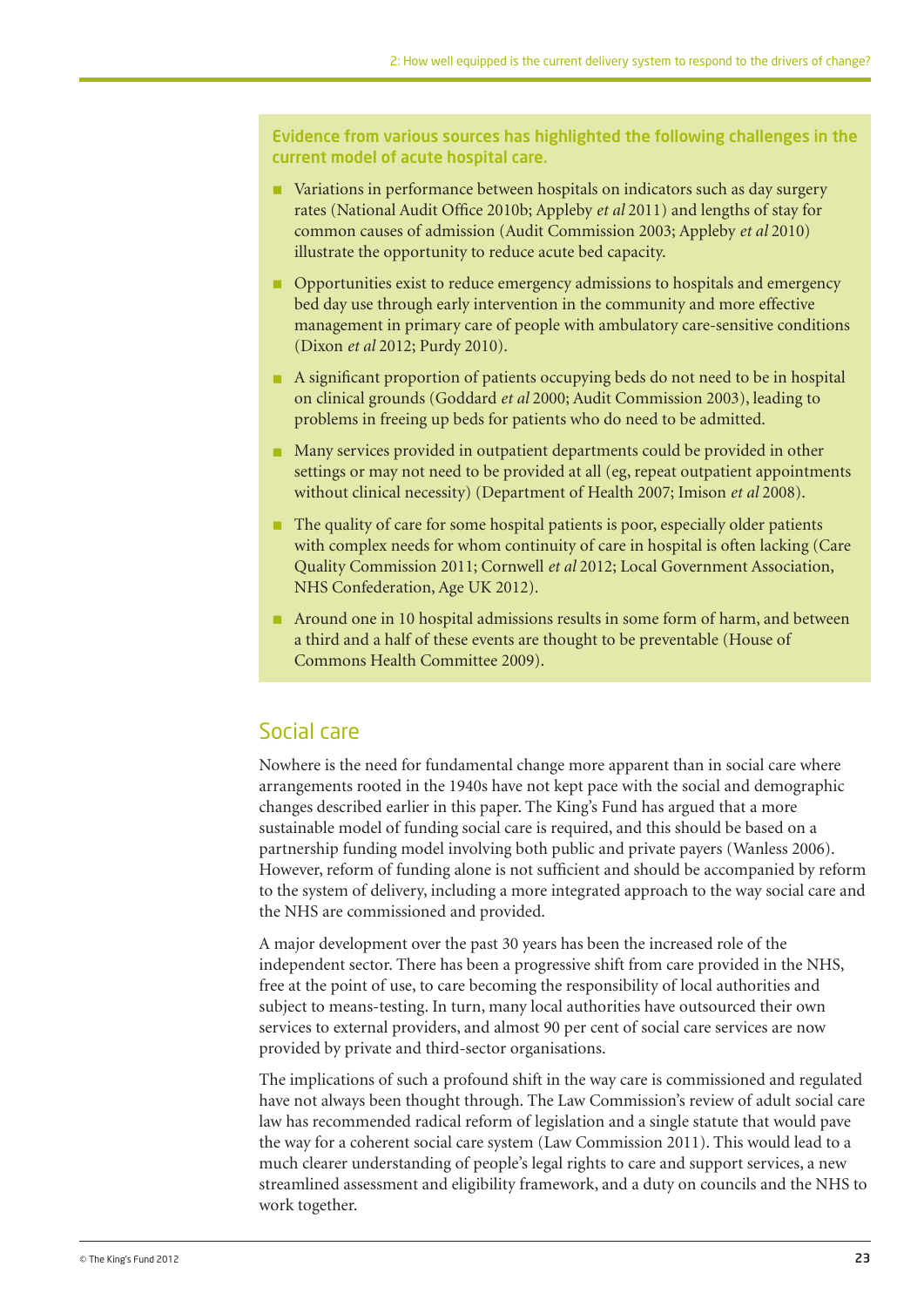Rapid growth in the numbers of frail older people and younger people with disabilities has outstripped increased funding. A growing gap between needs and resources has led to a tighter rationing of care by local authorities, with 85 per cent restricting publicly funded care to those with substantial and/or critical needs (Association of Directors of Adult Social Services 2012). Social care resources are being directed towards high acuity and relatively expensive services, despite promising evidence of earlier interventions securing better outcomes in the long run (Humphries 2011).

The net result of these trends is that the publicly funded system is becoming more narrowly focused on those with the highest needs and lowest means. The numbers using these services are falling, with more people responsible for making their own private arrangements, often without adequate advice, information or support. In many parts of England, the private economy of care is already bigger than the publicly funded system, meaning that the default trajectory of the current system is towards one in which most people will be responsible for arranging and funding their own care in a private market.

There are concerns also about the quality of care that is offered both within residential care homes and in people's own homes. Regulation by the Care Quality Commission provides some safeguards against poor quality, but doubts remain about the ability of regulators to prevent well-publicised failures in the care of older people in residential settings, in part fuelled by concerns about a shift towards greater self-assessment by providers and fewer formal inspections. The risks of providers failing on business or financial grounds, as in the case of Southern Cross, highlight the absence of an effective market oversight or economic regulatory role.

Alternatives to residential care include extra care housing, sheltered housing and new forms of care in people's homes, many of which have been developed by the private and third sectors. However, there is limited choice for older people who want to move to specialist or alternative mainstream housing, in terms of tenure, location, size, affordability and type of care or support, and the specialist housing on offer does not always reflect older people's preferences (Pannell *et al* 2012). Over the next 20 years, it is estimated that the stock of specialist housing will need to grow by between 40 and 70 per cent (Pannell *et al* 2012).

The scope for technologies and innovations in care to enable people with complex needs to be cared for at home will be a major test for the health and social care system in future. The recent evaluation of the Whole System Demonstrator programme showed some benefits from telecare and telehealth (Steventon and Bardsley 2012), although not the transformation in care that advocates of these technologies hope for. Rapid changes in the available technologies and their cost may produce different results in future.

Another priority is to provide more personalised care through the greater use of direct payments and personal health budgets. Although not appropriate for everyone, evidence suggests that many do value the opportunity to make decisions about the care they need, rather than being offered a standard package of care determined by service providers (Davidson *et al* 2012). Service users and patients also expect care to be coordinated around their needs, including between health and social care. Nowhere is this more important than in the case of frail older people and people with complex needs. The separation between health and social care established in the post-war period is increasingly hampering the delivery of the seamless services that these people require as they move between different settings and their needs change. Areas of England that have found ways of overcoming this separation are reaping the benefits in terms of reduced use of acute hospitals and care homes (Thistlethwaite 2011).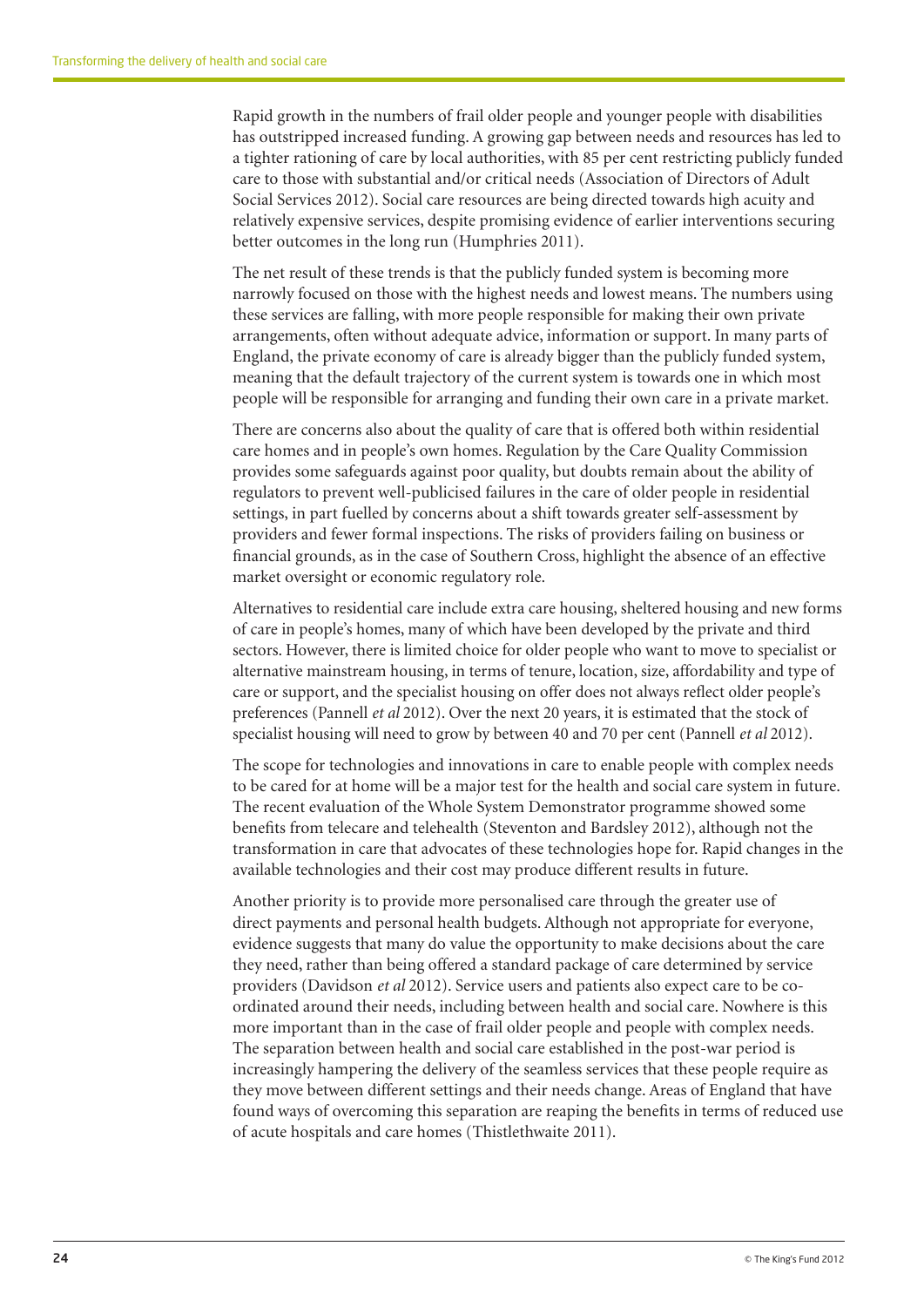The way in which social care services are delivered as well as funded needs radical overhaul. Personalisation, closer integration with health and housing and the use of technology create opportunities for innovation. New models of residential and homebased care are also needed, with a greater emphasis on people making informed choices about their care, however this is funded. Sufficient resources must be found through a combination of public and private sources to pay for care of the appropriate quality.

## Mental health

Mental health services have gone through a radical transformation over the past 30 years – perhaps more so than any of the other service areas covered here. Deinstitutionalisation has seen the adoption of a dramatically different approach to care, with many other countries now looking to the United Kingdom as a pioneer in the development of community-based mental health services. The World Health Organization has highlighted England as one of the few countries in Europe with a comprehensive network of assertive outreach, early intervention and crisis resolution services (World Health Organization 2008). This is reflected in re-admission rates for schizophrenia and bipolar disorder, which are significantly lower in the United Kingdom than in most OECD countries (Organisation for Economic Co-operation and Development 2009).

It is important to acknowledge, however, that despite the transition to community-based care, inpatient services remain a core component of mental health care, and account for a significant proportion of overall mental health spending. Of the £6.5 billion spent on specialist mental health services for adults of working age, 40 per cent is accounted for by inpatient care in acute, secure or rehabilitation units (Mental Health Strategies 2011). Conversely, relatively little is spent on care for the very large numbers of people with less severe mental health problems who are supported mainly in primary care.

A recent analysis highlighted the gaps in treatment for people with depression and crippling anxiety conditions, with three-quarters of adults with these conditions, and three-quarters of children with problem behaviours, anxiety or depression, receiving no treatment (London School of Economics and Political Science 2012). The Improved Access to Psychological Therapies programme has sought to address this through a considerable expansion in the provision of NICE-approved psychological therapies. Nonetheless, the support available in primary care for people with mental health problems remains highly variable and limited in many areas, and long waiting times for treatment persist (Mind 2010).

A significant failing in the existing system is the separation of care for mental and physical illnesses, which is hard-wired into service provision, payment systems and professional training curricula. This institutional separation is at odds with the close relationship between mental and physical health, reflected in the high frequency with which illnesses of both kinds overlap in an age of multi-morbidity:

- n approximately one in four patients in acute hospitals have dementia (Lakey 2009)
- n around 30 per cent of patients with long-term physical conditions also have a mental health problem (Naylor C *et al* 2012)
- n people with severe mental illnesses suffer from raised rates of physical illness, with a dramatic effect on life expectancy.

As a result of these inter-dependencies, inadequate treatment of mental health problems creates pressures both elsewhere in the NHS and for other public services. For example, it has been estimated that the extra costs of physical health care for people with mental health problems is at least £10 billion each year (London School of Economics and Political Science 2012), and between 12 and 18 per cent of all NHS expenditure on longterm conditions is linked to poor mental health and wellbeing (Naylor C *et al* 2012).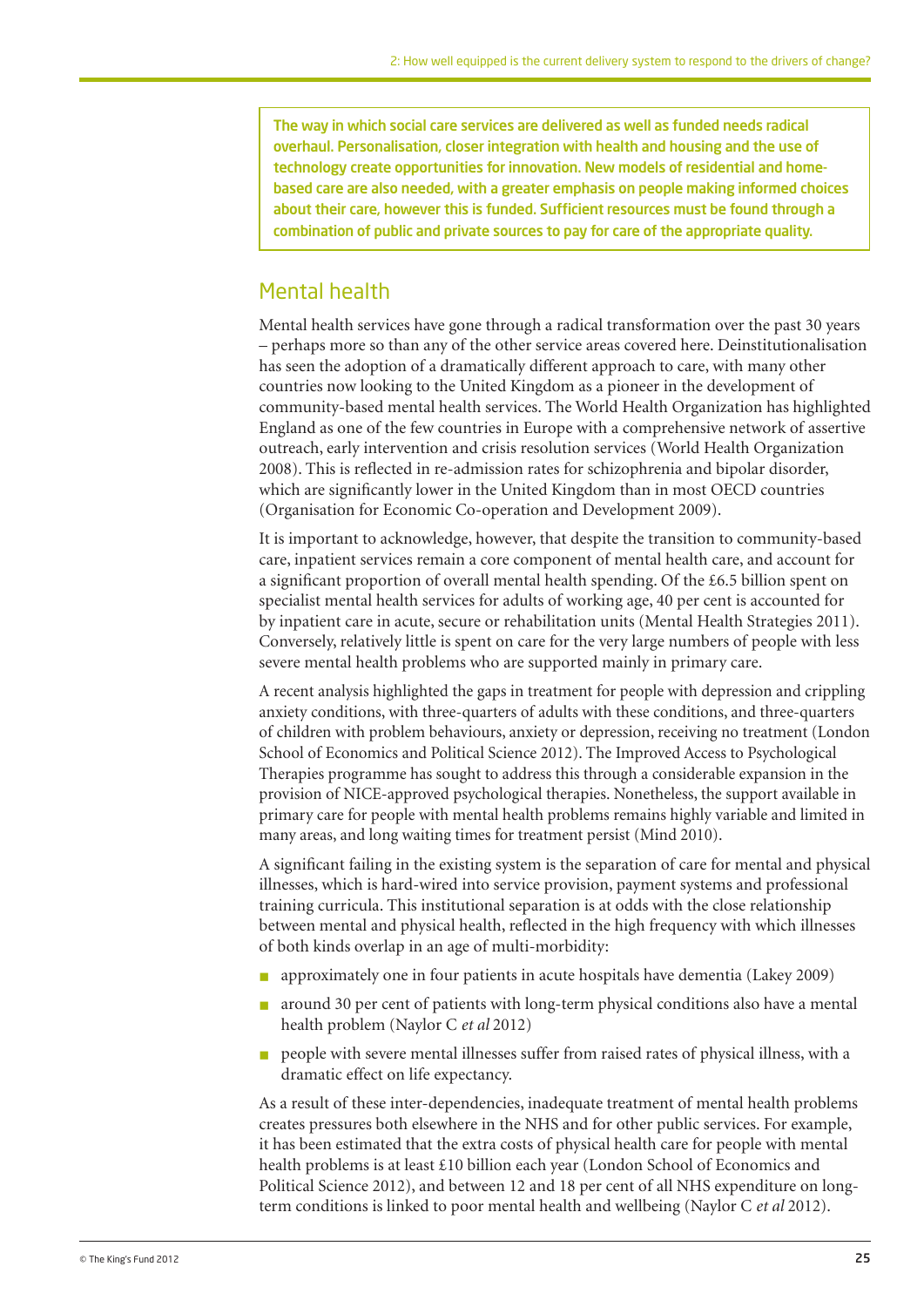Rising rates of dementia represent a particular challenge to the system. Staff working in acute settings and GPs responsible for residents of care homes may not have adequate training in the care of people with dementia or delirium. Consequently, these conditions often go undiagnosed and are then inappropriately treated. The National Dementia Strategy stresses the need for improved detection, but this remains poorly implemented (National Audit Office 2010a).

Despite considerable investment in community-based mental health care, the wider social outcomes experienced by people with mental health problems remain poor. Many experience significant challenges related to employment, housing and welfare, and find that the services delivered to support them with these issues are poorly integrated. Recent policy documents have emphasised the importance of social inclusion and stressed that mental health services should aim to support people's recovery in a broad sense, beyond narrow clinical objectives.

Although mental health care in England fares well in many international comparisons, the current model of care is still failing in a number of respects. The system treats mental health problems in isolation from physical needs and misses opportunities to connect with other public services that are essential to recovery. Overcoming these weaknesses could relieve pressure in other parts of the system, where physical illnesses are exacerbated by unresolved mental health problems.

#### **Summary**

The health and social care system gives too little priority to preventing illness and actively supporting people to live independent and healthy lives. The cottage industry model of general practice is not fit for purpose if the aim is to reduce variations in care and deliver more care out of hospital, where appropriate. Major changes in how acute hospitals work are essential to tackle variations in quality and patient safety.

There is an urgent need to provide more care in alternative settings where appropriate, such as at the end of life, and there are opportunities for some work currently done in hospitals (eg, certain diagnostic tests and some outpatient appointments) to be provided in the community. The funding and provision of social care are in need of radical overhaul. New models of residential care are required to enable people to live independently for as long as possible.

While we have highlighted shortcomings in each of the main sectors of the health and social care system, it is often the failure of these different elements to work together that is of greatest concern to patients and users. The traditional dividing lines between GPs and hospital-based specialists, hospital and community-based services, and mental and physical health services mean that care is often fragmented and poorly co-ordinated. Despite growing recognition of the benefits of holistic, patient-centred, team-based care and of generalism, as well as specialist knowledge, integrated care is the exception rather than the rule.

Our analysis leads us to conclude that patching up the existing system will not deliver the transformational changes required. Nothing less than a sea change in thinking and action is needed to tackle the fundamental weaknesses of a system that remains focused on addressing yesterday's problems rather than anticipating what will be needed in future. In making these points we reiterate that the NHS is not alone in the need to fundamentally reorient how care is delivered, as other systems around the world have been just as slow to adapt to changing needs.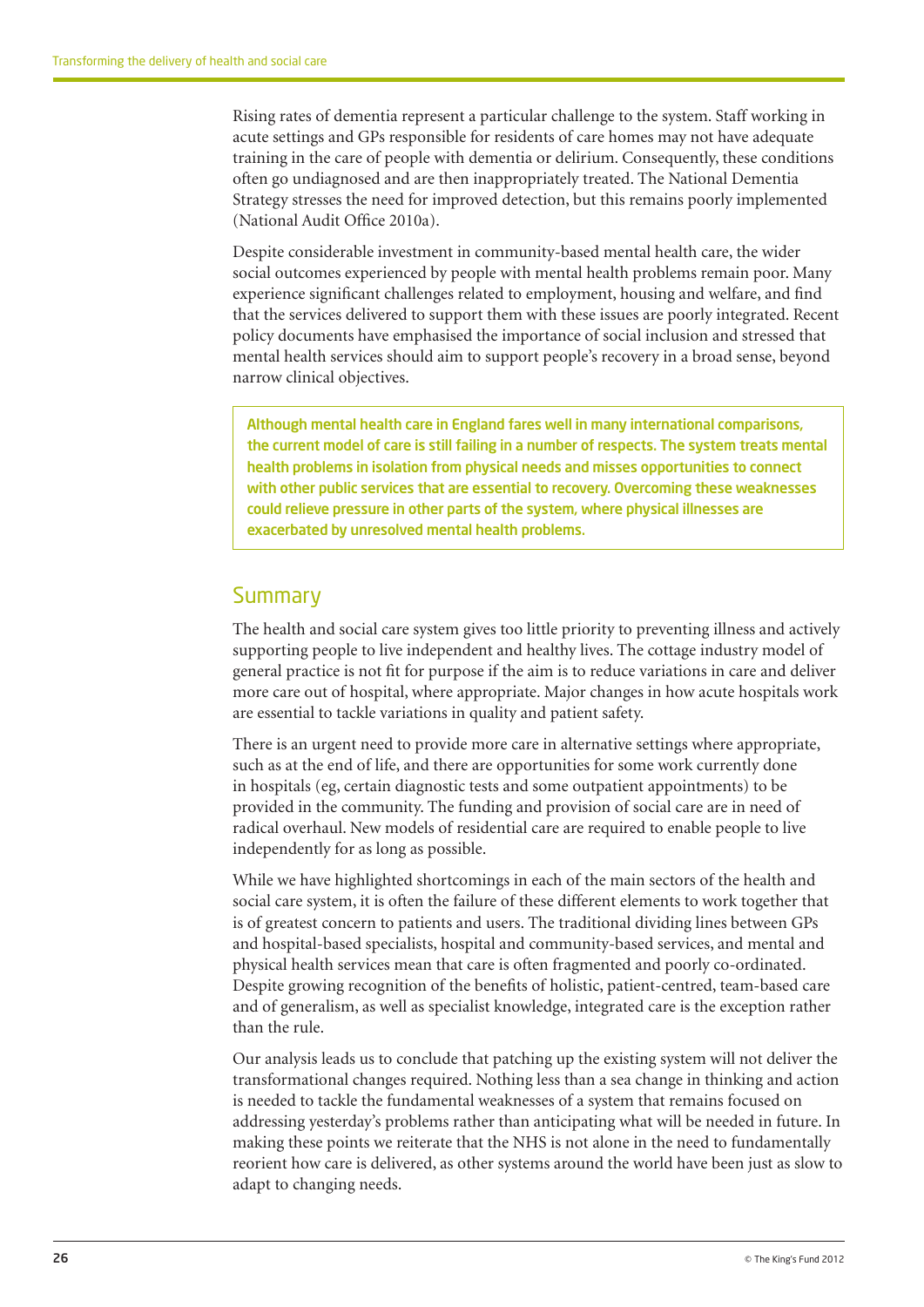## 3 The health and social care system of the future

*'If I had asked people what they wanted, they would have said a faster horse.'* Attributed to Henry Ford

In this section we go beyond a critique of existing arrangements to outline a number of cross-cutting changes to the health and social care delivery system that we believe hold potential for enhancing quality, reducing costs and making the system fit for the future. We describe areas of innovation that challenge assumptions about existing models of care and signal promising areas of development. In subsequent work, we will further examine this potential, we will ask whether these areas of innovation can achieve the necessary step-change in the delivery of care, and we will assess the extent to which there is evidence to support their effectiveness.

This section will explore the following in turn:

- $\blacksquare$  enhancing the role of patients and users in the care team
- $\blacksquare$  changing professional roles
- $\blacksquare$  rethinking the location of care
- using new information and communication technologies
- harnessing the potential of new medical technologies
- making intelligent use of data and information.

In discussing the opportunities offered by innovations in care in these areas, it is worth remembering an observation attributed to William Gibson to the effect that 'The future is already here – it's just not very evenly distributed'. Acting on this insight, we draw on examples of organisations and technologies that illustrate where and how care is already being delivered differently, and the changes in practice that are occurring as a consequence. These examples contain important clues on how the health and social care delivery system might look in future, although further analysis is needed to understand whether the system can deliver the anticipated benefits in practice.

## Enhancing the role of patients and users in the care team

Over the past two decades consumers have become increasingly involved in the design and creation of products and services. Through co-designing with customers, industries and services have sought to better meet the needs of end-users. The principle of co-design is now beginning to be applied to health care, with patients working in partnership with professionals to design services and care pathways. This is helping to generate innovative ideas, resulting in positive changes for both users and staff (The King's Fund 2012a).

The concept of co-production has also been applied to health and social care, with patients and service users being supported to share decision-making, and to self-manage their health and care. The approach draws on the skills, knowledge, time and expertise of service users, and regards the relationship between clinicians and patients as a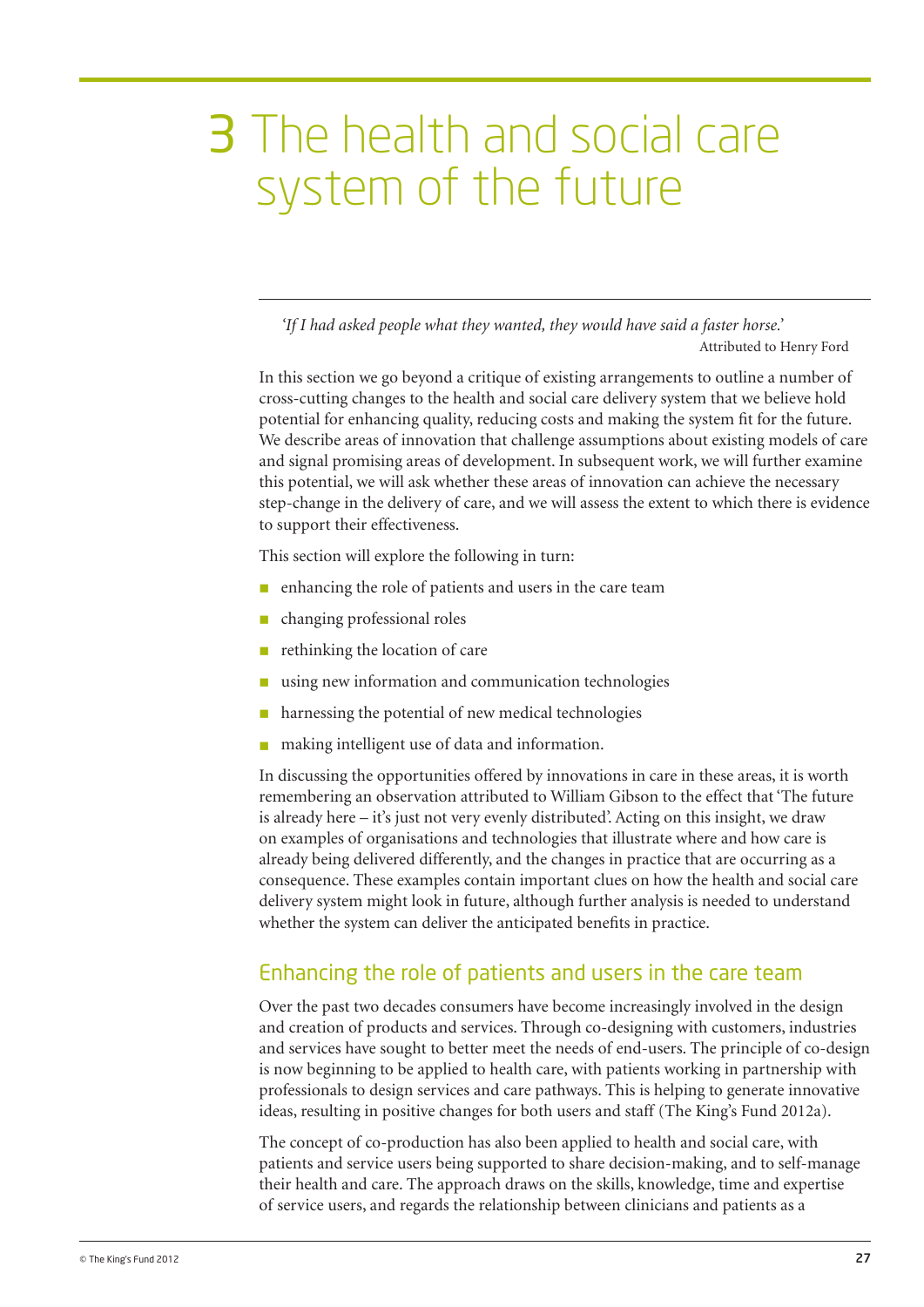meeting of two experts, challenging the perception of service users as passive recipients of care. Co-production has been described as requiring professionals to move from being 'fixers to facilitators', with a redistribution of power towards service users (Realpe and Wallace 2010).

It is important to recognise that patients and service users have very different motivations and capacities to play a bigger part in the design and delivery of care. There have been a number of attempts to capture this by segmenting patients according to different dimensions. For example, the Department of Health developed a model that divides patients into: 'fighters', 'thrivers', 'disengaged' and 'survivors' (Department of Health 2008). Patients with chronic conditions also vary in their skills, knowledge and confidence to self-manage their conditions, and support must be tailored to individuals and their circumstances.

Evidence shows that there are wide gaps between what patients want and what doctors think that patients want. When patients are fully informed about the risks and benefits of treatment options, they choose different and often fewer treatments. Mulley and colleagues make a convincing case for doctors to have more and better information about what patients truly want, and for patients to have more and better information about options, outcomes and evidence (Mulley *et al* 2012). They argue that systematic measurement and reporting of patient preferences is essential to avoid the 'silent misdiagnosis'.

Decision-support aids can help to enable shared decision-making, as can coaching patients before consultations and giving them lists of questions to ask their health professional. Through the MAGIC programme (Making Good Decisions in Collaboration), The Health Foundation is working with frontline professionals to test different ways of encouraging shared decision-making across a number of sites – for example, where women with early-stage breast cancer are supported to choose between mastectomy and breastconserving surgery. Learning so far demonstrates the importance of clinical teams not only understanding the concept of shared decision-making, but also having the skills to put shared decision-making into practice (The Health Foundation 2012).

Self-care has been shown to enable people with long-term conditions to take control of their health, and to enhance independence and quality of life. The Year of Care programme set out to deliver personalised care for people with long-term conditions in routine practice, using diabetes as an exemplar (NHS Diabetes 2012). Through care planning, patients were actively involved in deciding, agreeing and owning how their diabetes would be managed, working in partnership with a health care professional. People with diabetes reported improved experience of care and real changes in self-care behaviour (Diabetes UK, Department of Health, The Health Foundation, NHS Diabetes 2011).

Self-directed care is complementary to self-care and involves patients and service users being allocated a budget with which they can decide on the services and support they need. Originally developed in social care through direct payments, self-directed care has been extended to health care through individual budgets and personal health budgets. Although not appropriate for all users and patients, as discussed earlier self-directed care has been shown to deliver benefits especially in delivering care that is more personalised and customised to the needs of individuals (Davidson *et al* 2012).

Involving lay workers in promoting health and delivering services is another approach that shows promise. A number of NHS organisations are now engaging peer support workers to provide support for people with mental health problems, and there is evidence that this can reduce the likelihood of psychiatric hospitalisation and demand for other services (Naylor and Bell 2010). A different example is the work carried out in Northumbria Healthcare NHS Foundation Trust to introduce a stroke volunteer support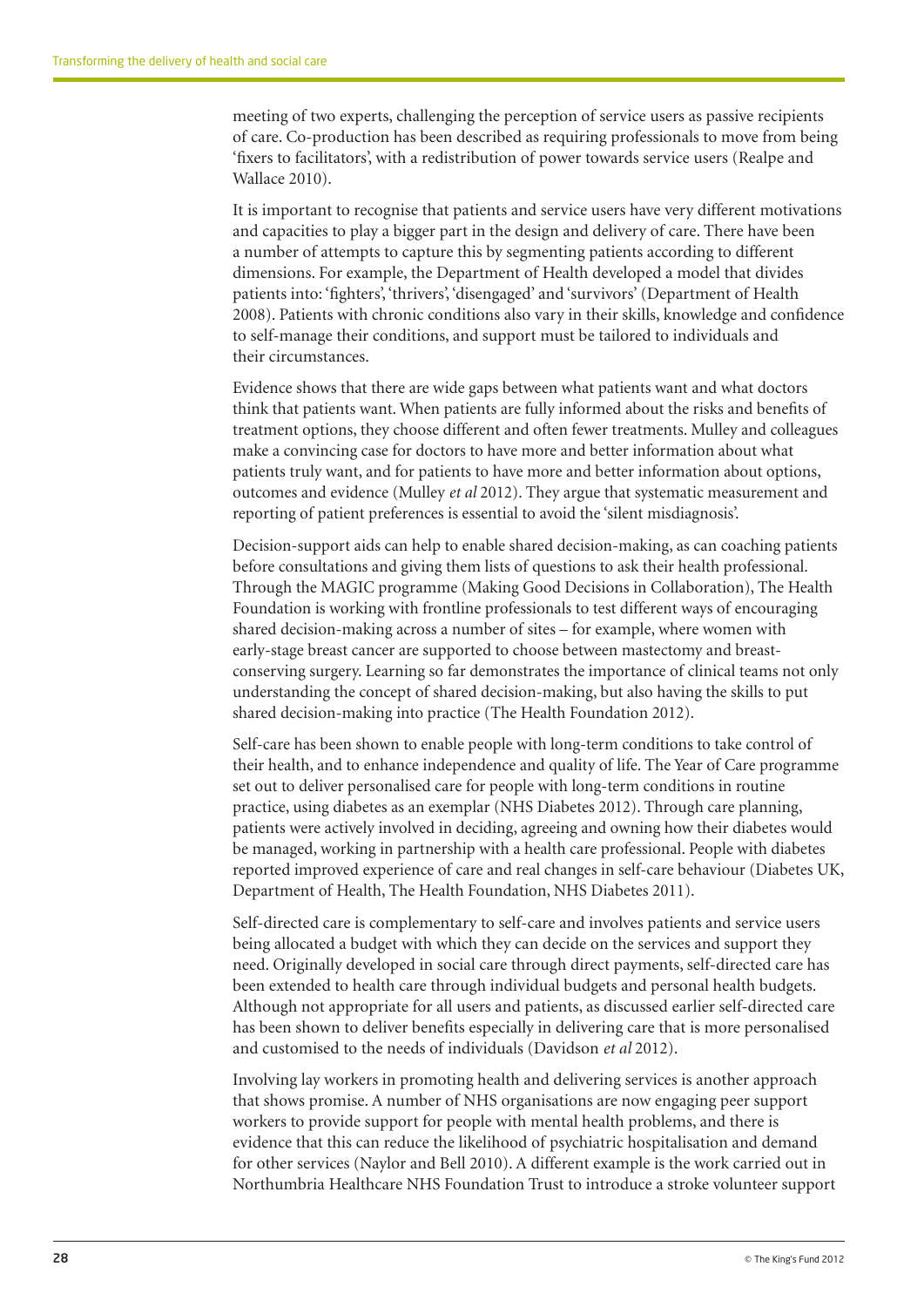programme, whereby people with personal experience of stroke provide psychosocial information and support for stroke patients and carers during their hospital stay. The programme has been found to reduce anxiety and isolation and increase confidence, and provides practical coping strategies and positive role models (Coulter 2012).

Outside the United Kingdom there are examples of health services that have already made radical shifts to put care in the hands of patients. For example, renal patients at the Ryhov County Hospital in Jönköping, Sweden, receive training to use dialysis machines, read and interpret laboratory results, and document their care, and are also able to use exercise machines and equipment while receiving dialysis. This patient-inspired model has resulted in more frequent dialysis among patients who find the process less burdensome, leading to reduced infection rates and complications. Nearly 60 per cent of peritoneal dialysis and haemodialysis patients in the clinic are now managing their own treatments in this way (Institute for Healthcare Improvement 2012).

There is a growing emphasis on asset-based approaches to promoting health and wellbeing in marginalised communities that utilise the capacity, skills, knowledge, connections and potential within the community, rather than focusing on the needs and problems (Improvement and Development Agency 2010). There is some evidence that lay community health champions can be effective and cost-effective in changing behaviour, although formal evaluations are required (South *et al* 2010; Woodall *et al* 2012). 'Altogether Better', a programme hosted by NHS Yorkshire and Humber, has so far trained over 15,000 volunteer community and workplace health champions to signpost people in their families, communities and workplaces to services, and to motivate involvement in healthy social activities and groups (Altogether Better 2008–12).

The health and social care system will be fit for the future when patients and users are actively involved in designing care, are seen as key members of the care team and are given adequate support and information to enable them to self-care and manage their condition.

## Changing professional roles

Self-care has potential not only to improve patient outcomes and experience, but also to reduce the burden on health and social care professionals and make the most appropriate use of their skills. With much of the health and social care budget spent on staff, exploring ways of using the workforce differently is likely to assume increasing importance. Changes to professional roles inevitably challenge entrenched interests and may require alterations to the regulation of care if the productivity challenge is to be met and workforce constraints addressed.

It is increasingly recognised that care outcomes are a function of a team's performance, rather than the knowledge, skills and competencies of individual professionals. The health and social care system of the future will require staff who are team players and who are able to adapt their skills to changing patient needs. This will enable care to be provided by staff who have the most appropriate skills, allowing the most senior and qualified staff to perform only those functions that cannot be better undertaken by others. Changes to the education and training of health and social care professionals, including closer integration of training, are needed to facilitate team working.

There are many examples of staff being used differently to support moves in this direction. In maternity services, for example, there is some evidence that midwives can effectively perform tasks that are usually performed by doctors without compromising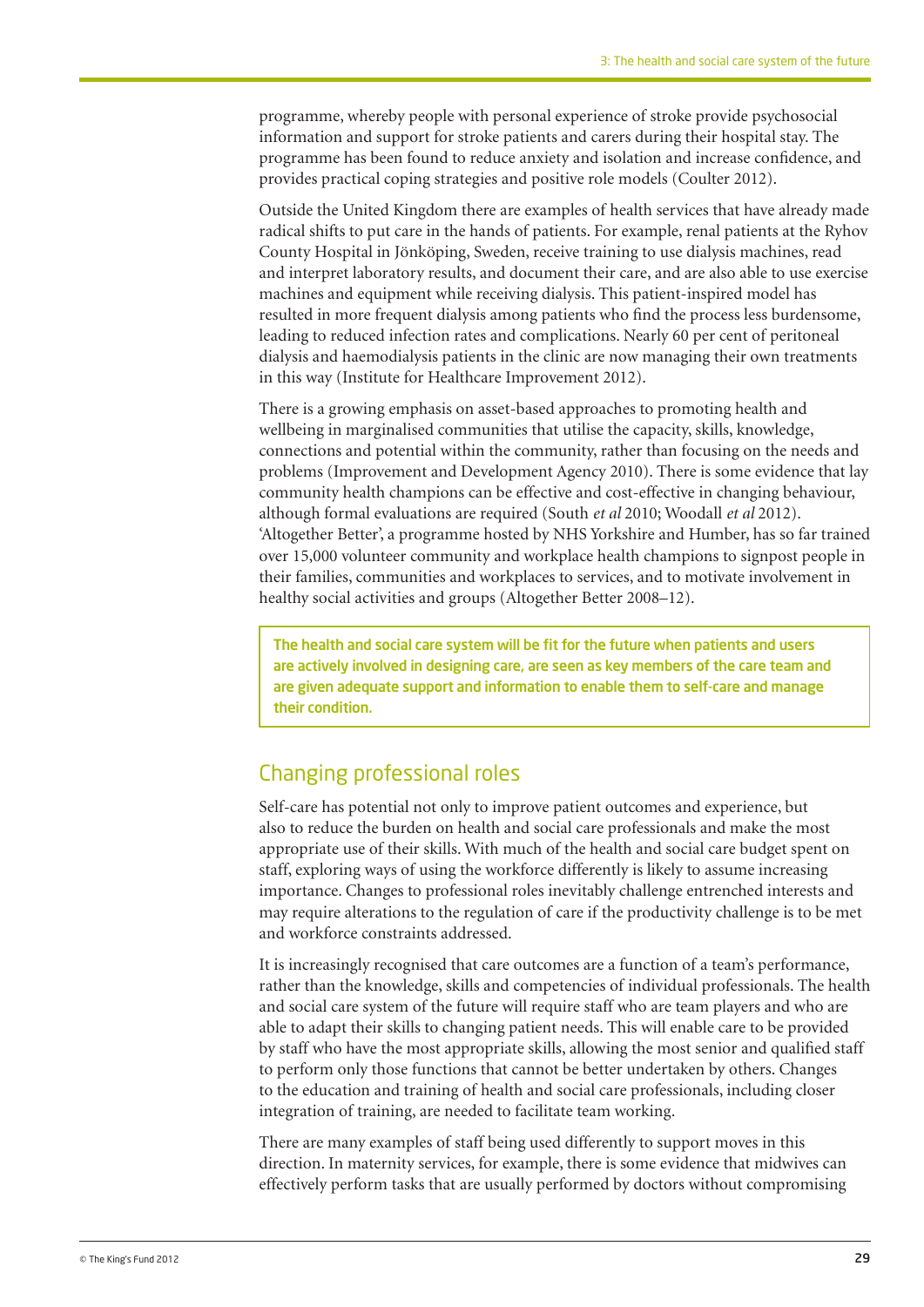safety or quality of care (Sandall *et al* 2011). Available evidence suggests that nurses working as substitutes or supplements for doctors in defined areas of care can provide the same quality of care and similar outcomes, and that patients are equally or more satisfied (Laurant *et al* 2010). However, there is also some evidence that more resources are used in nurse-led than physician-led care, for example, through nurses ordering a higher number of tests and investigations (Laurant *et al* 2010).

In some areas of care, allied health professionals are substituting for or supplementing doctors. This includes physiotherapists triaging orthopaedic outpatients; pre-hospital thrombolysis being undertaken by ambulance paramedics trained as emergency care practitioners; and radiographers screening, conducting examinations, and interpreting X-rays in place of radiologists (Laurant *et al* 2010). A different example is the use of care co-ordinators with no formal professional training to support nurses, allied health professionals and social care professionals working in integrated community health and social care teams (Thistlethwaite 2011).

Some of the most innovative examples of changing professional roles are found in the emerging economies of the world. The Aravind Eye Care System in India delivers care in rural areas of Tamil Nadu and employs paramedics to perform a wide range of largely repetitive clinical activities, with a ratio of ophthalmologists to paramedics of 1:5. Tasks performed by paramedics include outpatient examinations (eg, taking preliminary history, recording vitals, and checking the intra ocular pressure) and patient counselling for surgery. The approach aims to allow doctors to focus on areas where they are uniquely equipped to make a difference.

The emphasis on team care and the use of a wide range of skills in part reflects advances in medicine that have shifted many forms of care from problem-solving mode towards a rule-based regime. Under this regime, the focus is on applying evidence-based protocols and practices as effectively and systematically as possible. In many cases this entails using less-experienced caregivers in place of those who are more experienced, as in the examples we have cited. This in turn frees up doctors and other skilled professionals to use their skills to diagnose and treat conditions where there is greater uncertainty (Christensen *et al* 2000).

Making effective use of the workforce in the NHS also means ensuring the right mix of generalists and specialists. In hospitals, for example, there is evidence to support the growing use of general acute physicians to co-ordinate the care of acutely ill patients during the first few days of admission. Acute medical units are associated with lower inpatient mortality, improved patient and staff satisfaction, reduced hospital stays and increased throughput (Watcher and Bell 2012). There are similarities with the role of hospitalists in the United States but, unlike acute physicians in the NHS, hospitalists co-ordinate care *throughout* a patient's hospital stay.

There is also evidence of the need for greater use of specialists in some areas of care and for greater continuity of care by specialists. For example, as mentioned earlier, there is a correlation between hospital mortality and the number of senior doctors working in hospitals at weekends (Dr Foster 2011; NHS London 2011). There is also evidence of the benefits of continued consultant cover in acute medical units. This has led the Royal College of Physicians (RCP) to argue that these units should be staffed by specialists who are present for more than four hours for seven days a week in order to reduce mortality rates and emergency re-admissions among acutely ill patients (Royal College of Physicians 2012).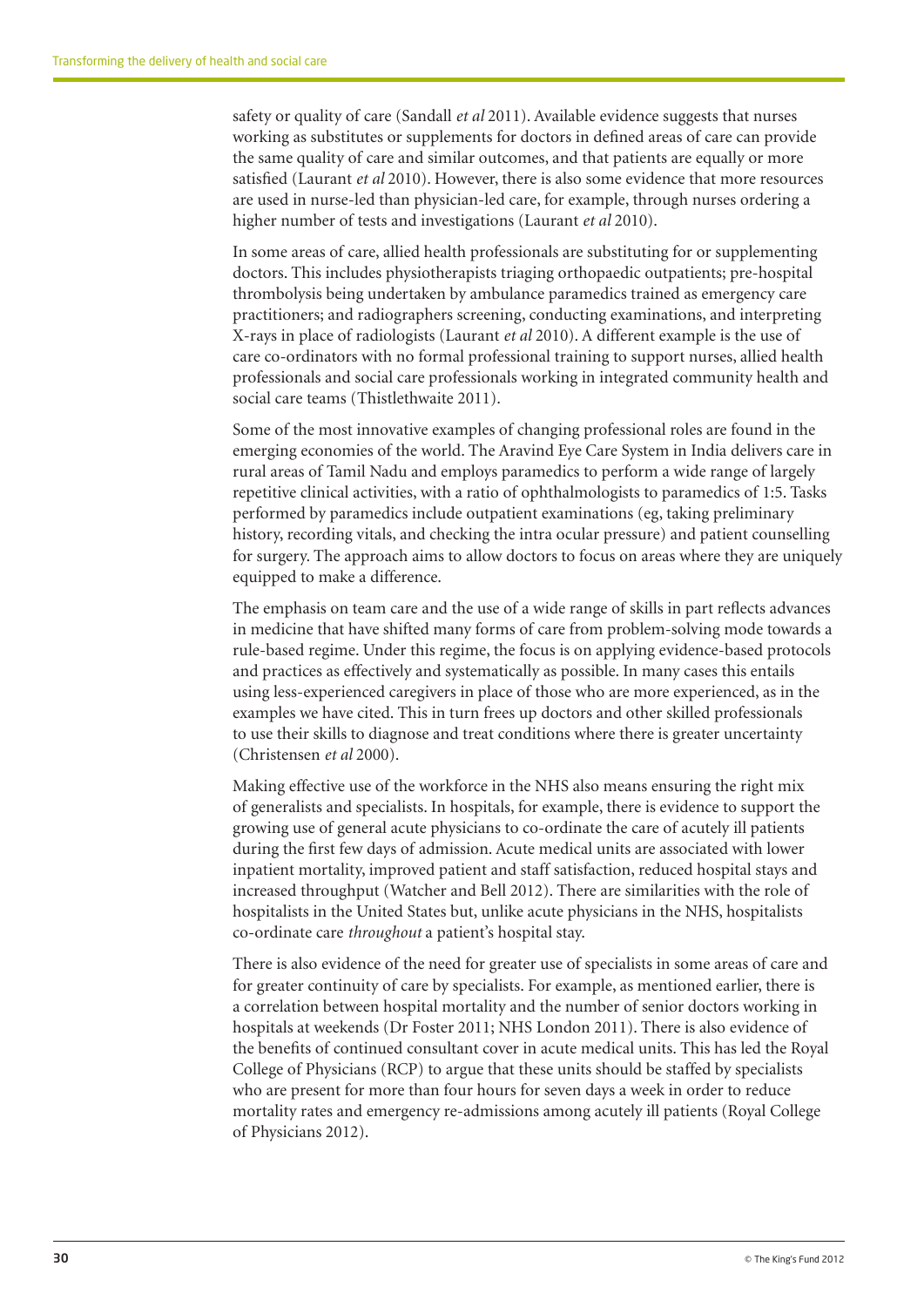The health and social care system will be fit for the future when we have more flexible professional roles that allow care to adapt to the changing needs of patients. This includes all team members being clear about their roles and responsibilities, and being empowered to undertake as many responsibilities as they are able (including patients and lay workers). The system also needs to ensure an appropriate mix of generalists and specialists.

### Rethinking the location of care

Any fundamental re-think of the health and social care system must include consideration of where care is best provided, the facilities that are needed and how assets can be used most effectively. This has major implications both for the role of acute hospitals and where patients access services. There are many opportunities to move more care out of hospitals and into the community, including the provision of step-down care and rehabilitation closer to home. There are also opportunities to achieve much closer integration between different providers of care both within the NHS and between health and social care.

The potential to make fundamental changes in the location of care and to achieve closer integration is well illustrated by the reform of the US Veterans' Health Administration (VA) in the 1990s. Under the leadership of Ken Kizer, the VA was transformed from a fragmented hospital-centred system to an organisation based on a series of integrated service networks serving each VA region. This resulted in a 55 per cent reduction in the use of hospital beds and a measurable improvement in the quality of care (Kizer 2001). These changes were achieved by investing in a range of services outside hospitals and were facilitated by the use of telehealth and telecare technologies.

In the system of the future, the vision should be of 'home as the hub' of care, enabling patients and service users to take greater responsibility for their health and wellbeing, with the support of carers and families. Innovative providers are already demonstrating the scope for providing services in people's homes that may previously have been available only in hospitals. This includes, for example, the provision of intravenous antibiotics, chemotherapy for cancer patients and home haemodialysis for renal patients. Home care may also include the delivery of medication for patients with conditions such as rheumatoid arthritis and multiple sclerosis, and continuing health care for patients (including children) with complex needs (Taylor 2012).

There is an urgent need for housing provision to support healthy ageing and promote independence through homes that are well designed, appropriately located and energyefficient. Early support through aids and adaptations, handyperson schemes and telecare will be fundamental. The level and intensity of care and support should adjust flexibly to meet needs arising from frailty, dementia or other forms of ill health so that people can remain in their own home for as long as possible, this being the overwhelming preference of older people.

For some older people, moving house, especially to housing with access to care, improves quality of life, physical health and social wellbeing (Pannell *et al* 2012). Extra care housing, for example, is designed to meet both the current and future needs of residents and offers access to care and support 24-hours a day on site and on call. It can therefore be a home for life, as well as a viable alternative to residential care for frail older people who need more intensive support. Evidence shows that extra care housing can improve health and wellbeing, and provides the economies of scale for delivering cost-effective care and support (Housing Learning and Improvement Network and Association of Directors of Adult Social Services 2011; Netten *et al* 2011).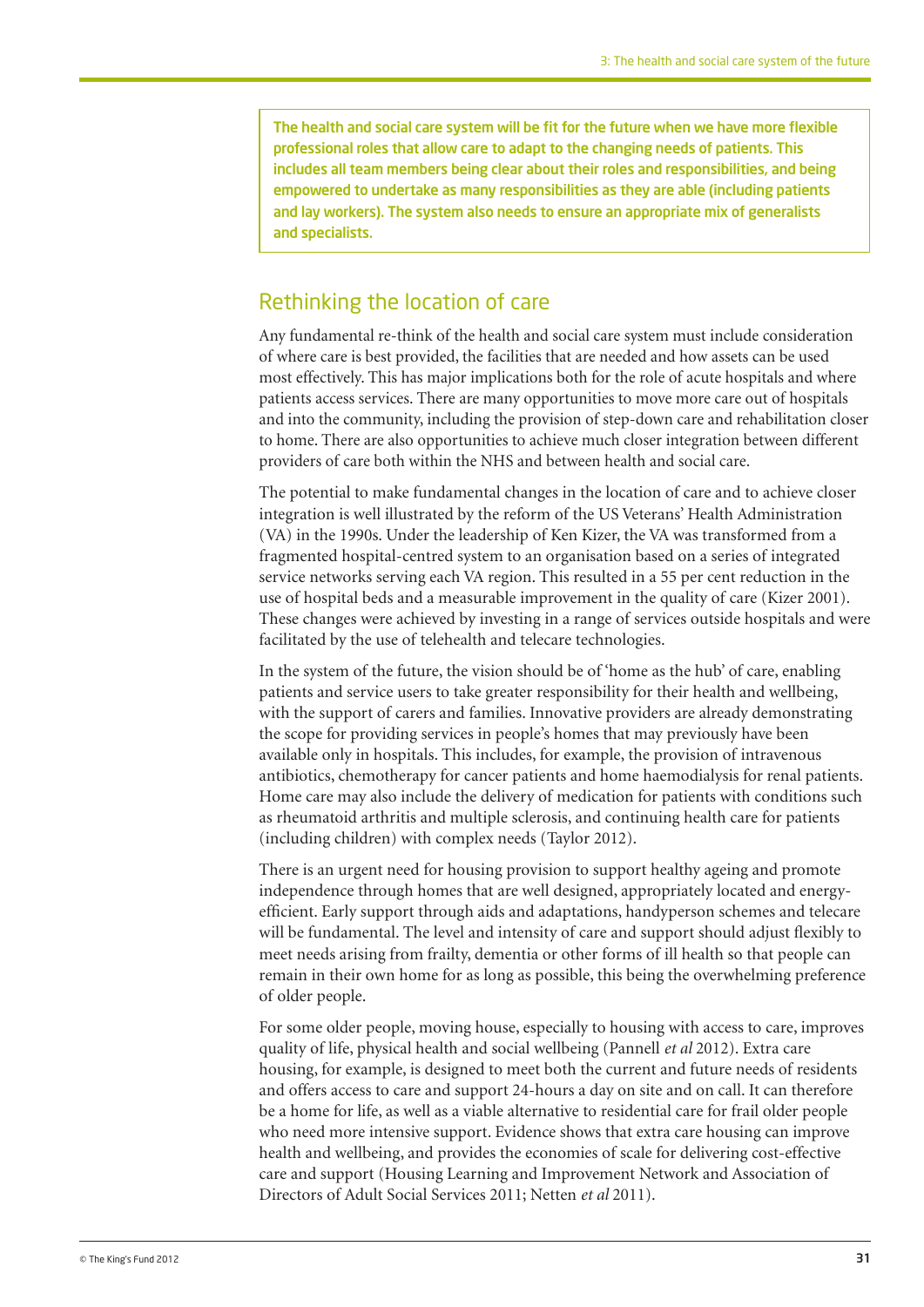Primary care has huge potential to support the relocation of care and the delivery of services closer to home. Access to community diagnostics could be facilitated if general practices were able to operate these on a shared basis through federations, super partnerships or networks alongside specialists, where appropriate. If there is to be a radical relocation of care, then GPs, specialists, nurses and other clinicians will need to be supported to work in 'teams without walls' (Royal College of Physicians, Royal College of General Practitioners, Royal College of Paediatrics and Child Health 2008). This model is particularly relevant to medical (as opposed to surgical) specialties such as diabetes and rheumatology, as well as paediatrics and the care of older people with complex needs.

In future, acute hospitals will be used for people who need care that cannot be provided more appropriately or effectively in other settings. The shape of things to come is illustrated by initiatives such as the Right Care Right Here programme to redevelop hospital services in west Birmingham, where two acute hospitals will be replaced by a new acute facility, with a planned 35 per cent reduction in acute beds. The programme entails investing in services outside the hospital to enable the new, smaller hospital to deal with the demands placed on it by working closely with other providers of health and social care. The new model also involves the majority of outpatients, diagnostics and surgical day-case activity being shifted from acute hospital departments to community facilities. There will also be increased community-based urgent care and out-of-hours services as alternatives to accident and emergency (A&E). Enhanced intermediate-care provision will support rehabilitation and recovery close to home through both beds and new community-based teams. A key component of the model will be new services in primary care health centres that support healthy lifestyles (Sandwell and West Birmingham Hospitals Trust 2009).

In future, some services that are currently delivered in district general hospitals will move to specialist centres, where the evidence shows that this will deliver better outcomes. A strong argument can be made for hospitals in future to work increasingly as part of networks to provide the public with access to the right care in the right place. These networks will link district general hospitals with each other and with specialist hospitals to enable care to be provided locally where it can and in specialist centres where appropriate. The development of cancer and cardiac networks, and the establishment of academic health sciences centres and networks in some areas, foreshadow this way of working.

There are also opportunities to 're-invent' hospitals by separating their role in treating patients whose needs really are acute from their role in caring for and rehabilitating patients who cannot yet be safely discharged home or supported in the community. Both functions could continue to be performed in hospitals (not least because of the long-term investments made in modernising hospital facilities), but could be managed separately to signal the distinctive needs of the patients concerned and the care they require. This might enable concerns about the care and dignity of older people in hospitals to be addressed more effectively.

There are some similarities between this approach and 'patient hotels', which provide accommodation for patients who do not require intensive hospital-based care but who need to remain within the hospital campus, such as cancer patients receiving daily treatment, and patients staying before or after an operation. The patient hotel concept, which started in Sweden, is now being adapted by a number of NHS hospitals. Great Ormond Street Hospital for Children NHS Foundation Trust, for example, offers shortterm accommodation for day-care patients who do not need the acute services of an inpatient ward and for their families.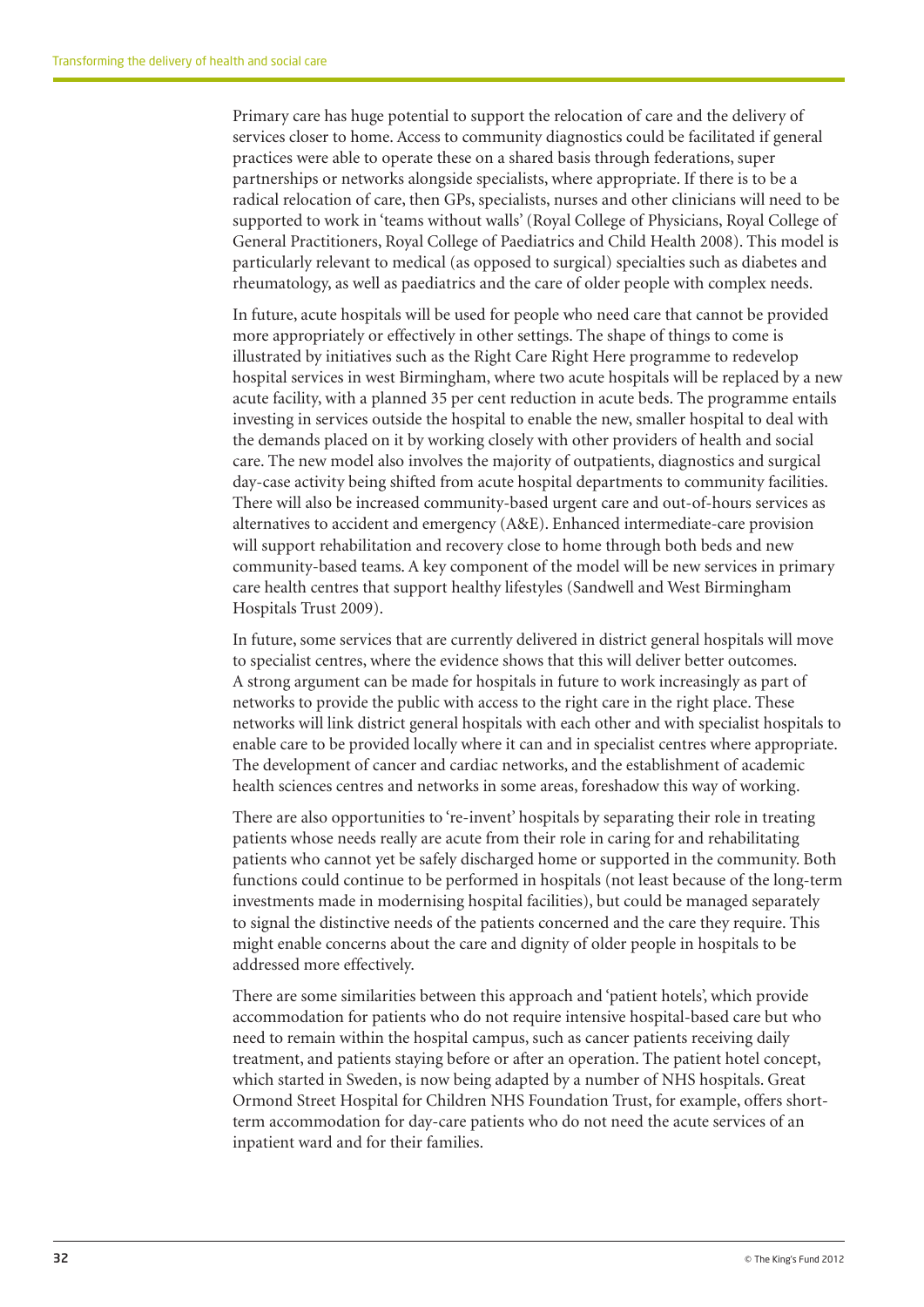Across the public sector there are opportunities to better organise the community estate and to create one-stop facilities for housing, benefits, health care and other services. Co-location can be more convenient for users, and while not sufficient on its own to engender better co-ordination between health, social care and other services, it does have the potential to help enable more integrated and timely care (Imison *et al* 2008). There is also scope to deliver care in more convenient settings, for example, by high-street pharmacies providing a wider range of services, and GP surgeries or nurse-led clinics being located in supermarkets.

The health and social care system will be fit for the future when as much care as can be provided safely and efficiently is delivered at or near people's home, when assets are utilised to their full extent and are flexible to adapt to changing usage, and when community-based facilities promote integrated working and provide convenient access for users.

#### Using new information and communication technologies

Information and communication technologies have the potential to revolutionise patients' and users' experience, transforming both how and where care is delivered, as can be seen in other sectors. That it is now possible to scan a barcode on your phone, add the product to an online shopping basket, place the order and arrange delivery may seem strange to those for whom shopping has traditionally meant travelling to a supermarket, taking products off the shelf, checking them out with a cashier, and then transporting them home. By comparison, the experience of seeing a doctor or having a blood test has changed little as a result of such technologies.

Mobile phone apps already provide lifestyle and health advice, such as the NHS Direct symptom checker, and the Met Office *Healthy Outlook* service, which provides recorded voice calls for chronic obstructive pulmonary disease (COPD) patients when environmental conditions are forecast that would exacerbate their health. There are also NHS clinics for sexually transmitted infections that now send test results by text message. In future, the use of smart phones in health care could include personalised exercise or dietary plans, motivational messages and alerts, and could assist people in locating the nearest health facilities. Other apps can enable the capture of data on activities and vital signs, and the transmission of data to health and social care professionals (CSC Leading Edge Forum 2010).

Patients are increasingly going online for health information and advice, to self-diagnose and to post comments about their experience of care in hospital or from GP practices. This will become even more common in the future as access to the internet becomes ubiquitous through wireless technologies and increased use of mobile devices. In 2010, among those who had used the internet in the past three months, 39 per cent overall, and 44 per cent of those aged 55–64, had used it to seek health-related information (Office for National Statistics 2011g). The next cohort of older people will be much more comfortable using the internet to manage their health and engage with health and social care professionals. The Department of Health's recent information strategy describes how in future patients will be able to routinely access their health records online, interact with professionals electronically, and ultimately share care plans, preferences and support needs with everyone who provides their care (Department of Health 2012b).

Electronic health communication interventions can help promote self-management and shared decision-making, and provide direct access to peer and expert support.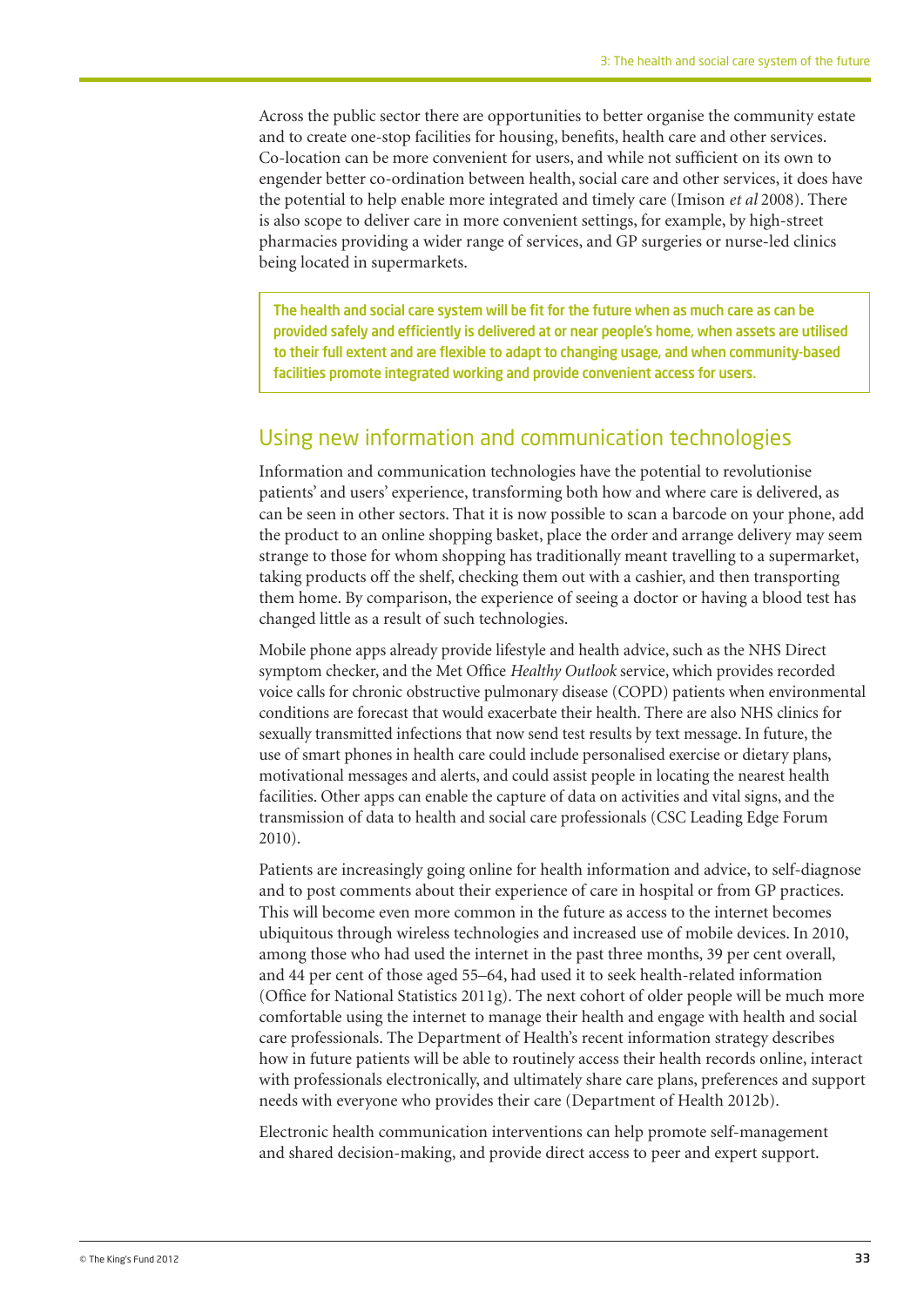The Comprehensive Health Enhancement Support System (CHESS), developed by the University of Wisconsin, provides information and interactive coaching tools, and enables patients and carers to communicate with their clinical team, as well as with other patients and their own social support networks. CHESS has been used by people with cancer and heart disease (including heart patients in the United Kingdom), and is being adapted and trialled to support other groups such as older people and people with alcohol dependence (Center for Health Enhancement Systems Studies 2012).

Other health care systems have already harnessed new information and communication technologies to transform how they provide care. Kaiser Permanente, for example, uses a comprehensive health information system – KP HealthConnect – that includes a secure patient portal, allowing patients to view portions of their record, access test results, email providers, order repeat prescriptions and arrange appointments. In 2009, as many as 3.3 million patients had obtained user IDs and passwords to access the secure features of KP HealthConnect (Liang 2010). In the same year an average of 361,000 members were sending a total of 700,000 e-messages to their providers each month (Christensen and Silvestre 2010). There is emerging evidence that the 'email your doctor' function has contributed to changes in the ways in which patients access services. Hawaii was the first region to implement the KP HealthConnect system in an outpatient setting in 2004, and a study found a reduction in visits per patient of 26 per cent between 2004 and 2007, as patients made greater use of scheduled telephone consultations and secure messaging (Chen *et al* 2009).

Group Health Cooperative in Seattle, Washington, is another health care system that has experienced changes in how patients access care through the use of technology. Like KP HealthConnect, Group Health Cooperative was an early adopter of the electronic patient care record, and many more contacts between patients and doctors today take place by telephone and email. This has enabled face-to-face consultations to be extended in length and to be used primarily for patients with more complex needs that cannot be met in other ways. A family physician in Group Health Cooperative may see 12 or 13 patients in a typical working day with each appointment lasting for an average of 30 minutes. The use of technologies is supported by changes in professional roles with nurses and other members of the team working closely with family physicians.

New information and communication technologies can also support clinicians to deliver safe and high-quality care for patients remotely. It is now possible to live-stream patients' data, such as pathology or radiology results, to a smart phone, allowing clinicians to interpret and respond to information from a remote location or in another part of the hospital. There are also technologies that enable remote intensivists to continually observe patients in multiple intensive care units from a single remote location, making it possible for hospitals to deliver intensive care without trained intensivists on site. Patient information can be provided to remote intensivists through audio and video monitoring and through direct connection to physiological monitoring systems (that provide automatic alerts to problems) and other information systems in hospitals, such as pathology and radiology.

The health and social care system will be fit for the future when patients and users are able to interact with providers at a time and place convenient to them, using available technologies, and are supported to be cared for at home using telehealth and telecare.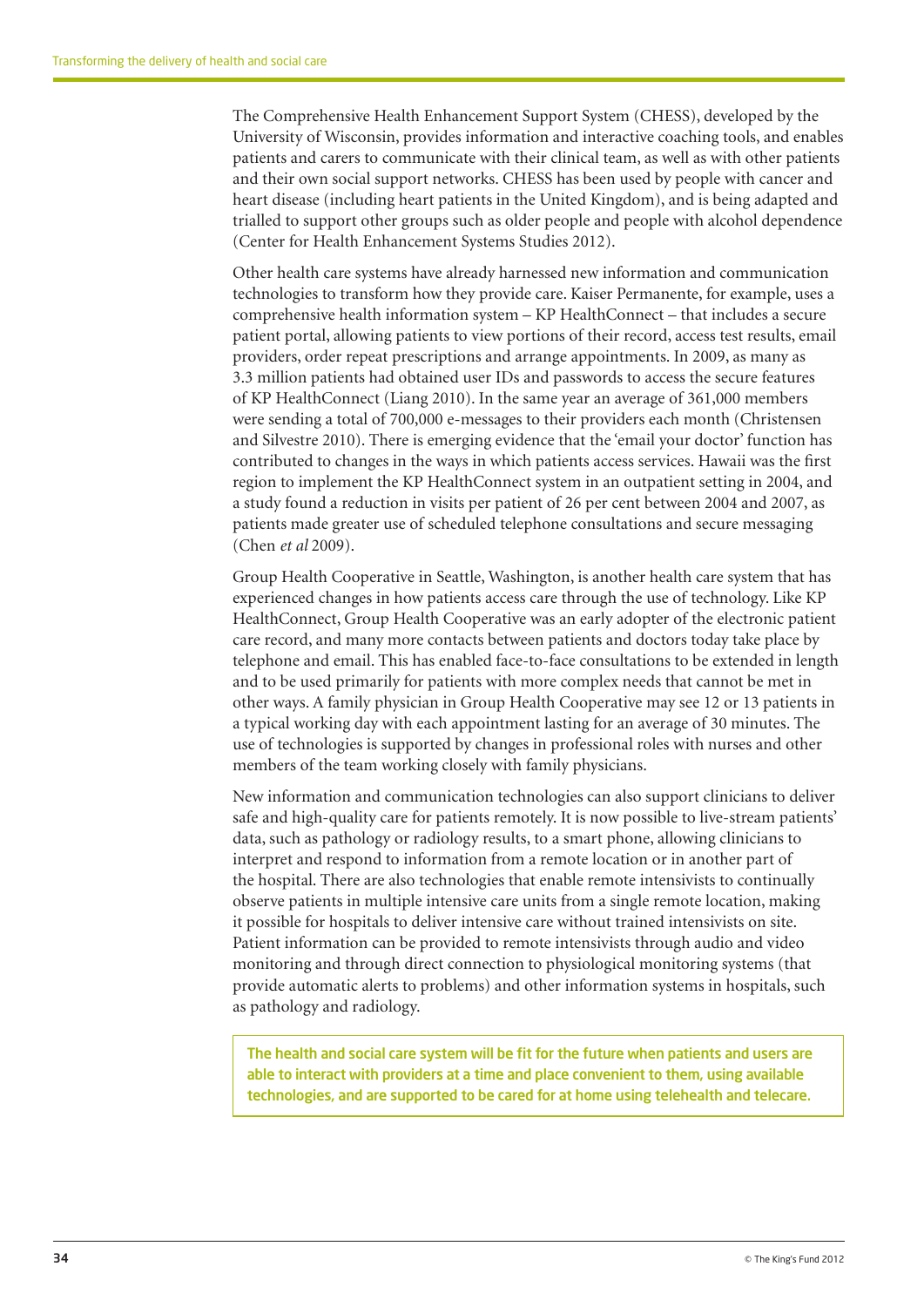## Harnessing the potential of new medical technologies

Advances in medical science and technologies are also likely to have a significant impact on future models of care but in ways and timescales that are difficult to predict. In some areas such as personalised medicine, they are also likely to raise regulatory and ethical challenges (Mirnezami *et al* 2012).

There are a number of potential opportunities.

- The miniaturisation and automation of drug delivery resulting in improved drug compliance and safety, and allowing more care to be delivered in a home or community setting, overseen by non-medical staff or indeed self-administered by the patient or family member.
- n 'Precision' or personalised medicine, whereby molecular profiling can be used to determine diagnostic, prognostic and therapeutic strategies that are precisely tailored to an individual's requirements. For example, analysing biopsy tissue for genetic variants can predict whether a cancer will respond to a specific treatment.
- n Genomic profiling replacing genetic testing, resulting in more detailed information about a person's predisposition to disease and more proactive prevention.
- Further refinement of existing drug regimens and treatments, combined with new technologies for delivery, enabling more targeted treatments (both for population sub-groups, and for the affected part of the body), thus increasing efficacy and reducing side-effects.
- n Smaller sensors for high-definition monitoring, which can be worn by the patient while remaining mobile.
- $\blacksquare$  The next generation of compact, light and less costly robotic systems and miniature robots (so called 'virtual surgical simulation tools'), enabling procedures and transplants to be conducted more efficiently and potentially in non-hospital settings.
- n Prostheses for amputees that can be controlled directly through electrodes implanted into the brain, enabling much greater levels of functioning for people with physical disabilities.
- n Regenerative therapies using stem cells, or reprogramming adult cells, although the potential for effective and safe regenerative therapies beyond bone marrow transplants remains elusive and expensive, despite 50 years of medical trials.
- $\blacksquare$  Increased miniaturisation of equipment, enabling community staff to support patients and service users through technologies previously available only in hospitals.

In the past, advances in medical science and technologies have tended to increase overall expenditure – the key challenge for the future will be for these to improve health, while also reducing the overall cost of services. The National Institute for Health and Clinical Excellence (NICE) has a key role to play here. Historically, the spread of inventions within the NHS has often been slow, and it will be important to ensure that the adoption and diffusion of cost-effective technologies is accelerated in the future.

The health and social care system will need to systematically identify and evaluate new technologies and medical advances, and promptly adopt and spread those of proven cost-effectiveness.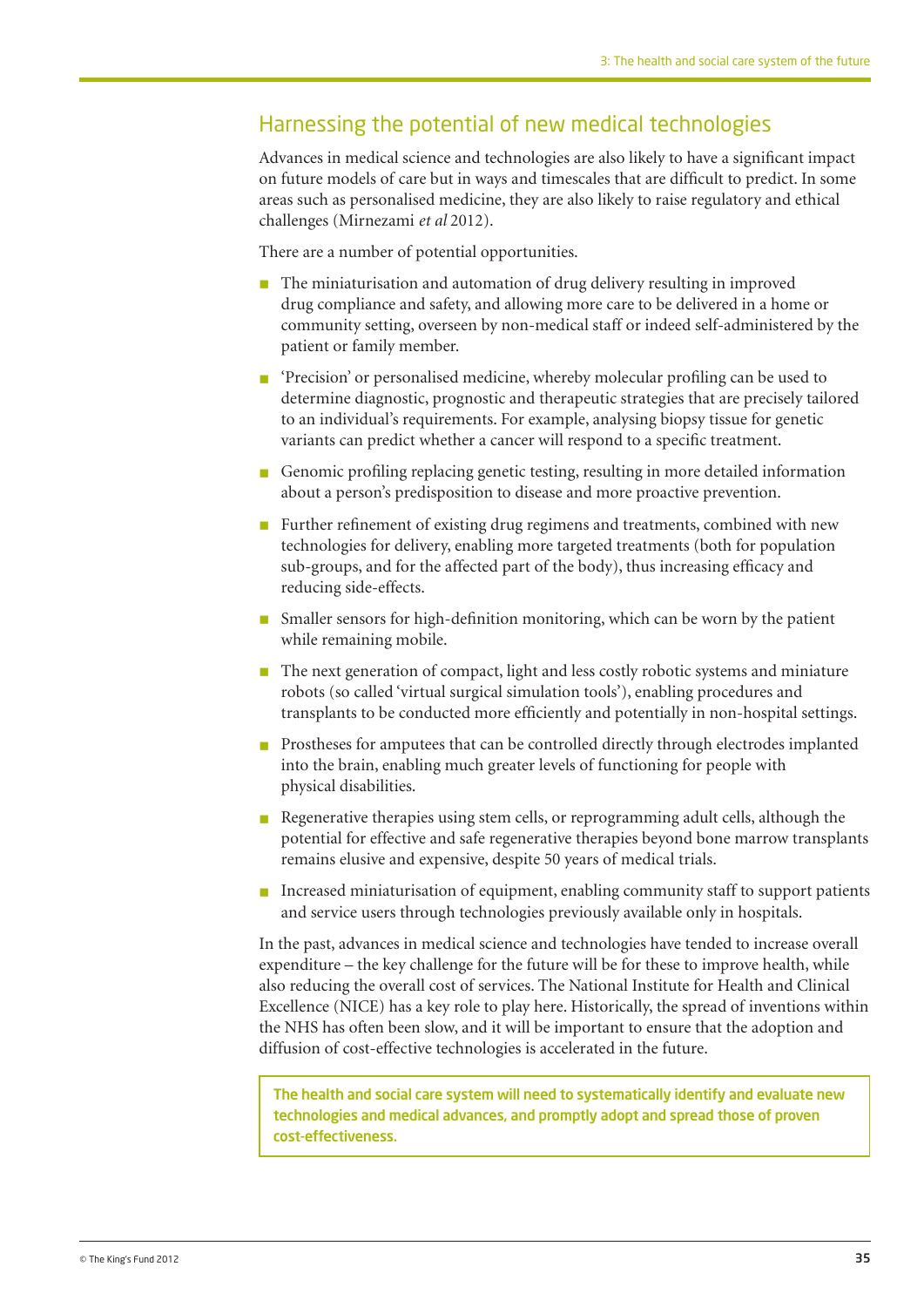## Making intelligent use of data and information

While the NHS is not short of data, far more could be done to make effective use of what exists and to support health and care professionals so that they can deliver safe and integrated care more easily. Data on clinical evidence have a crucial role in supporting treatment decisions. This includes, for example, the use of clinical decision support systems, treatment algorithms, and severity and risk scores to inform decisions about diagnosis, tests, and treatment, and to separate patients into clinically meaningful subgroups to identify the most appropriate patient pathway (Bohmer 2011).

Data about clinical practice and patient outcomes has significant potential for enhancing service quality. Data of this kind can be benchmarked against peers and against evidencebased guidelines to identify areas where the quality of care is falling below standards, and then used to track progress in areas targeted for improvement. For example, when measuring compliance against protocols, rather than punishing clinicians whose practice vary from the protocol, high-performing organisations such as Intermountain Healthcare tend to regard such departures as learning opportunities and encourage physicians to record the reasons for this.

Kaiser Permanente's electronic patient care record compares patient information with evidence-based guidelines (Zhou *et al* 2010). This enables clinicians to identify any differences or 'gaps' between evidence-based recommendations and delivered care, including medication management, and any missed opportunities for timely screening and preventive care. For example, the system flags up if a patient with coronary artery disease has not filled out a prescription for a statin or ACE inhibitor for the past six months, or has no documentation for aspirin use (Liang *et al* 2010). The system also automatically identifies those patients with the greatest or most urgent gaps.

Electronic health records have the capability for recording more frequent and comprehensive data about an individual patients' health status, such as their vital statistics, and can automatically trigger alerts when these go outside of normal bounds. Making electronic records available to patients can help to support patient selfmonitoring. As discussed, the recent information strategy (Department of Health 2012b) has set out an ambitious agenda for empowering patients through enabling them to access their own patient records electronically.

Data on the utilisation of services has significant potential for helping to predict future demand, in particular, levels of hospital admissions. If linked to information about a patient's lifestyle and attitudes to health, there is the potential for sophisticated risk stratification, allowing more anticipatory proactive care and targeted preventive services. Such data can also be used to target services and interventions at 'at risk' groups, thereby supporting the delivery of improved outcomes and the delivery of more care in the home and community settings.

At a population level, there is scope for epidemiological data on health, risk factors and behaviours to be linked to marketing data from other sources (eg, shopping loyalty cards) to provide a more rounded and sophisticated picture of habits and health profiles by postcode or even household. Such data could then be used to produce tailored health messages and information for local populations or individuals.

The health and social care system will be fit for the future when patients are given control of data about their health and care, and data are analysed in real time and fed back to those making decisions.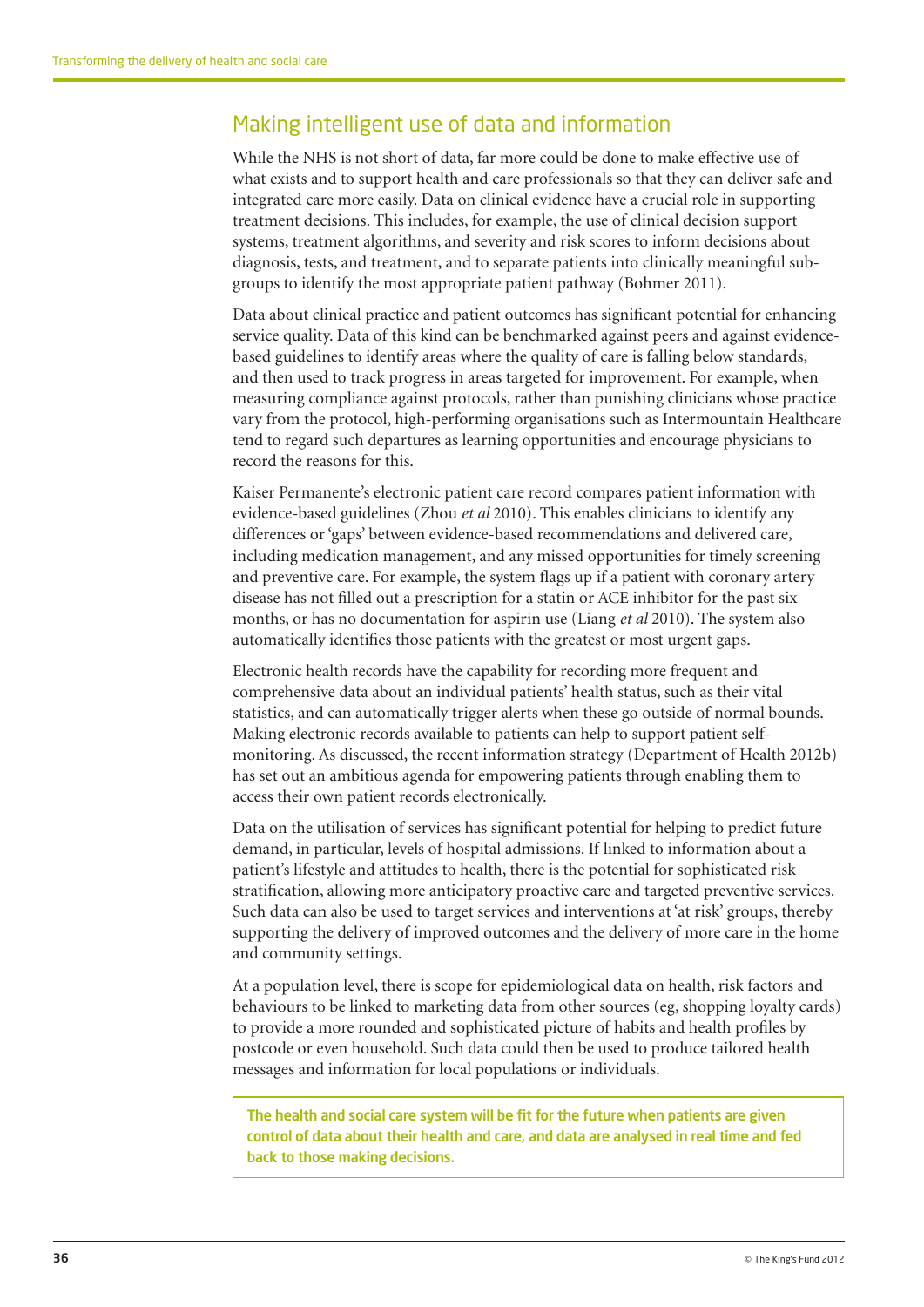#### **Summary**

If the transformation of health and social care that is necessary to make the system fit for the future is to be realised, then we will need to challenge our thinking and the assumptions that underpin existing models of care. We will also need to look with fresh eyes at radically different approaches. The priority should be to strengthen those aspects of care that are working well and focus attention on addressing the weaknesses discussed in the previous section.

In this section we have explored a number of changes and areas of existing innovation that may hold potential for enhancing service quality and improving productivity:

- n empowering patients to be partners in care
- making more effective use of the workforce and promoting effective team working
- delivering care closer to home or in the home, where appropriate
- $\blacksquare$  fully using new information and communication technologies
- $\blacksquare$  harnessing the potential of advances in medical science and technologies
- $\blacksquare$  putting data and information in the hands of clinicians and patients.

In forthcoming work we will further explore the potential for these changes to achieve the transformation in care that is needed: incremental improvements will not be sufficient. We will also test out further what some of the principles should be to guide the design of future models of care. In the next section we consider how the process of innovation and change can best be supported.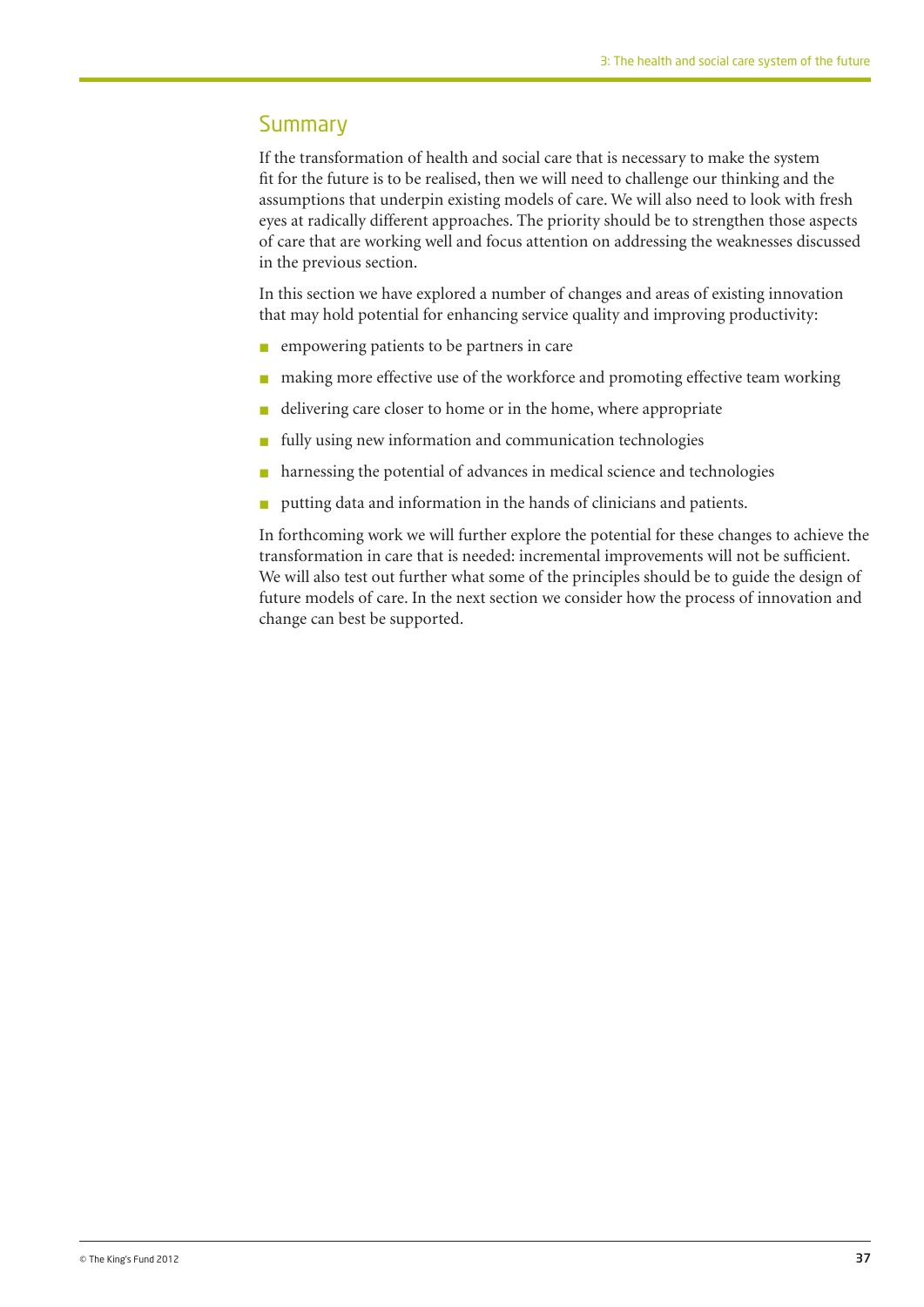# 4 Making it happen

If a sea change in the delivery of health and social care services is required to meet the needs of an ageing population and to respond to the changing burden of disease and rising public expectations, then how is this best achieved when public resources are unlikely to grow for the foreseeable future? Can new providers accelerate the adoption of innovations in care that are required to meet changing needs and to take advantage of the opportunities offered by new technologies? How realistic is it to expect public providers and commissioners to embrace innovation more effectively and more rapidly than in the past? And will an innovation strategy of the kind being proposed for the NHS be sufficient in view of the urgency facing the health and social care system?

In this final section of the paper, we move beyond outlining promising developments and areas of innovation to discuss what must be done to make them a reality.

## Sources of innovation

#### The role of new providers

There has been increasing recognition of the need to do more to support innovation in the NHS. New providers have the potential to be a particularly important source of innovation, mirroring experience in other sectors where incumbent providers have found themselves challenged by start-ups whose business models have transformed how services are delivered to customers (budget airlines being a well-known example). The emphasis in the current NHS reforms on breaking down barriers to entry is intended in part to make it easier for new providers to be a source of innovation in future.

The difficulty in relying on new providers to be a major source of innovation is the track record of the NHS in commissioning from and referring to the private sector and the third sector. As an example, under the previous government, independent-sector treatment centres were intended to provide patients with a wider range of choices, but in many areas the capacity was underutilised, and primary care trusts were reluctant to take on the contracts. The contribution of these centres remains marginal, with the vast majority of elective and diagnostic care still delivered by NHS providers even though the evidence suggests that these independent-sector centres did make some contribution to the reductions in waiting times that occurred.

Much the same applies outside hospitals where new entrants into primary medical care and community health services have a limited role. The reasons for this include the barriers to entry facing new entrants, the time and costs of bidding for contracts, and the willingness of NHS commissioners to encourage new providers into the market. It remains to be seen whether clinical commissioning groups will support the emergence of a diverse range of providers and if they do, whether GPs will be willing to refer patients to them.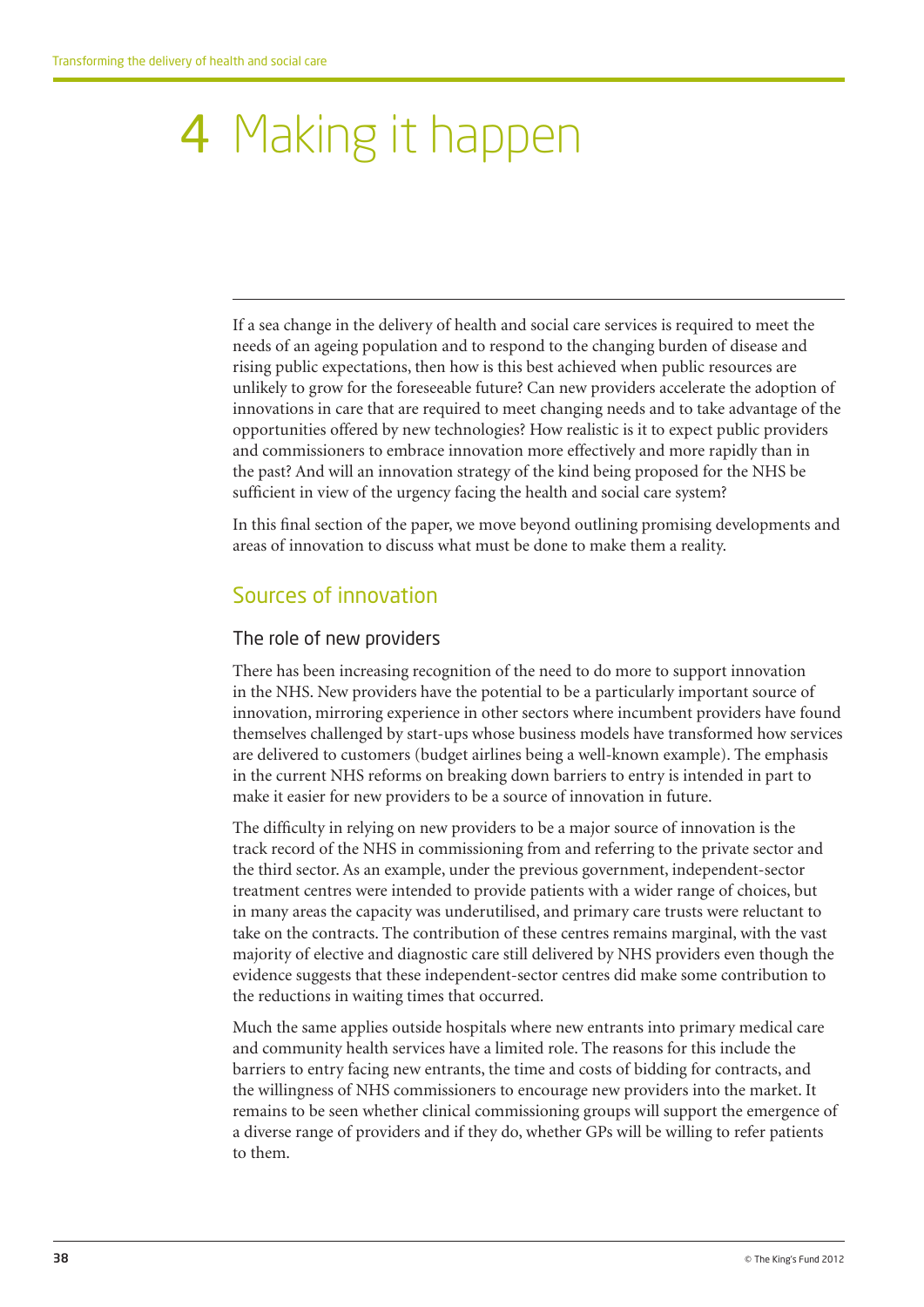#### Change within the NHS

As well as encouraging new providers to enter the market, the current government has recognised the need to support public sector providers to develop and spread innovative service models. A recent report to the NHS chief executive on ways of doing so set out an ambitious agenda that includes establishing a more systematic delivery mechanism for diffusion and collaboration within the NHS (Department of Health 2011b). The report recommended that the work of academic health sciences centres should be supported by the establishment of a number of academic health sciences networks, with the goal of improving population health and patient outcomes by translating research into practice. It was envisaged that networks would work with academic health sciences centres to identify high-impact innovations and spread their use at scale and pace.

Experience from other sectors contains clues on how to support the spread of innovation and the dissemination of good practice. A study of the experience of British Petroleum (BP) in the 1990s showed that a corporate culture in which managers were expected to lend support to their colleagues facing business challenges played an important part in the growth of the company during that period (Prokesch 1997). This suggests that the NHS needs to develop a culture that values peer support for learning and innovation.

A different example is the experience of General Electric (GE) in innovating by investing in emerging economies, a process known as 'reverse innovation' (Immelt *et al* 2009). This involved questioning conventional assumptions about the flow of innovation being from developed to developing economies. Instead, GE focused on developing high-quality and low-cost products such as ultrasound in China and India by establishing local growth teams in these countries and changing mindsets in the company's senior executives.

#### The challenge of innovation

There are three major challenges in achieving innovation within the NHS, whether through academic health sciences networks or other means.

#### System inertia

The first challenge is making change happen at scale and pace in an organisation as big and complex as the NHS. While recent improvements in performance demonstrate that change is possible, they have been achieved in a favourable financial climate and have taken time to deliver.

The NHS is now entering a decade of austerity, and we have argued in a previous paper that there is a need to focus on doing things differently and not just delivering more of the same (Appleby *et al* 2010). In our view inertia represents the greatest risk to the future of the NHS. Unless health and social care leaders are willing to embrace change and question established service models, the prospect is of a long-term decline in performance and a system that is increasingly unfit for purpose.

System inertia reflects the complexity of health systems generally (not only the NHS) and has been argued to be a natural response to an organisation facing many competing demands. It also illustrates experience of change management programmes, in both health care and other sectors, which often deliver far less than they promise because of the difficulty of changing established ways of working. This lies behind our concern that inbuilt inertia is the biggest risk to the NHS in the future.

One way of overcoming system inertia is to plan the destruction of redundant service models in order to create time and space to implement new ones. There is learning here from evolutionary processes in biology where programmed cell death (apoptosis)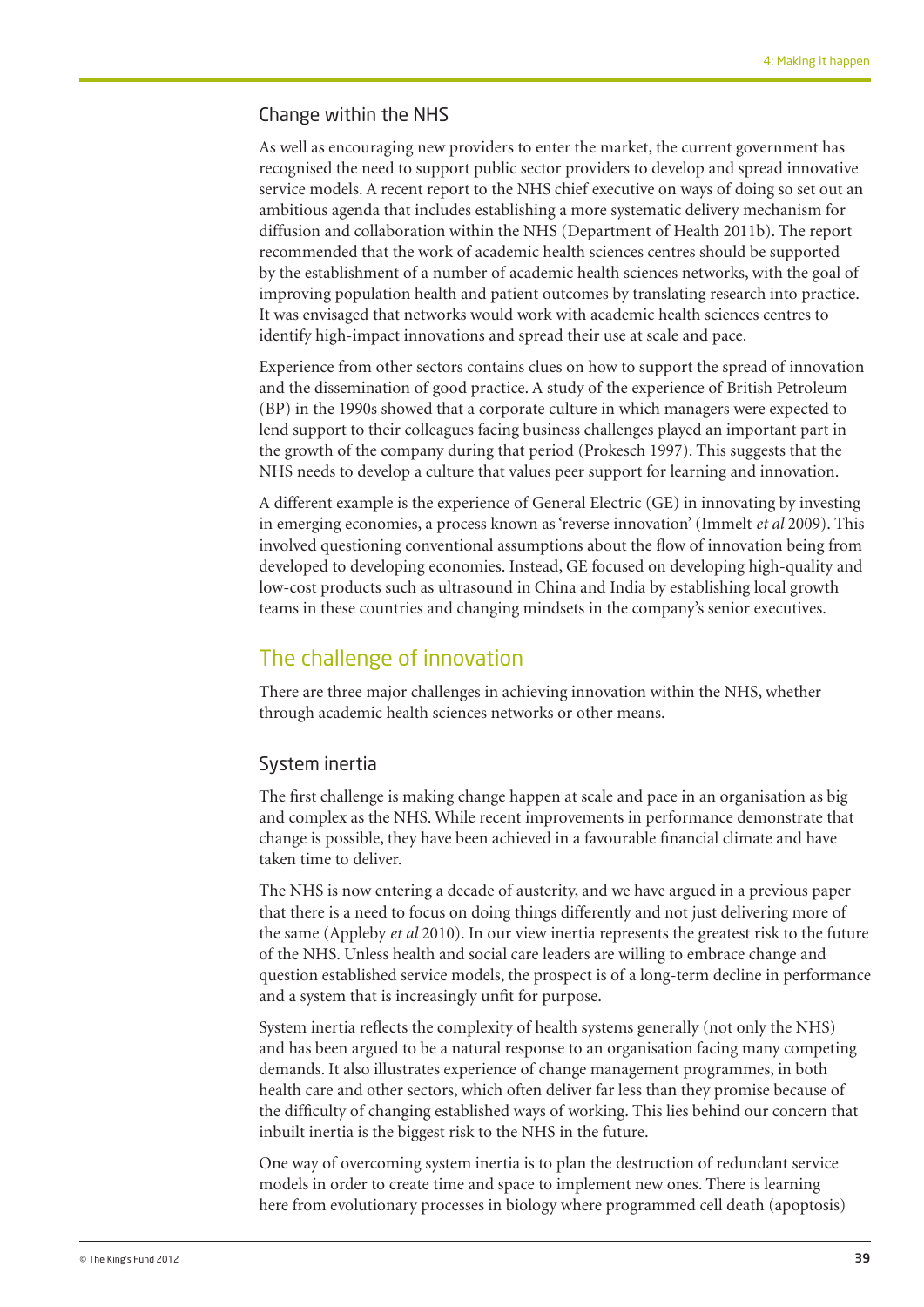performs this function, as in the evolution of tadpoles into frogs (Coiera 2011). The need to find more effective ways of decommissioning public services applies across the public sector as Nesta has argued in an analysis of case studies drawn from health care and other services (Bunt and Leadbeater 2012).

The example of mental health services is again relevant, illustrating that major change is possible provided that funding arrangements enable new services to be established as old ones are removed. In this case, a vision of care being delivered in the community played a key role in supporting the changes that occurred, and this was linked to national leadership by politicians and local leadership by managers and clinicians. Although many challenges were encountered along the way, over a period of 20 years a new model of care was implemented in line with this vision.

#### Complex adaptive systems

The second challenge is that health care systems are complex adaptive systems and unlike mechanical systems, they cannot always be planned and controlled in a meaningful way. Complex adaptive systems are made up of individuals and sub-systems whose interactions are hard to predict, resulting in variations in practice and performance that make it difficult to spread innovations between settings and organisations. Although some variations may be unwarranted (Appleby *et al* 2011), others may be desirable as a way of testing and discovering new models of care.

Linear models of change, such as those proposed in the recent review of innovation in the NHS (Department of Health 2011b), may deliver less than they promise if they fail to work with the grain of the NHS as a complex adaptive system. The dilemma here is how to marry understanding of complexity and the many factors that bear on 'the sustainability, decay, spread, and containment of new working practices' (Buchanan *et al* 2007) with the urgency of making the fundamental changes we have outlined. While there is 'no simple policy directive or effortless management strategy to guarantee either the durability of new working practices or their wide and rapid spread' (Buchanan *et al* 2007), it is clear that more widespread and rapid innovation is needed.

As we have argued in other work (The King's Fund 2012b), the answer lies in part in finding more effective ways of engaging staff at all levels in developing new ways of delivering care and empowering them to make changes. There is evidence from social enterprises and employee-owned companies that the key to their success is the ability to engage staff, rather than the ownership model per se (Addicott 2011). Another promising approach is to seek to build a social movement for change in which innovation occurs by harnessing the creativity, energy and commitment of those working in the NHS, recognising their intrinsic motivation to provide high-quality care that meets the needs of patients and service users (Bibby *et al* 2009). The development of the NHS Change Model is an attempt to translate the theory of social movements into practical programmes that make a difference on a large scale.

#### Risk-taking

The third challenge is the attitude to risk-taking in the NHS, and public services more generally. The culture of centrally driven performance management has placed a premium on delivering targets set by government, and has not encouraged leaders at a local level to test new models of care. The experience of NHS Foundation Trusts is instructive in this regard with most of these organisations being slow to make use of the freedoms they were given, leading the former Chairman of Monitor to bemoan the culture of the NHS and the way in which it inhibited innovation (Timmins 2010).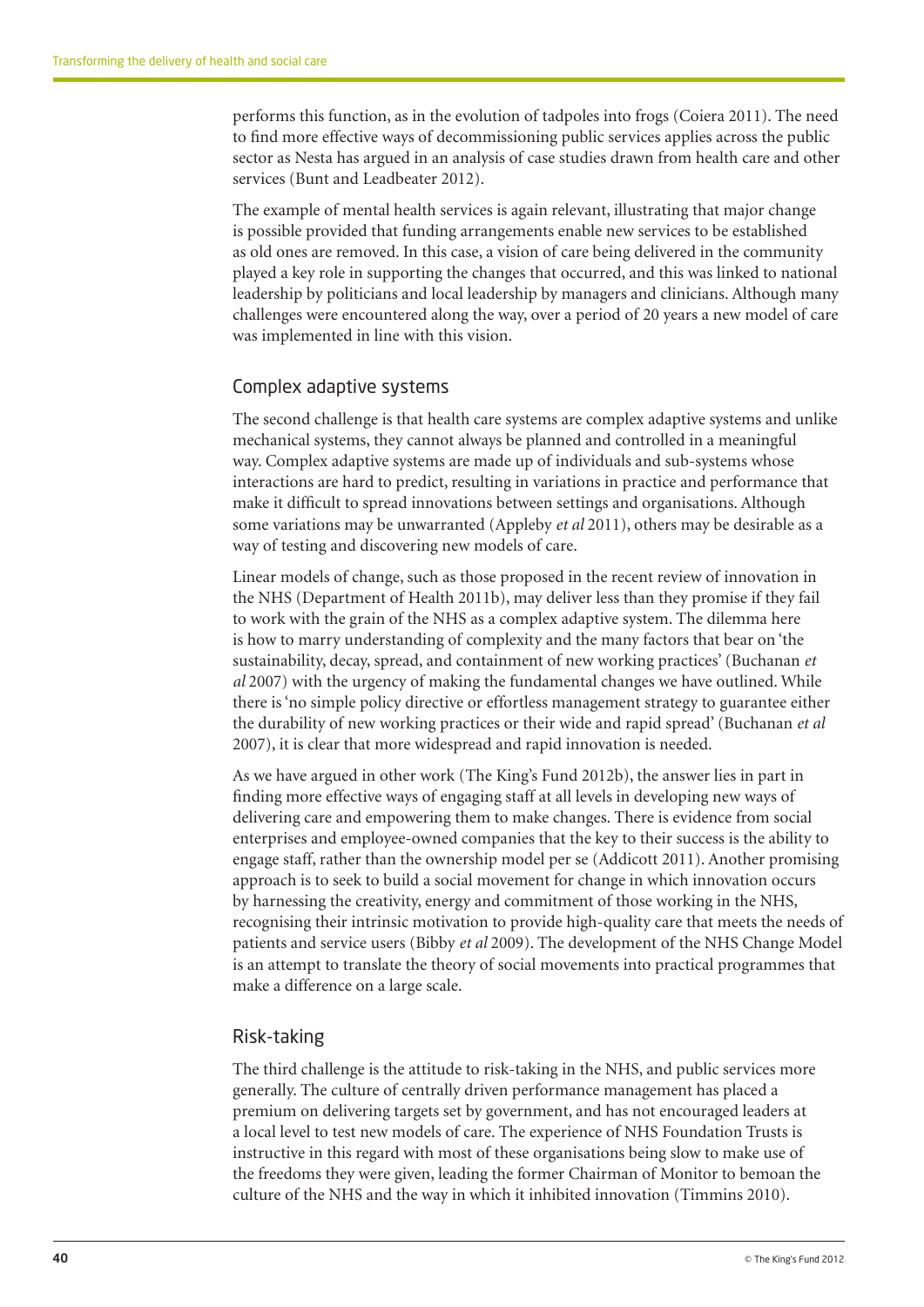The unwillingness of NHS organisations to depart from established ways of working has militated against the approach advocated by Harford (2011) and others of active experimentation through which success emerges out of failure. Unless politicians are prepared to move decisively away from this culture, and leaders at a local level are prepared to use the freedoms available to them, then conformity rather than experimentation will continue to be the norm. In these circumstances, the NHS will not be able to make changes to the delivery of care on the scale and at the pace that the challenges facing public services demand.

### The way forward

For all of these reasons, implementing the transformational changes we have advocated will be difficult. Not only is there no magic bullet, but also there are major challenges in supporting the kinds of innovations that are needed. Addressing these challenges is likely to require the use of a bundle of interventions that together comprise 'a complex of coherent actions that both build and destroy' (Coiera 2011).

An approach that facilitates new providers to enter the market, as well as enabling existing providers to try different approaches is essential if the health and social care system is going to adapt to changing needs and demands. As we have argued, this may require greater attention to the planned destruction of older service models, or at least their re-invention, to enable new ones to become established. Exit, in other words, is a precondition for entry and arguably for survival.

Leadership of the highest order is required to make this happen both locally and nationally. Within the NHS, leaders must be more effective in identifying and copying best practice wherever it exists. This includes looking outside their organisations and being willing to adapt tried and tested ideas and approaches developed by others, especially when there is a high degree of certainty about the best way of providing care. The systematic adoption of best practices, where evidence on how to provide high-quality care is sound, is a characteristic of high-performing health care organisations.

At a national level the approach taken by the NHS Commissioning Board must reflect understanding of the NHS as a complex adaptive system and the limits to command and control. Central to this is an approach to commissioning that focuses on the outcomes of care across the whole pathway or system of care to enable different organisations to work together to achieve innovations and improvements. For their part, politicians must be willing to support risk-taking and experimentation in the full knowledge that sometimes this will result in failure.

Innovation in complex adaptive systems is often best achieved by harnessing the creativity and skills of the people in these systems, rather than seeking to mandate change through an organisational hierarchy. The seminal analysis conducted by the Institute of Medicine suggested that this can be done by setting some 'simple rules' to guide behaviour in the 21st-century health care system, as illustrated in Table 1, overleaf. Plsek and Wilson (2001) have applied this approach to the NHS and have argued that leaders need to focus on the operation of the whole system instead of parts of the system if they are to bring about lasting improvements in performance.

The potential of reverse innovation should also be explored. In the previous section, we cited the example of the Aravind Eye Care System in India to illustrate new ways of using staff to deliver care in emerging economies. Radically different models of care are likely to depend on NHS and social care organisations emulating the approach taken by GE (*see* p 39) and finding ways of learning from experience and adapting innovations that emerge in countries like India and China.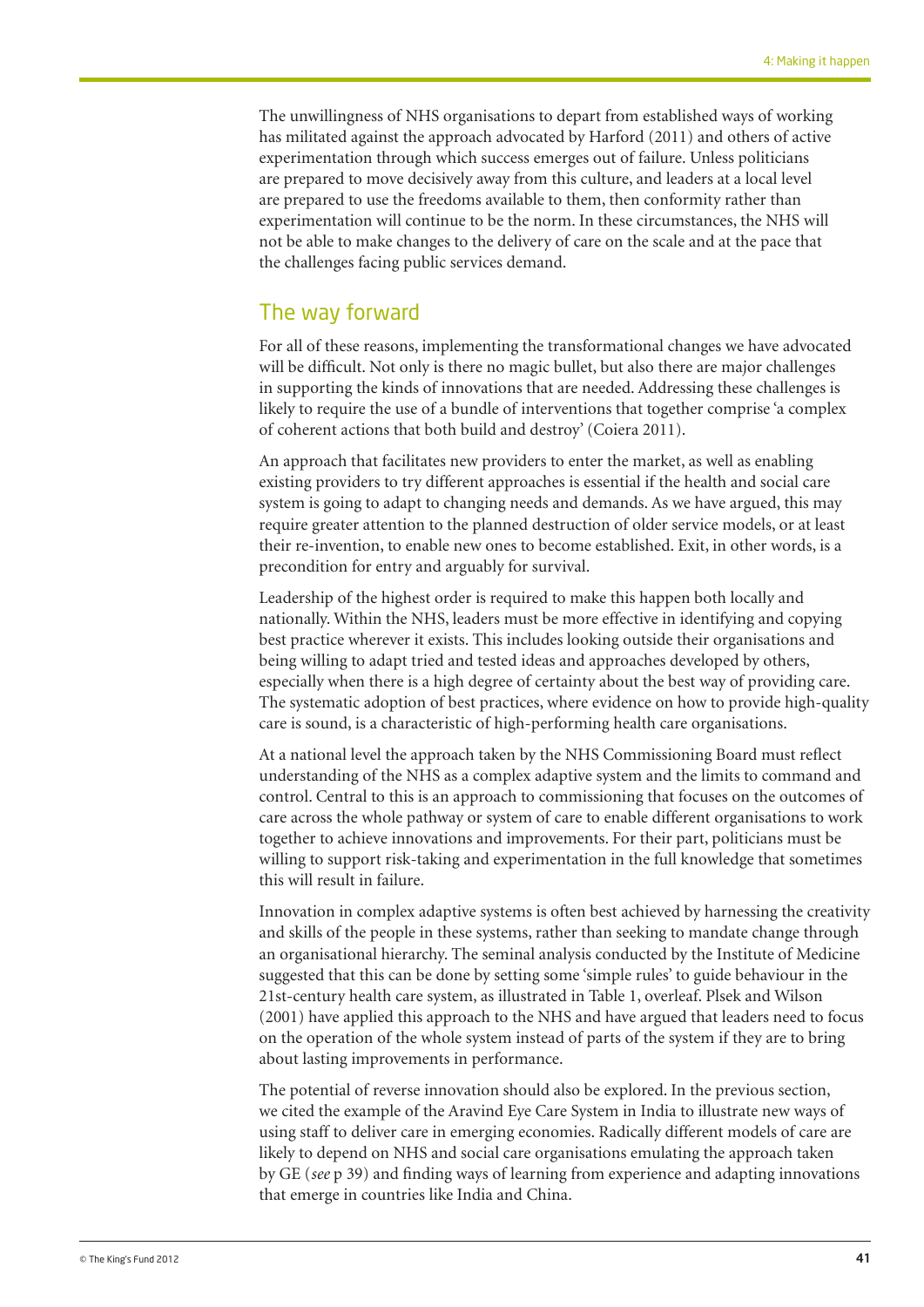| <b>Current approach</b>                                   | <b>New rule</b>                                          |
|-----------------------------------------------------------|----------------------------------------------------------|
| Care is based primarily on visits                         | Care is based on continuous healing relationships        |
| Professional autonomy drives variability                  | Care is customised according to patient needs and values |
| Professionals control care                                | The patient is the source of control                     |
| Information is a record                                   | Knowledge is shared and information flows freely         |
| Decision-making is based on training and experience       | Decision-making is evidence-based                        |
| 'Do no harm' is an individual responsibility              | Safety is a system property                              |
| Secrecy is necessary                                      | Transparency is necessary                                |
| The system reacts to needs                                | Needs are anticipated                                    |
| Cost reduction is sought                                  | Waste is continuously decreased                          |
| Preference is given to professional roles over the system | Co-operation among clinicians is a priority              |
|                                                           |                                                          |

#### Table 1 Simple rules for the health care system of the 21st century

Source: Committee on Quality of Health Care in America, Institute of Medicine (2001).

Although difficult, transformational change in health care organisations is not without precedent. The turnaround of the VA in the United States, discussed on p 31, is one of the best-known examples, involving the transformation of a large public health care system over a five-year period. This was achieved through a number of inter-related actions including agreement on a new vision for the VA, implementation of a structure to help achieve the vision, and the appointment of the right people to make it happen. As this example confirms, transformational change hinges on a bundle of interventions rather than a magic bullet, as well as a willingness to persist in the face of inevitable obstacles along the way.

There will be some who will contend that a much bolder and more radical approach is needed to deal with the challenges that lie ahead, arguing in the time-honoured phrase that 'desperate times require desperate measures'. While we are sympathetic to this point of view, and have drawn on it in making the case for fundamental reform of the delivery system, we are also conscious that national and local leaders face the task of moving in the direction of the desirable future system bearing the legacy of a multitude of past investment and planning decisions. In these circumstances, starting with a blank sheet of paper is simply not an option, and the focus needs to be on finding ways of innovating that recognise the reality of this legacy, the complexity of change management in the NHS, and the urgency of making change happen.

To make this point is to emphasise that the broken delivery system will only be fixed if as much attention is given to the means of change as to the endpoint to be reached. Discussion of innovation, implementation and execution may be distinctly unfashionable compared with debate about new models of care, and yet they are of fundamental importance in setting out a credible plan for the future. The work of Govindarajan and Trimble (2010) places particular emphasis on skills in execution as the critical ingredient in innovation, rather than the search for the next big idea. To invoke a well-known adage, there is no such thing as an implementation gap, only policies and strategies that are poorly designed and do not allow for the realities of implementation.

Using this insight, we would contend that the leaders of the health and social care system need to match visions to resources and find more effective ways of turning those visions into practice. Strengthening capacities and capabilities for change and supporting those leading health and social care to re-invent services in the ways set out in this paper are therefore critical requirements. This includes communicating with politicians and the public as to why fundamental change is needed, and setting out a compelling vision of how the future will be both different and better. We hope the case for change we set out here will garner wide support from politicians and health and social care leaders and enable us all to think differently about how to deliver health and social care in the future.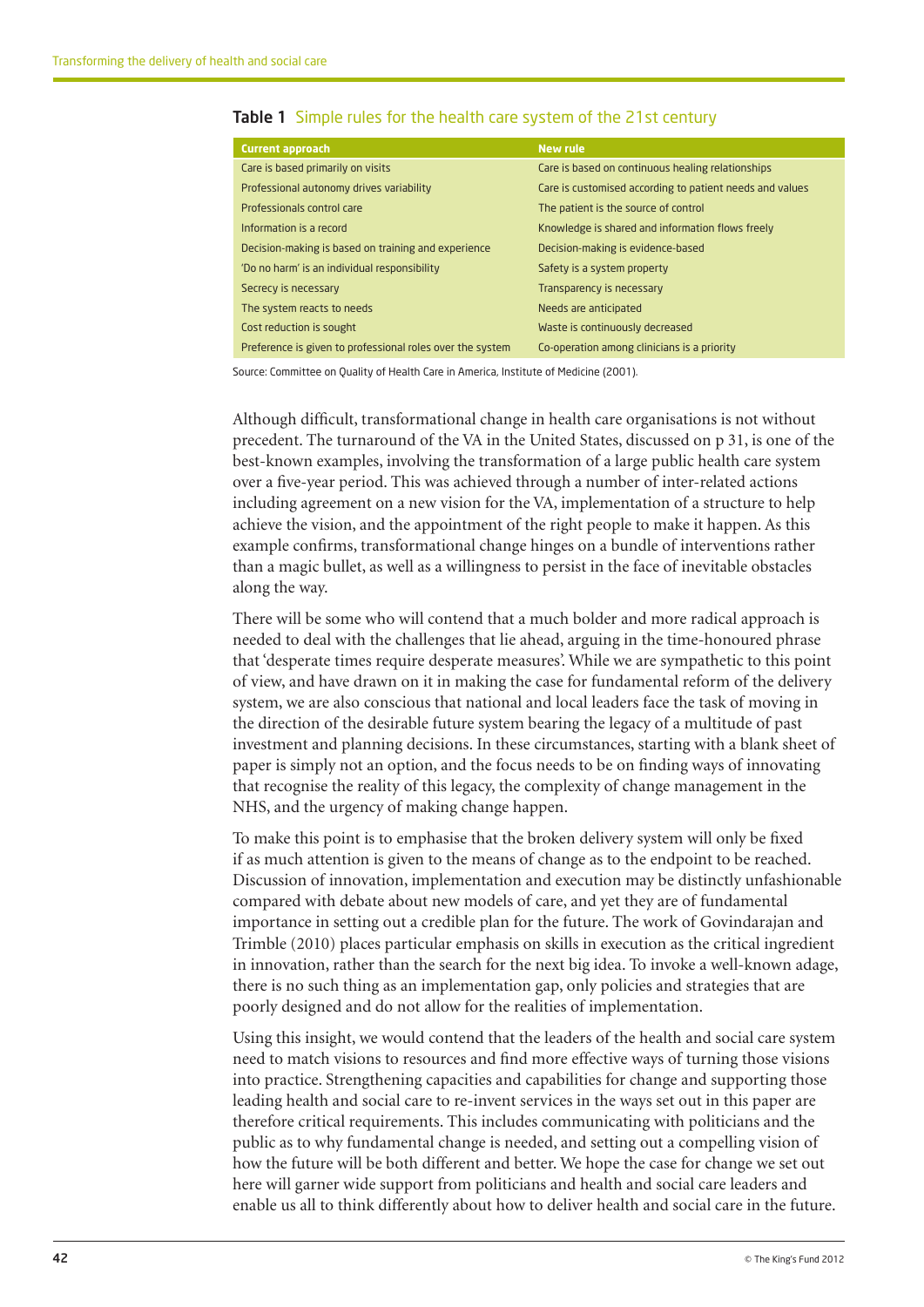# References

Addicott R (2011). *Social Enterprise in Health Care: Promoting organisational autonomy and staff engagement*. London: The King's Fund. Available at: www.kingsfund.org.uk/ publications/social\_enterprise\_in.html (accessed on 17 July 2012).

Altogether Better (2008–12). Altogether Better website. Available at: www.altogetherbetter. org.uk/ (accessed on 19 July 2012).

Appleby J (2012). 'A productivity challenge too far?' *British Medical Journal*, vol 344, e2416.

Appleby J, Ham C, Imison C, Jennings M (2010). *Improving NHS Productivity: More with the same not more of the same*. London: The King's Fund. Available at: www.kingsfund.org. uk/publications/improving\_nhs.html (accessed on 17 July 2012).

Appleby J, Raleigh V, Frosini F, Bevan G. Gao H, Lyscom T (2011). *Variations in Health Care: The good, the bad, and the inexplicable*. London: The King's Fund. Available at: www. kingsfund.org.uk/publications/healthcare\_variation.html (accessed on 17 July 2012).

Association of Directors of Adult Social Services (2012). *ADASS Budget Survey 2012*. London: ADASS. Available at: www.adass.org.uk/images/stories/Press12/ADASS\_ BudgetSurvey2012Summary.pdf (accessed on 9 July 2012).

Audit Commission (2003). *Bed Management: Review of national findings*. London: Audit Commission. Available at: www.audit-commission.gov.uk/nationalstudies/health/other/ pages/bedmanagement.aspx (accessed on 17 July 2012).

Barnett K, Mercer S, Norbury M, Watt G, Wyke S, Guthrie B (2012). 'Epidemiology of multimorbidity and implications for health care, research, and medical education: a cross-sectional study'. *The Lancet*, vol 380, no 9836, pp 37–43.

Bibby J, Bevan H, Carter E, Bate P, Robert G (2009). *The Power of One, the Power of Many: Bringing social movement thinking to health and healthcare improvement*. Warwick: Institute of Innovation and Improvement.

Bohmer RMJ (2011). 'The four habits of high-value health care organizations'. *The New England Journal of Medicine*, vol 365, pp 2045–7.

British Red Cross (2012). 'Dangerous cuts are putting vulnerable people at risk'. British Red Cross website. Available at: www.redcross.org.uk/About-us/News/2012/June/ Dangerous-cuts-are-putting-vulnerable-people-at-risk (accessed on 9 July 2012).

Buchanan D, Fitzgerald L, Ketley D (2007). *The Sustainability and Spread of Organizational Change*. London: Routledge.

Bunt L, Leadbeater C (2012). *The Art of Exit: In search of creative decommissioning*. London: Nesta. Available at: www.nesta.org.uk/publications/assets/features/the\_art\_of exit (accessed on 17 July 2012).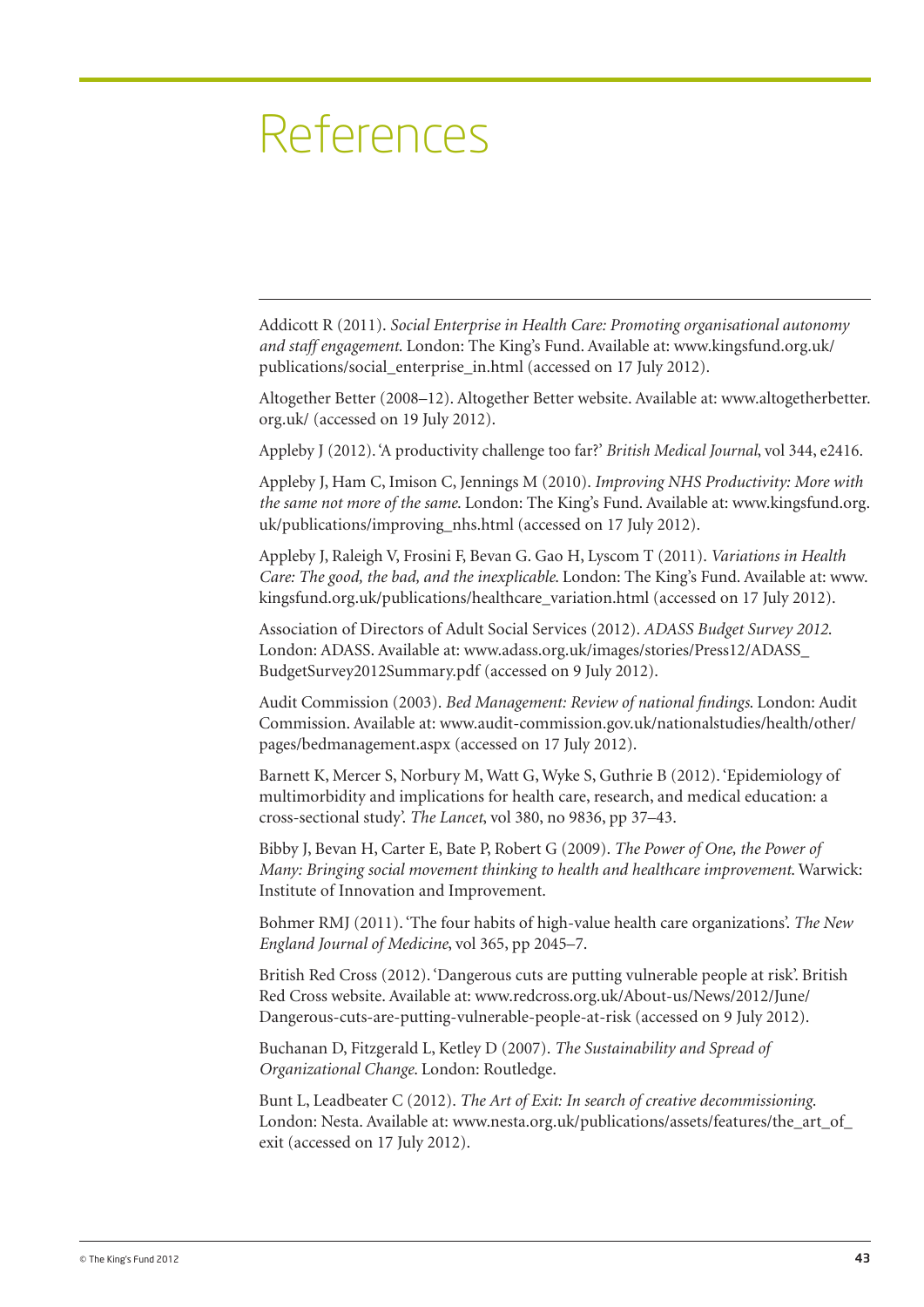Care Quality Commission (2011). *Dignity and Nutrition: Inspection programme*. Newcastle upon Tyne: CQC. Available at: www.cqc.org.uk/public/reports-surveys-and-reviews/ themes-inspections/dignity-and-nutrition-older-people (accessed on 17 July 2012).

Center for Health Enhancement Systems Studies (2012). 'Current studies and projects'. CHESS website. Available at: http://chess.wisc.edu/chess/projects/current\_studies\_and\_ projects.aspx (accessed on 19 July 2012).

Centre for Workforce Intelligence (2012). *Shape of the Medical Workforce: Starting the debate on the future consultant workforce: A discussion document for leaders*. London: CFYI. Available at: www.cfwi.org.uk/publications/leaders-report-shape-of-the-medicalworkforce (accessed on 17 July 2012).

Chen C, Garrido T, Chock D, Okawa G, Liang L (2009). 'The Kaiser Permanente electronic health record: transforming and streamlining modalities of care'. *Health Affairs*, vol 28, no 2, pp 323–3.

Christensen C, Bohmer R, Kenagy J (2000). 'Will disruptive innovations cure health care?' *Harvard Business Review*, vol 78, no 5, pp 102–12, 199.

Christensen K, Silvestre A-L (2010). 'Making health personal' in Liang LL (ed), *Connected for Health. Using electronic health records to transform care delivery*. NJ: Jossey-Bass.

Coiera E (2011). 'Why system inertia makes health reform so difficult'. *British Medical Journal*, vol 342, d3693.

Committee on Quality of Health Care in America, Institute of Medicine (2001). *Crossing the Quality Chasm: A new health system for the 21st century*. Washington, DC: National Academy Press.

Cornwell J, Levenson R, Sonolo L, Poteliakhoff E (2012). *Continuity of Care for Older Hospital Patients: A call for action*. London: The King's Fund. Available at: www.kingsfund. org.uk/publications/continuity\_of\_care.html (accessed on16 July 2012).

Coulter A (2012). *Leadership for Patient Engagement*. London: The King's Fund. Available at: www.kingsfund.org.uk/leadershipreview (accessed on 17 July 2012).

Coulter A, Richards N (2007). *Is the NHS Becoming More Patient-Centred? Trends from the national surveys of NHS patients in England 2002–07*. Oxford: Picker Institute.

CSC Leading Edge Forum (2010). *The Future of Healthcare: It's health, then care*. Falls Church, VA: Computer Science Corporation (CSC).

Davidson J, Baxter K, Glendinning C, Jones K, Forder J, Caiels J, Welch E, Windle K, Dolan P, King D (2012). *Personal Health Budgets: Experiences and outcomes for budget holders at nine months. Fifth interim report*. London: Department of Health.

Davis K, Schoen C, Stremikis K (2010). *Mirror, Mirror on the Wall. How the Performance of the U.S. Health Care System Compares Internationally*. 2010 Update. New York, NY: The Commonwealth Fund.

Department of Health (2012a). *Long Term Conditions Compendium of Information*, 3rd ed. London: Department of Health. Available at: www.dh.gov.uk/prod\_consum\_dh/ groups/dh\_digitalassets/@dh/@en/documents/digitalasset/dh\_134486.pdf (accessed on 17 July 2012).

Department of Health (2012b). *The Power of Information: Putting all of us in control of the health and care information we need*. London: Department of Health. Available at: www. dh.gov.uk/en/Publicationsandstatistics/Publications/PublicationsPolicyAndGuidance/ DH\_134181 (accessed on 17 July 2012).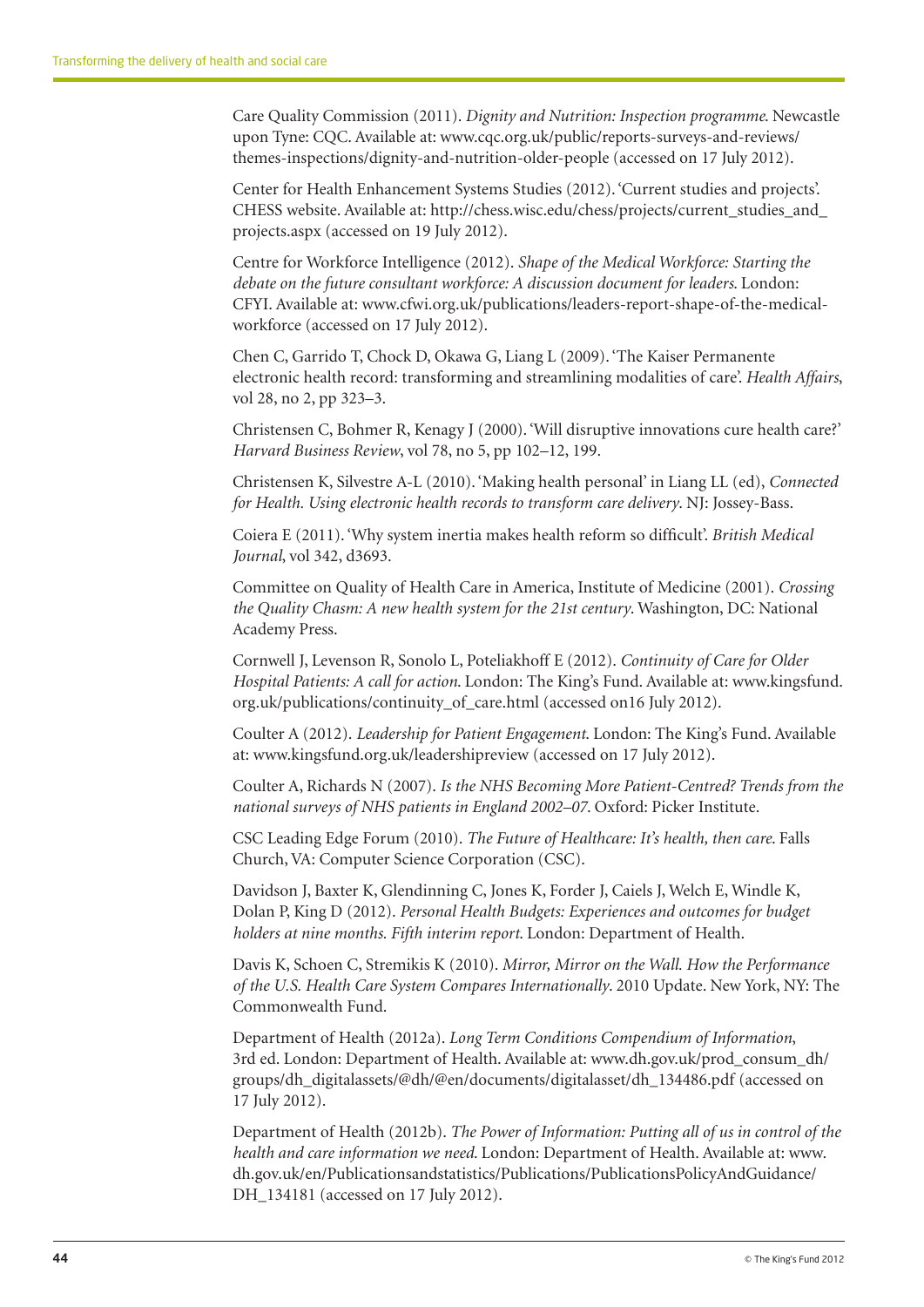Department of Health (2011a). *Improving Outcomes: A strategy for cancer.* London: Department of Health. Available at: www.dh.gov.uk/en/Publicationsandstatistics/ Publications/PublicationsPolicyAndGuidance/DH\_123371 (accessed on 17 July 2012).

Department of Health (2011b). *Innovation, Health and Wealth. Accelerating adoption and diffusion in the NHS*. London: Department of Health.

Department of Health (2010). 'Average daily number of available beds, by sector, England, 1987–88 to 2009–10'. Department of Health website. Available at: www.dh.gov.uk/prod\_ consum\_dh/groups/dh\_digitalassets/@dh/@en/@ps/@sta/@perf/documents/digitalasset/ dh\_133690.xls (accessed on 6 July 2012).

Department of Health (2009). *Living Well with Dementia: A national dementia strategy*. London: Department of Health. Available at: www.dh.gov.uk/en/Publicationsandstatistics/ Publications/PublicationsPolicyAndGuidance/DH\_094058 (accessed on 17 July 2012).

Department of Health (2008). *Healthy Foundations: A segmentation model*. London: Department of Health. Available at: www.dh.gov.uk/prod\_consum\_dh/groups/dh\_ digitalassets/documents/digitalasset/dh\_086291.pdf (accessed on 27 June 2012).

Department of Health (2007). *Our NHS Our Future: NHS next stage review. Interim report*. London: Department of Health. Available at: www.dh.gov.uk/en/ Publicationsandstatistics/Publications/PublicationsPolicyAndGuidance/DH\_079077 (accessed on 17 July 2012).

Diabetes UK, Department of Health, The Health Foundation, NHS Diabetes (2011). *Year of Care: Report of findings from the pilot programme*. Available at: www.diabetes.nhs.uk/ document.php?o=2926 (accessed on 9 July 2012).

Dixon A, Tian Y, Gao H (2012). *Emergency Hospital Admissions for Ambulatory Care-Sensitive Conditions: Identifying the potential for reductions*. London: The King's Fund. Available at: www.kingsfund.org.uk/publications/data\_briefing.html (accessed on 17 July 2012).

Dr Foster Intelligence (2011). *Inside your hospital. Dr Foster Hospital Guide. 2001–2011*. Available at: http://drfosterintelligence.co.uk/wp-content/uploads/2011/11/Hospital\_ Guide\_2011.pdf (accessed on 9 July 2012).

Goddard M, McDonagh M, Smith D (2000). 'Avoidable Use of Beds and Cost-Effectiveness of Care in Alternative Locations' in Department of Health, *Shaping the future NHS: long term planning for hospitals and related services. Consultation document on the findings of the National Beds Inquiry – supporting analysis*, pp 96–101. London: Department of Health.

Govindarajan V, Trimble C (2010). *The Other Side of Innovation: Solving the execution challenge*. Boston, MA: Harvard Business Press.

Harford T (2011). *Adapt: Why success always starts with failure*. London: Little, Brown.

Hawe E, Yuen P, Baillie L (2011). *OHE Guide to UK Health and Health Care Statistics*. London: Office of Health Economics.

The Health Foundation (2012). *Snapshot: MAGIC: Making good decisions in collaboration*. London: The Health Foundation. Available at: www.health.org.uk/publications/snapshotmagic/ (accessed on 17 July 2012).

HM Government (2012). *Caring for our Future: Progress report on funding reform*. Cm 8381. London: The Stationery Office. Available at: www.dh.gov.uk/health/files/2012/07/ progress-report-on-social-care-funding-reform-Accessible-version1.pdf (accessed on 14 August 2012).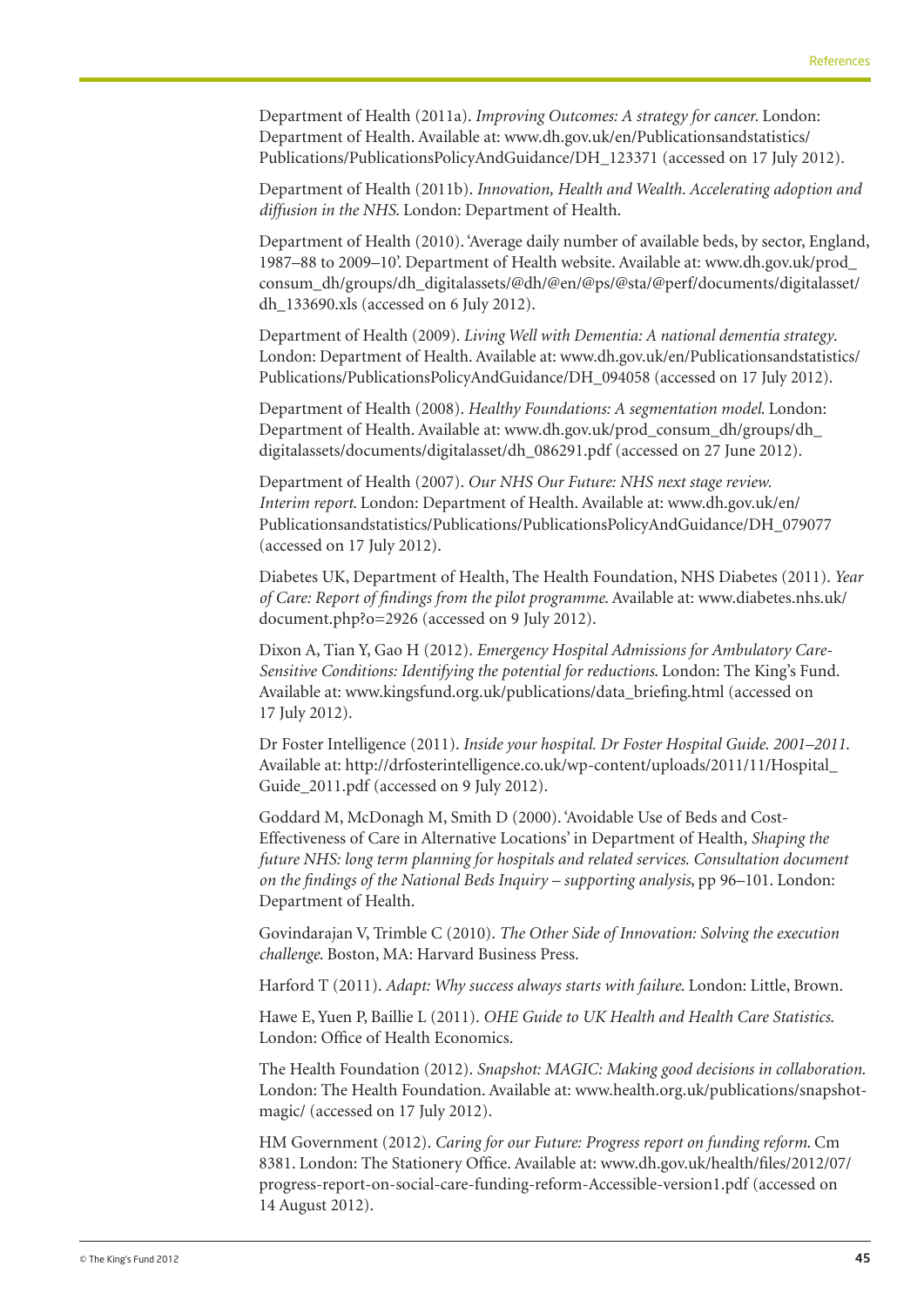House of Commons Health Committee (2009). *Health Committee Sixth Report: Patient safety*. London: House of Commons.

Housing Learning and Improvement Network, Association of Directors of Adult Social Services (2011). *Strategic Housing for Older People: Planning, designing and delivering housing that older people want*. London: Housing Learning and Improvement Network.

Hughes-Hallett T, Craft A, Davies C (2011). *Palliative Care Funding Review. Funding the Right Care and Support for Everyone. Creating a Fair and Transparent Funding System; the Final Report of the Palliative Care Funding Review* [online]. Available at: http:// palliativecarefunding.org.uk/PCFRFinal%20Report.pdf (accessed on 9 July 2012).

Humphries R (2011). *Social Care Funding and the NHS: An impending crisis?* London: The King's Fund. Available at: www.kingsfund.org.uk/publications/social\_care\_funding.html (accessed on 17 July 2012).

Imison C, Naylor C, Maybin J (2008). *Under One Roof: Will polyclinics deliver integrated care?* London: The King's Fund. Available at: www.kingsfund.org.uk/publications/under\_ one\_roof.html (accessed on 17 July 2012).

Imison C, Poteliakhoff E, Thompson J (2012). *Older People and Emergency Bed Use: Exploring variation*. London: The King's Fund.

Immelt JR, Govindarajan V, Trimble C (2009). 'How GE is disrupting itself'. *Harvard Business Review*, October. Available at: www.antoniovidigal.com/drupal/cd/sites/all/PDFs/ how\_ge\_is\_disrupting\_itself%5B1%5D.pdf (accessed on 9 July 2012).

Improvement and Development Agency (2010). *A Glass Half-full: how an asset approach can improve community health and well-being*. London: IDEA. Available at: www. bankofideas.com.au/Downloads/GlassHalfFull.pdf (accessed on 9 July 2012).

Institute for Healthcare Improvement (2012). *A Community. IHI Progress Report 2012*. Cambridge MA: IHI.

King's College London, London School of Economics (2007). *Dementia UK: The full report*. London: Alzheimer's Society. Available at: http://alzheimers.org.uk/site/scripts/ download\_info.php?fileID=2 (accessed on 17 July 2012).

The King's Fund (2012a). 'Experience-based co-design: working with patients to improve health care'. Toolkit. The King's Fund website. Available at: www.kingsfund.org.uk/ebcd/ introduction.html (accessed on 19 July 2012).

The King's Fund (2012b). *Leadership and Engagement for Improvement in the NHS: Together we can*. London: The King's Fund. Available at: www.kingsfund.org.uk/ publications/leadership\_review\_12.html (accessed on 17 July 2012).

The King's Fund (2011). *Improving the Quality of Care in General Practice: Report of an independent inquiry commissioned by The King's Fund*. London: The King's Fund. Available at: www.kingsfund.org.uk/publications/gp\_inquiry\_report.html (accessed on 17 July 2012).

Kizer K (2001). 'Re-engineering the Veterans Healthcare System' in Ramsaroop P (ed), *Advancing Federal Sector Health Care*. New York: Springer-Verlag.

Lakey L (2009). *Counting the Cost. Caring for people with dementia on hospital wards*. London: Alzheimer's Society. Available at: http://alzheimers.org.uk/countingthecost/ (accessed on 17 July 2012).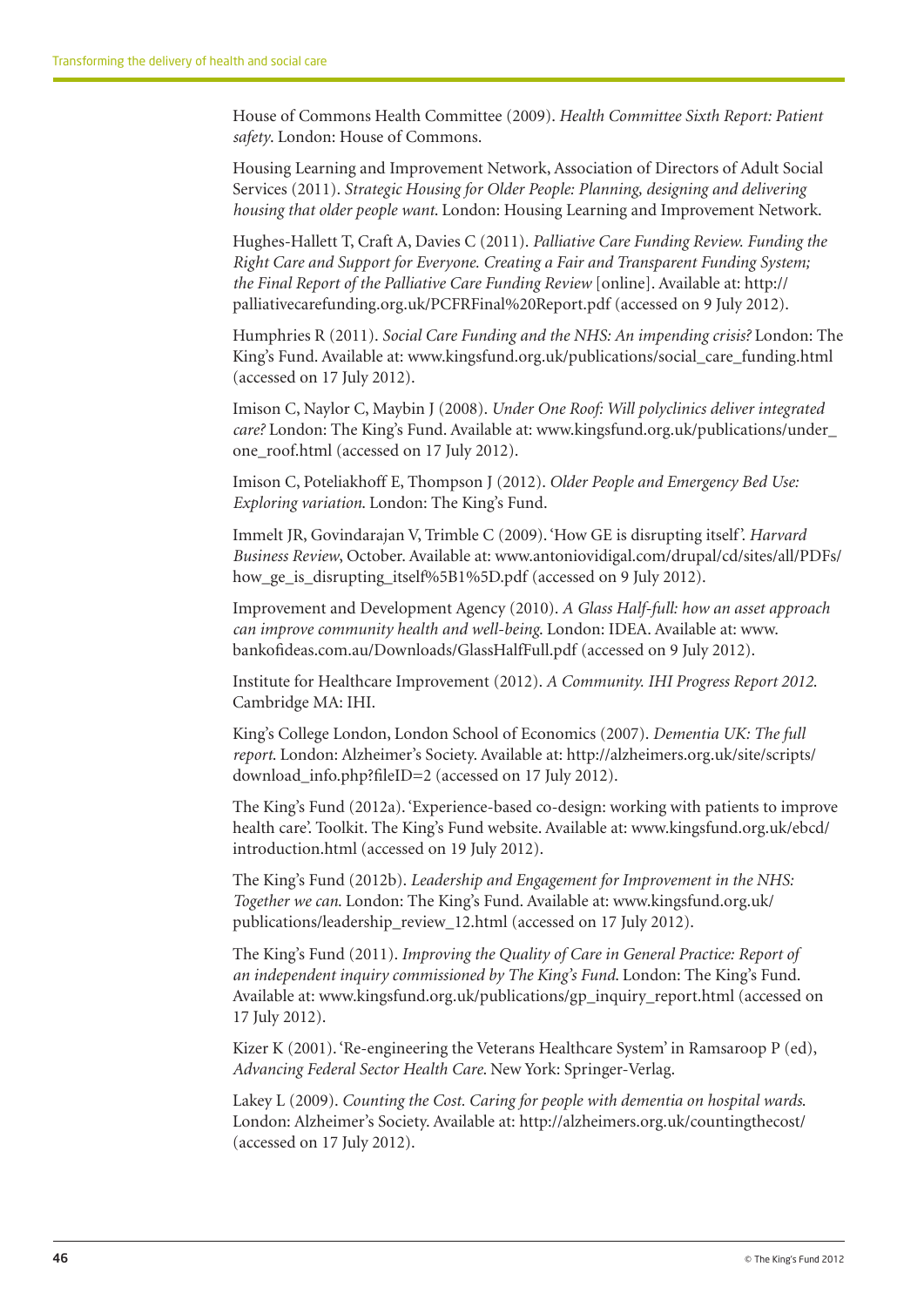Laurant MJ, Harmsen M, Faber M, Wollersheim H, Sibbauld B, Grol R (2010). *Revision of Professional Roles and Quality Improvement: A review of the evidence*. London: The Health Foundation.

Law Commission (2011). *Adult Social Care*. London: The Stationery Office.

Liang LL (2010). *Connected for Health. Using electronic health records to transform care delivery*. Hoboken, NJ: Jossey-Bass.

Liang LL, Unitan R, Weissberg J (2010). 'Managing the health of populations' in Liang LL (ed), *Connected for Health. Using electronic health records to transform care delivery*, pp 109–26. Hoboken, NJ: Jossey-Bass.

Local Government Association, NHS Confederation, Age UK (2012). *Delivering Dignity: Securing dignity in care for older people in hospitals and care homes*. Available at: www. nhsconfed.org/Documents/dignity.pdf (accessed on 9 July 2012).

London School of Economics and Political Science (2012). *How Mental Illness Loses out in the NHS: A report by the Centre for Economic Performance's Mental Health Policy Group*. London: LSE. Available at: http://cep.lse.ac.uk/\_new/research/mentalhealth/default.asp (accessed on 17 July 2012).

Marmot M (2010). *Fair Society, Healthy Lives*. London: The Marmot Review. Available at: www.instituteofhealthequity.org/projects/fair-society-healthy-lives-the-marmot-review (accessed on 9 July 2012).

Mental Health Strategies (2011). *2010/11 National Survey of Investment in Adult Mental Health Services*. London: Department of Health.

Mind (2010). *We Need to Talk: Getting the right therapy at the right time*. London: Mind. Available at: www.mind.org.uk/assets/0001/0027/Mind\_We\_need\_to\_talk\_Report.pdf (accessed on 9 July 2012).

Mirnezami R, Nicholson J, Darzi A (2012). 'Preparing for precision medicine'. *The New England Journal of Medicine*, vol 366, pp 489–91.

Mulley A, Trimble C, Elwyn G (2012). *Patients' Preferences Matter: Stop the silent misdiagnosis*. London: The King's Fund. Available at: www.kingsfund.org.uk/publications/ patients preferences.html (accessed on 17 July 2012).

Munton T, Martin A, Marrero I, Llewellyn A, Gibson K, Gomersall A (2011). *Getting Out of Hospital? The evidence for shifting acute inpatient and day case services from hospitals into the community*. London: The Health Foundation.

National Audit Office (2012). *The Management of Adult Diabetes Services in the NHS*. London: National Audit Office. Available at: www.nao.org.uk/publications/1213/adult\_ diabetes\_services.aspx (accessed on 17 July 2012).

National Audit Office (2010a). *Improving Dementia Services in England – An interim report*. London: The Stationery Office. Available at: www.nao.org.uk/publications/0910/ improving dementia services.aspx (accessed on 17 July 2012).

National Audit Office (2010b). *Management of NHS Hospital Productivity*. London: The Stationery Office. Available at: www.nao.org.uk/publications/1011/nhs\_hospital\_ productivity.aspx (accessed on 17 July 2012).

National Confidential Enquiry into Patient Outcome and Death (2007). *Emergency Admissions: A journey in the right direction?* London: NCEPOD. Available at: www.ncepod. org.uk/2007ea.htm (accessed on 14 August 2012).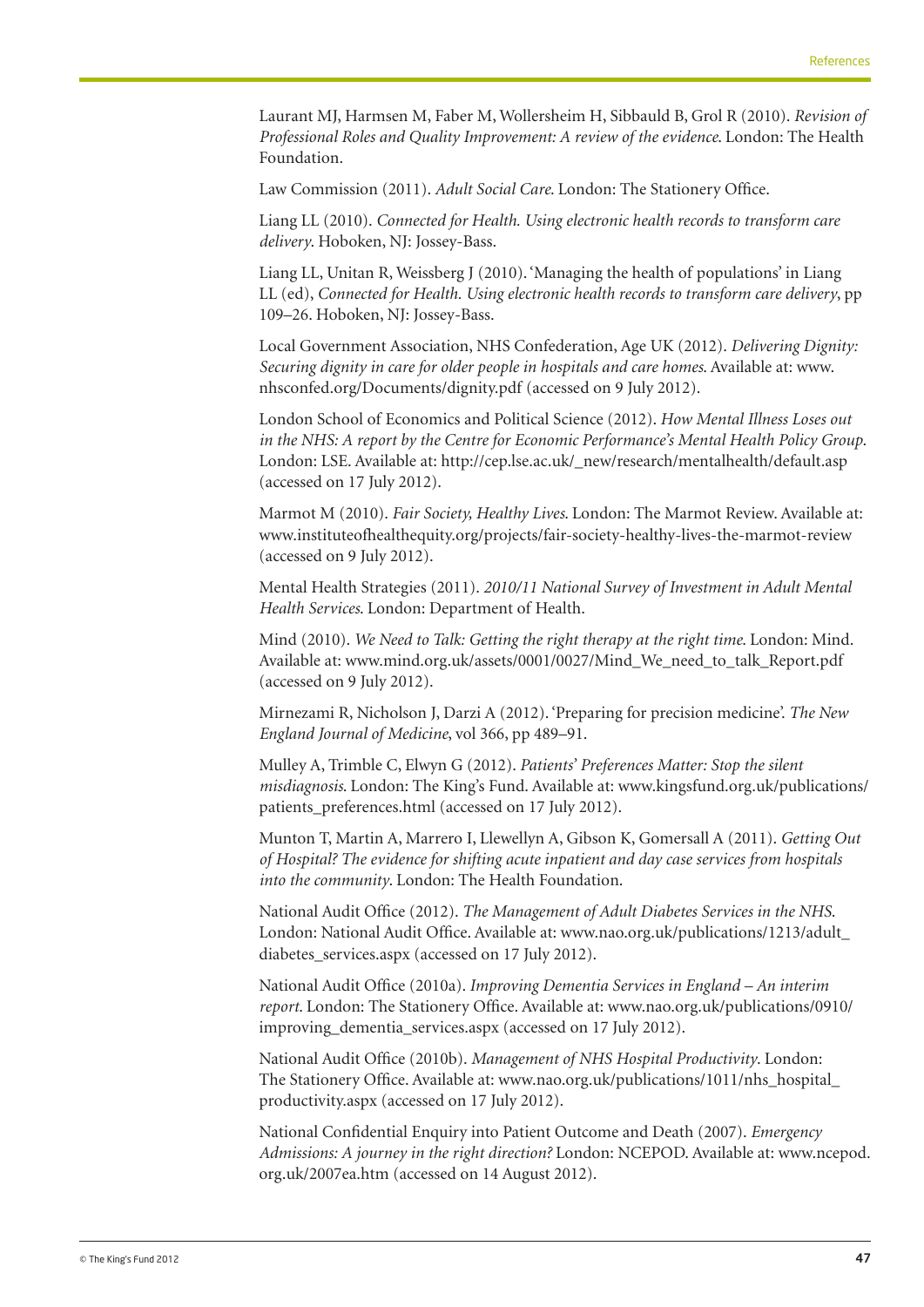National End of Life Care Programme (2012). *Deaths from Liver Disease: Implications for end of life care in England*. Leicester: National End of Life Intelligence Network. Available at: www.endoflifecare-intelligence.org.uk/resources/publications/deaths\_from\_liver\_ disease.aspx (accessed on 9 July 2012).

National Obesity Observatory (2011). 'Examining available data for the adult population' (Adult slide set). National Obesity Observatory website. Available at: www.noo.org.uk/ NOO\_about\_obesity/ (accessed on 9 July 2012).

Naylor C, Bell A (2010). *Mental Health and the Productivity Challenge: Improving quality and value for money*. London: The King's Fund. Available at: www.kingsfund.org.uk/ publications/mental\_health\_and.html (accessed on 17 July 2012).

Naylor C, Parsonage M, McDaid D, Knapp M, Fossey M, Galea A (2012). *Long-Term Conditions and Mental Health: The cost of co-morbidities*. London: The King's Fund. Available at: www.kingsfund.org.uk/publications/mental\_health\_ltcs.html (accessed on 17 July 2012).

Naylor R, Wyatt M, Mitchell D (2012). 'High volume surgery outcomes suggest there is safety in numbers'. *Health Service Journal*, 8 March. Available at: www.hsj.co.uk/opinion/ columnists/high-volume-surgery-outcomes-suggest-there-is-safety-in-numbers/5042184. article (accessed on 9 July 2012).

Netten A, Darton R, Bäumker T, Callaghan, L. (2011) *Improving Housing with Care Choices for Older People: An evaluation of extra care housing*. Canterbury: University of Kent Personal Social Services Research Unit.

NHS Diabetes (2012). 'Year of Care: Working together for better healthcare and better self care'. NHS Diabetes website. Available at: www.diabetes.nhs.uk/year\_of\_care/ (accessed on 19 July 2012).

NHS Information Centre (2012). *Community Care Statistics 2010–11: Social services activity report, England*. Leeds: NHS Information Centre. Available at: www.ic.nhs.uk/ pubs/finalcarestats1011ssa (accessed on 17 July 2012).

NHS Information Centre (2011a). *Health Survey for England 2010: Trend tables*. Leeds: NHS Information Centre. Available at: www.ic.nhs.uk/statistics-and-data-collections/ health-and-lifestyles-related-surveys/health-survey-for-england/health-survey-forengland--2010-trend-tables (accessed on 17 July 2012).

NHS Information Centre (2011b). *Personal Social Services Adult Social Care Survey, England 2010–11: Final release*. Leeds: NHS Information Centre. Available at: www.ic.nhs. uk/statistics-and-data-collections/social-care/adult-social-care-information/personalsocial-services-adult-social-care-survey-england--final-2010-11 (accessed on 17 July 2012).

NHS London (2011). *Adult Emergency Services: Acute medicine and emergency general surgery: Case for change*. London: NHS London. Available at: www.londonhp.nhs.uk/wpcontent/uploads/2011/09/AES-Case-for-change\_September-2011.pdf (accessed on 9 July 2012).

NHS RightCare (2011). *The Atlas of Variation in Healthcare: Reducing unwarranted variation to increase value and improve quality* [online]. Available at: http://www.rightcare. nhs.uk/index.php/atlas/atlas-of-variation-2011/ (accessed on 19 July 2012).

NHS RightCare (2010). *The Atlas of Variation in Healthcare: Reducing unwarranted variation to increase value and improve quality* [online]. Available at: www.rightcare.nhs. uk/index.php/atlas/atlas-of-variation-2010/ (accessed 14 August 2012).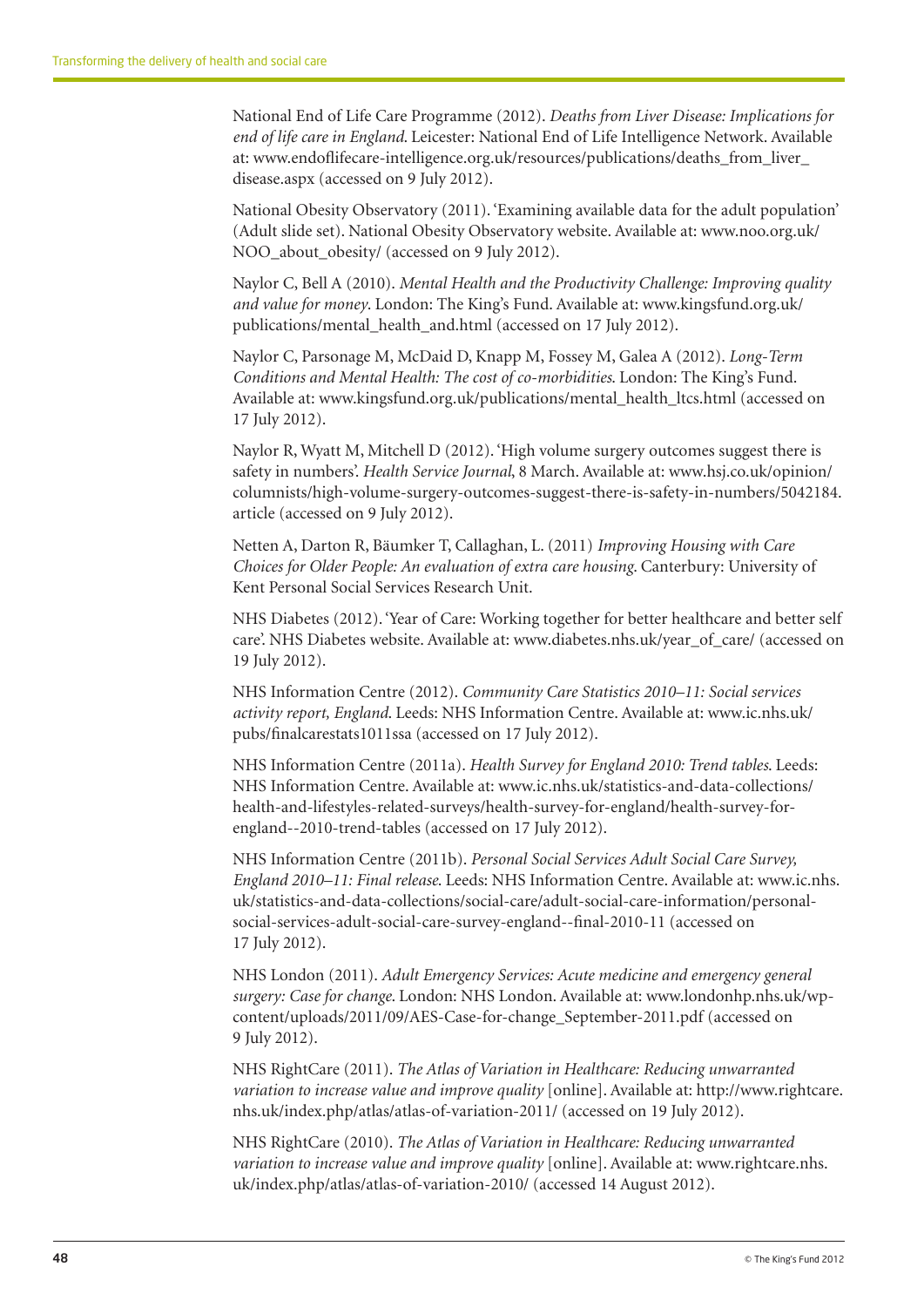Nicholson D (2012). *The Year: NHS Chief Executive's annual report 2011/12, including The Quarter, Quarter 4 2011/12*. London: Department of Health. Available at: www.wp.dh. gov.uk/health/files/2012/06/the-year-and-quarter-4-210612-gw-17802-PDF-2.33MB.pdf (accessed on 9 July 2012).

Nolte E, McKee M (2011). 'Variations in amenable mortality – trends in 16 high-income nations'. *Health Policy*, vol 103 no 1, pp 47–52.

Office for National Statistics (2012). *Pension Trends. Chapter 2: Population change*. Available at: www.ons.gov.uk/ons/rel/pensions/pension-trends/chapter-2--populationchange--2012-edition-/index.html (accessed on 9 July 2012).

Office for National Statistics (2011a). *2010-based National Population Projections*. Available at: www.ons.gov.uk/ons/rel/npp/national-population-projections/2010-basedprojections/index.html (accessed on 9 July 2012).

Office for National Statistics (2011b). *2010-based Period and Cohort Life Expectancy Tables*. Available at: www.ons.gov.uk/ons/rel/lifetables/period-and-cohort-life-expectancytables/2010-based/p-and-c-le.html (accessed on 22 August 2012).

Office for National Statistics (2011c). *Estimates of Centenarians in the UK*. Available at: www.ons.gov.uk/ons/dcp171780\_233627.pdf (accessed on 9 July 2012).

Office for National Statistics (2011d). *Health Expectancies in the United Kingdom, 2000–2002 to 2007–2009*. Available at: www.ons.gov.uk/ons/taxonomy/index. html?nscl=Health+Expectancy (accessed on 14 August 2012).

Office for National Statistics (2011e). *Population Estimates for UK, England and Wales, Scotland and Northern Ireland Mid-2010*. Available at: www.ons.gov.uk/ons/rel/popestimate/population-estimates-for-uk--england-and-wales--scotland-and-northernireland/mid-2010-population-estimates/index.html (accessed on 14 August 2012).

Office for National Statistics (2011f). *Social Trends 41 – Health data*. Available at: www. ons.gov.uk/ons/publications/re-reference-tables.html?edition=tcm%3A77-218733 (accessed on 9 July 2012).

Office for National Statistics (2011g). *Statistical Bulletin. Internet Access 2010: Households and Individuals*. Available at: www.ons.gov.uk/ons/rel/rdit2/internet-access---householdsand-individuals/2011/stb-internet-access-2011.html (accessed on 9 July 2012).

Office for National Statistics (2004). *Health Expectancies at birth and age 65 in the United Kingdom, 1981–2001*. Available at: http://www.ons.gov.uk/ons/rel/disabilityand-health-measurement/health-expectancies-at-birth-and-age-65-in-the-unitedkingdom/1981-2001/index.html (accessed on 19 July 2012).

Organisation for Economic Co-operation and Development (2012). *Obesity and the Economics of Prevention. Fit not fat. Key facts England Update 2012*. Available at: www. oecd.org/dataoecd/0/61/49712153.pdf (accessed on 9 July 2012).

Organisation for Economic Co-operation and Development (2011). *Health at a Glance 2011: OECD Indicators*. Available at: www.oecd.org/dataoecd/6/28/49105858.pdf (accessed on 9 July 2012).

Organisation for Economic Co-operation and Development (2009). *Health Care Quality Indicators*. Available at: www.oecd.org/document/34/0,3746, en\_2649\_37407\_37088930\_1\_1\_1\_37407,00.html (accessed on 9 July 2012).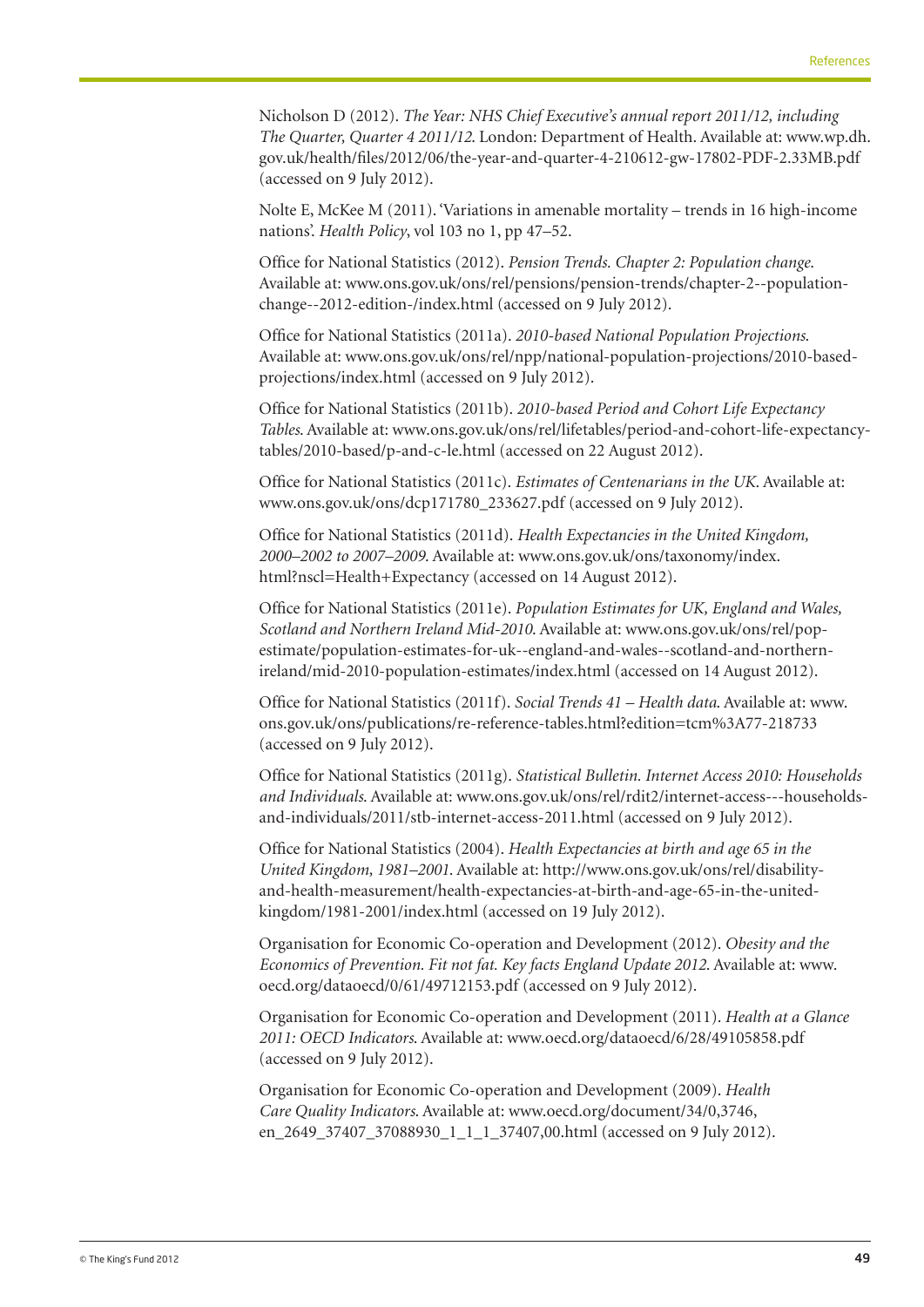Pannell J, Aldridge H, Kenway P (2012). *Older People's Housing: Choice, quality of life and under-occupation*. York: Joseph Rowntree Foundation. Available at: www.jrf.org.uk/ publications/older-peoples-housing-choice (accessed on 17 July 2012).

Plsek PE, Wilson T (2001). 'Complexity, leadership and management in health care organisations'. *British Medical Journal*, vol 323, 746.1.

Poteliakhoff E, Thompson J (2011). *Emergency Bed Use: What the numbers tell us*. London: The King's Fund. Available at: www.kingsfund.org.uk/publications/emergency\_bed\_use. html (accessed on 17 July 2012).

Prokesch S (1997). 'Unleashing the power of learning: an interview with British Petroleum's John Browne'. *Harvard Business Review*, vol 75, no 5, pp 147–68.

Purdy S (2010). *Avoiding Hospital Admissions: What does the research evidence say?* London: The King's Fund. Available at: www.kingsfund.org.uk/publications/avoiding\_ hospital.html (accessed on 17 July 2012).

Realpe A, Wallace L M (2010). *What Is Co-production?* London: The Health Foundation. Available at: www.health.org.uk/media\_manager/public/75/SMS\_resource-centre\_ publications/What%20is%20co-production.pdf (accessed on 17 July 2012).

Richards M (2009). 'The size of the prize for earlier diagnosis of cancer in England'. *British Journal of Cancer*, vol 101, suppl 2, pp S125–9.

Royal College of Physicians (2012). *An Evaluation of Consultant Input into Acute Medical Admissions Management in England*. Report of: Hospital service patterns versus clinical outcomes in England. London: RCP. Available at: www.rcplondon.ac.uk/sites/default/ files/an-evaluation-of-consultant-input-into-acute-medical-admissions-management-inengland-2012.pdf (accessed on 9 July 2012).

Royal College of Physicians, Royal College of General Practitioners, Royal College of Paediatrics and Child Health (2008). *Teams without Walls: Working together will improve patient care*. London: Royal College of Physicians. Available at: www.bacch.org.uk/ publications/documents/teams-without-walls.pdf (accessed on 9 July 2012).

Sandall J, Homer C, Sadler E, Rudisill C, Bourgeault I, Bewley S, Nelson P, Cowie L, Cooper C, Curry N (2011). *Staffing in Maternity Units: Getting the right people in the right place at the right time*. London: The King's Fund. Available at: www.kingsfund.org.uk/ publications/maternity\_unit\_staff.html (accessed on 17 July 2012).

Sandwell and West Birmingham Hospitals Trust (2009). *Outline Business Case: Towards 2010 Programme Acute Hospital Development*. Available at: www.swbh.nhs.uk/documents/ obc.pdf (accessed on 9 July 2012).

Schoen C, Osborn R, How S, Doty M, Peugh J (2009). 'In chronic condition: experiences of patients with complex health care needs, in eight countries, 2008'. *Health Affairs (Millwood)*, vol 28, no 1, pp w1–16.

Skills for Care (2010). *The State of the Adult Social Care Workforce in England, 2010*. Leeds: Skills for Care. Available at: www.skillsforcare.org.uk/research/research\_reports/state\_of\_ the\_adult\_social\_care\_workforce\_reports.aspx (accessed on 17 July 2012).

Smith MP, Olatunde O, White C (2011). 'Disability-free life expectancy: comparison of sources and small area estimates in England, 2006–08'. *Health Statistics Quarterly*, no 50. Available at: www.ons.gov.uk/ons/rel/hsq/health-statistics-quarterly/no--50- summer-2011/index.html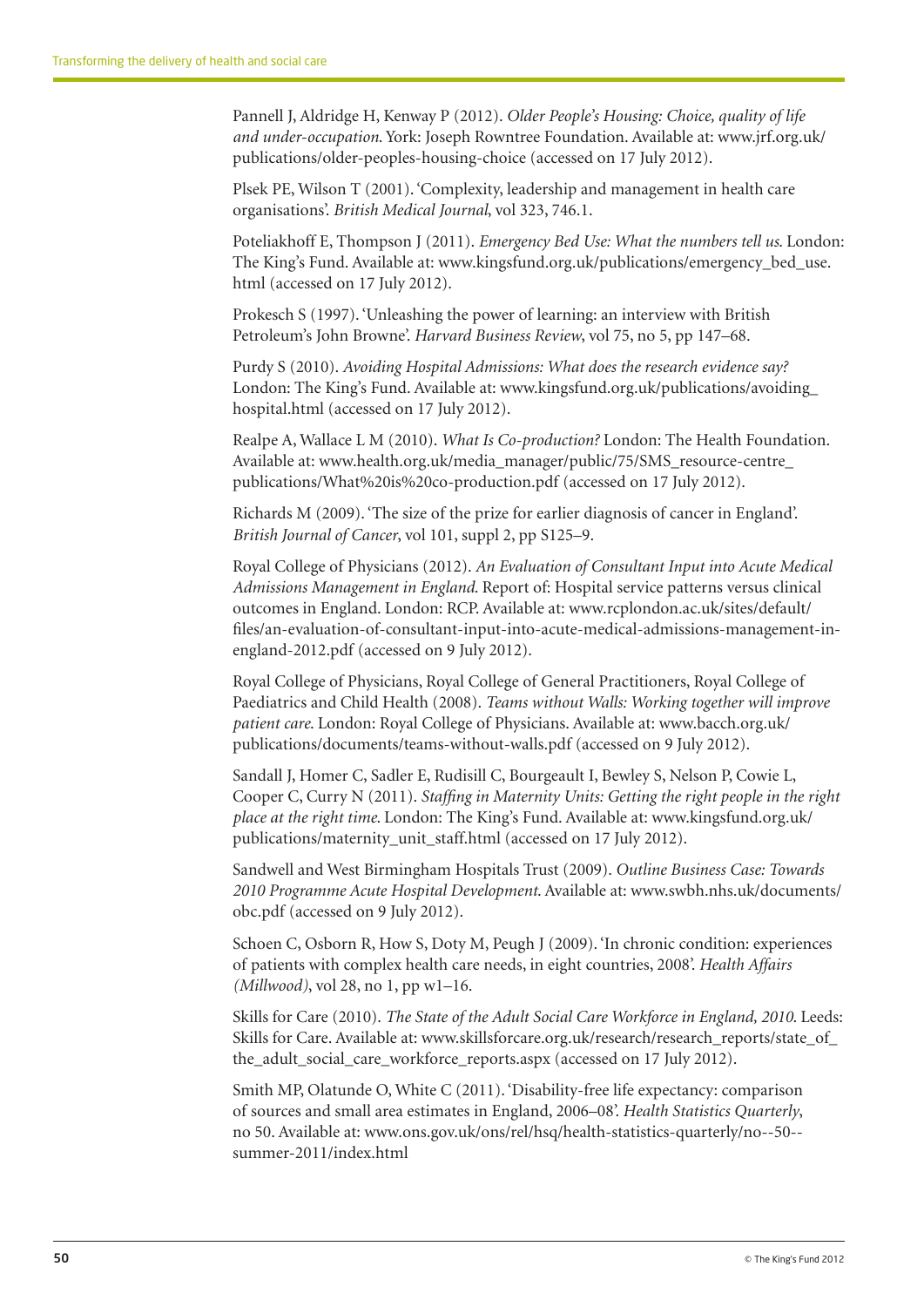Snell T, Wittenberg R, Fernandez J, Malley J, Comas-Herrera A, King D (2011). *Projections of Demand for Social Care and Disability Benefits for Younger Adults in England. Report of Research Conducted for the Commission on Funding of Care and Support. PSSRU Discussion paper 2800/3*. London: Economics of Social and Health Care Research Unit. Available at: www.pssru.ac.uk/pdf/DP2880-3.pdf (accessed on 9 July 2012).

South J, Raine G, White J (2010). *Community Health Champions: Evidence review*. Centre for Health Promotion, Leeds Metropolitan University. Available at: www.yhpho.org.uk/ resource/view.aspx?RID=8749 (accessed on 9 July 2012).

Starfield B (1998). *Primary Care: Balancing health needs, services and technology*. Oxford: Oxford University Press.

Steventon A, Bardsley M (2012). *The Impact of Telehealth on Use of Hospital Care and Mortality: A summary of first findings from the Whole System Demonstrator trial*. London: Nuffield Trust.

Taylor J (ed) (2012). 'Out of hospital care: from vision to reality'. *HSJ Service Provision, an HSJ Supplement*, 21 June. Available at: www.hsj.co.uk/Journals/2012/06/25/t/s/b/BUPAsupplement.pdf (accessed on 9 July 2012).

Thistlethwaite P (2011). *Integrating Health and Social Care in Torbay: Improving care for Mrs Smith*. London: The King's Fund. Available at: www.kingsfund.org.uk/publications/ integrating\_health\_1.html (accessed on 17 July 2012).

Thompson R (2011). 'Delivering a 7 Day Hospital: Ensuring consultant-led service 7 days a week' [slide set]. Available at: www.healthcareconferencesuk.co.uk/presentations/ downloads/Sir\_Richard\_Thompson.pdf (accessed 14 August 2012).

Thorlby R, Maybin J (2010). *A High Performing NHS? A review of progress 1997–2010*. London: The King's Fund. Available at: www.kingsfund.org.uk/publications/a\_ highperforming\_nh.html (accessed on 17 July 2012).

Timmins N (2010). 'Health department still sees itself as "HQ of the hospital system," says former regulator'. *British Medical Journal*, vol 340, c1405.

Tudor-Hart J (1971). 'The inverse care law'. *The Lancet*, vol 1, no 7696, pp 405–12.

Wang C, McPherson K, Marsh T, Gortmaker S, Brown M. (2011). 'Health and economic burden of the projected obesity trends in the USA and the UK'. *The Lancet*, vol 378, no 9793, pp 815–25.

Wanless D (2006). *Securing Good Care for Older People. Taking a long-term view*. London: The King's Fund. Available at: www.kingsfund.org.uk/publications/securing\_good.html (accessed on 17 July 2012).

Watcher R, Bell D (2012). 'Renaissance of hospital generalists'. *British Medical Journal*, vol 344, p e652.

Wittenberg R, Hu B, Hancock R, Morciano M, Comas-Herrera A, Malley J, King D (2011). *Projections of Demand for and Costs of Social Care for Older People in England, 2010 to 2030, under Current and Alternative Funding Systems. Report of research for the Commission on Funding of Care and Support*. Canterbury and London: PSSRU, University of Kent and London School of Economics. Available at: http://eprints.lse. ac.uk/40720/1/2811-2.pdf (accessed on 9 July 2012).

Wolfe I, Cass H, Thompson MJ, Craft A, Peile E, Wiegersma PA, Janson S, Chambers TL, McKee M. (2011). 'Improving child health services in the UK: insights from Europe and their implications for the NHS reforms'. *British Medical Journal*, vol 342, d1277.